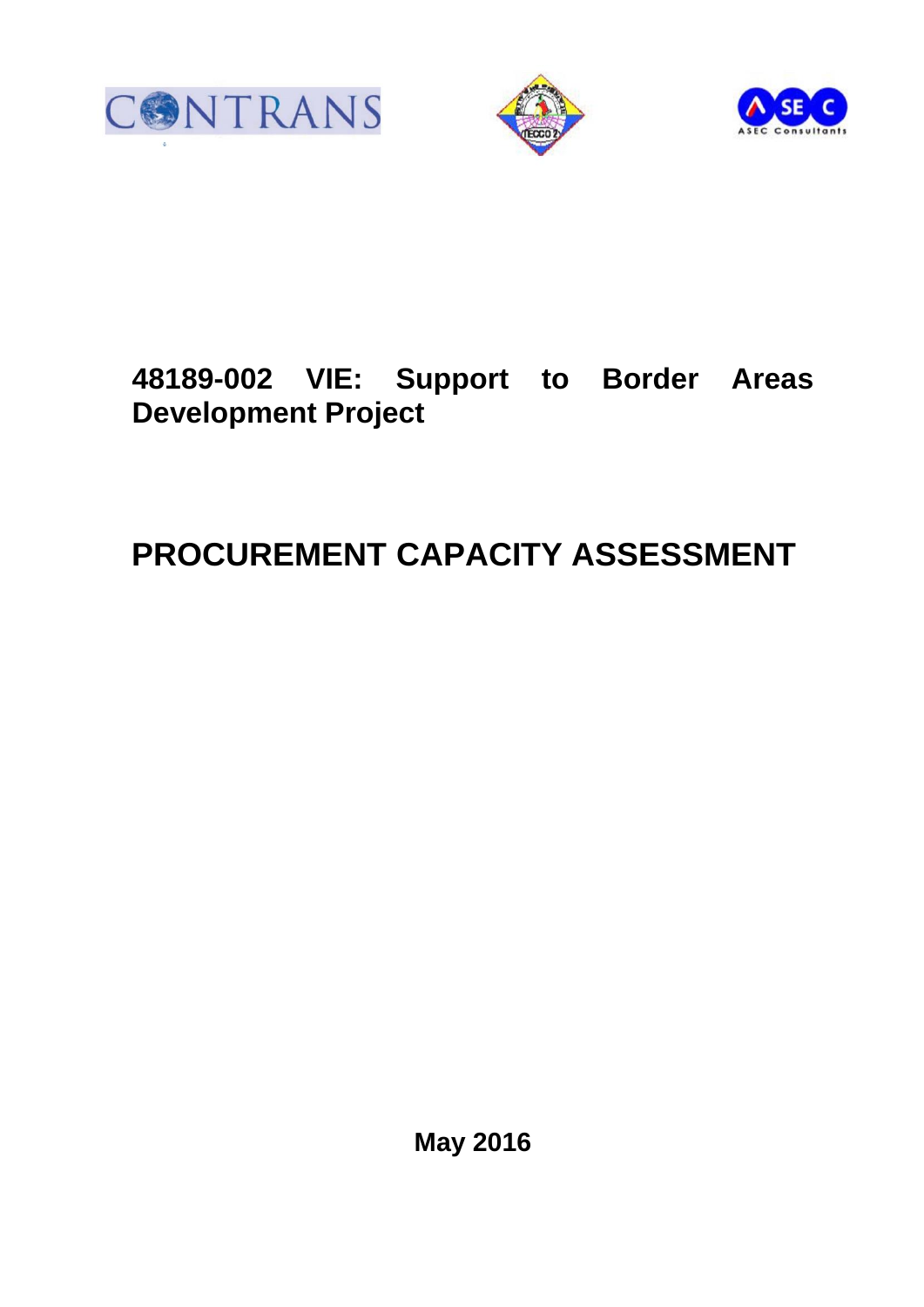# **Consultants Quality Assurance Protocol**

| Prepared by              | Dang Chien Thang, MBIS., MSc.<br><b>Consultant of CONTRANS SWEDEN AB</b> |
|--------------------------|--------------------------------------------------------------------------|
| <b>Auditor/ Reviewer</b> | <b>David Lupton</b><br><b>Team Leader</b>                                |
| <b>Revision number</b>   | 01                                                                       |
| Place                    | Buon Ma Thuot, Vietnam                                                   |
| Date                     | 24 May 2016                                                              |
| Approved by              | Ta Quang Ngoc<br>Asia Manager                                            |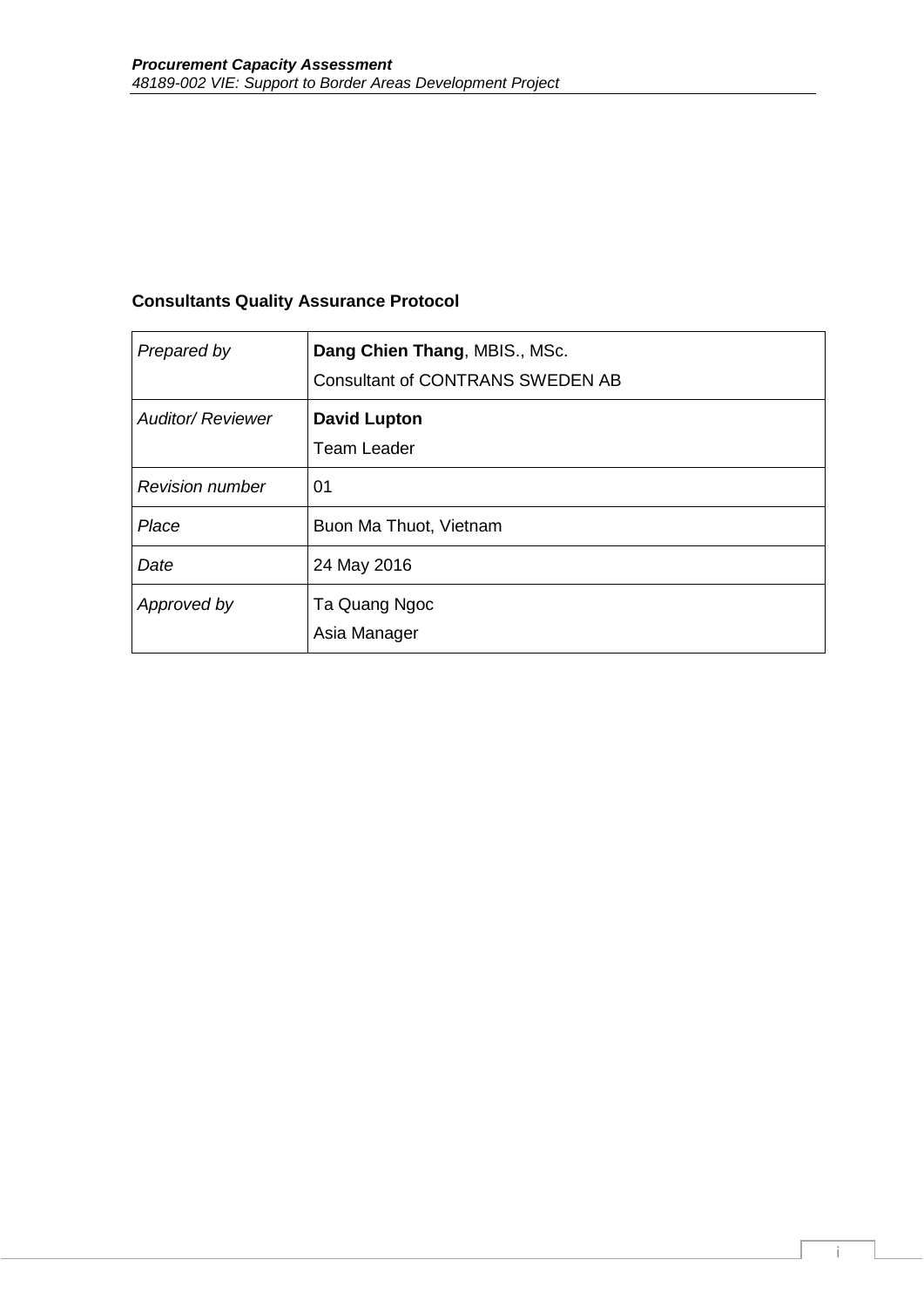# **ABBREVIATIONS**

| <b>ACP</b>         | $\blacksquare$           | <b>Agricultural Competitiveness Project</b>                  |
|--------------------|--------------------------|--------------------------------------------------------------|
| <b>ADB</b>         | $\overline{\phantom{a}}$ | Asian Development Bank                                       |
| <b>ASEAN</b>       | $\overline{\phantom{a}}$ | <b>Association of South East Asian Nations</b>               |
| <b>ASEC</b>        | $\overline{\phantom{a}}$ | ASEAN Development and Management Consulting Ltd              |
| CLV-DTA            | $\overline{\phantom{a}}$ | Cambodia-Lao-Vietnam Development Triangle Area               |
| <b>CSR</b>         | $\overline{\phantom{a}}$ | Co-operative Social Responsibility                           |
| <b>DARD</b>        | $\overline{\phantom{a}}$ | Department of Agriculture and Rural Development              |
| <b>DPI</b>         |                          | - Department of Planning and Investment                      |
| <b>DTA</b>         | $\overline{\phantom{a}}$ | Development Triangle Area                                    |
| EA                 |                          | - Executing agency                                           |
| EWEC               |                          | - East West Economic Corridor                                |
| <b>GMS</b>         |                          | - Greater Mekong Sub-region                                  |
| <b>ICT</b>         |                          | - Information Communications Technology                      |
| MPI                | $\overline{\phantom{a}}$ | Ministry of Planning and Investment                          |
| <b>MOT</b>         |                          | - The Ministry of Transport                                  |
| <b>MOF</b>         | $\overline{\phantom{a}}$ | The Ministry of Finance                                      |
| <b>OSFMD</b>       | $\blacksquare$           | Operations Services and Financial Management Department, ADB |
| <b>PMU</b>         |                          | - Project Management Unit                                    |
| <b>PPC</b>         |                          | - Provincial People's Committees                             |
| <b>PPU</b>         | $\blacksquare$           | Project Preparation Unit (to later become PMU)               |
| <b>PPTA</b>        | $\overline{\phantom{a}}$ | <b>Project Preparation Technical Assistance</b>              |
| QSEAP              | $\overline{\phantom{a}}$ | Quality and Safety Enhancement of Agricultural Products      |
| TECCO <sub>2</sub> | $\overline{\phantom{a}}$ | Transport Engineering Consultant Joint Stock Company No.2    |
| <b>TOR</b>         | $\overline{\phantom{0}}$ | Terms of Reference                                           |
| USD                |                          | - United State Dollar                                        |
| <b>VND</b>         |                          | - Viet Nam Dong                                              |
| <b>VDTA</b>        |                          | - Vietnam Development Triangle Area                          |
| <b>VnSAT</b>       | $\overline{\phantom{a}}$ | Vietnam Sustainable Agriculture Transformation               |
| <b>WB</b>          |                          | <b>World Bank</b>                                            |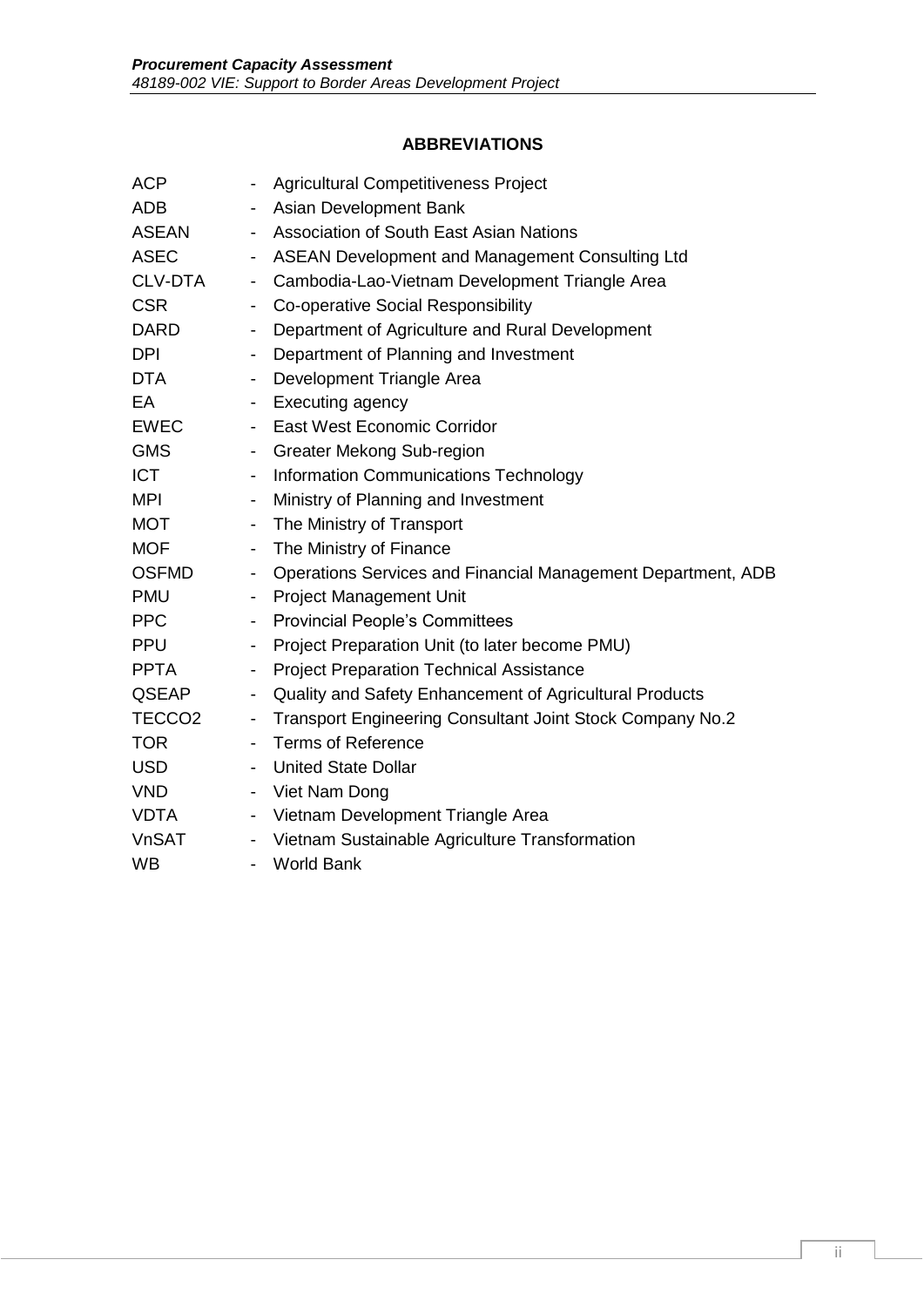# **TABLE OF CONTENTS**

| L.  |                                                                     |  |
|-----|---------------------------------------------------------------------|--|
| Ш.  | OVERVIEW OF PROCUREMENT ENVIRONMENT, PRELIMINARY RISK ASSESSMENT    |  |
|     | A. OVERVIEW OF THE NATIONAL PROCUREMENT ENVIRONMENT AND PRELIMINARY |  |
|     |                                                                     |  |
|     |                                                                     |  |
|     |                                                                     |  |
|     |                                                                     |  |
|     |                                                                     |  |
|     |                                                                     |  |
|     |                                                                     |  |
|     |                                                                     |  |
|     |                                                                     |  |
|     |                                                                     |  |
|     |                                                                     |  |
|     |                                                                     |  |
|     |                                                                     |  |
| IV. | PROCUREMENT RISK ASSESSMENT AND MANAGEMENT PLAN 21                  |  |
| V.  |                                                                     |  |
| VI. |                                                                     |  |
|     |                                                                     |  |
|     |                                                                     |  |
|     |                                                                     |  |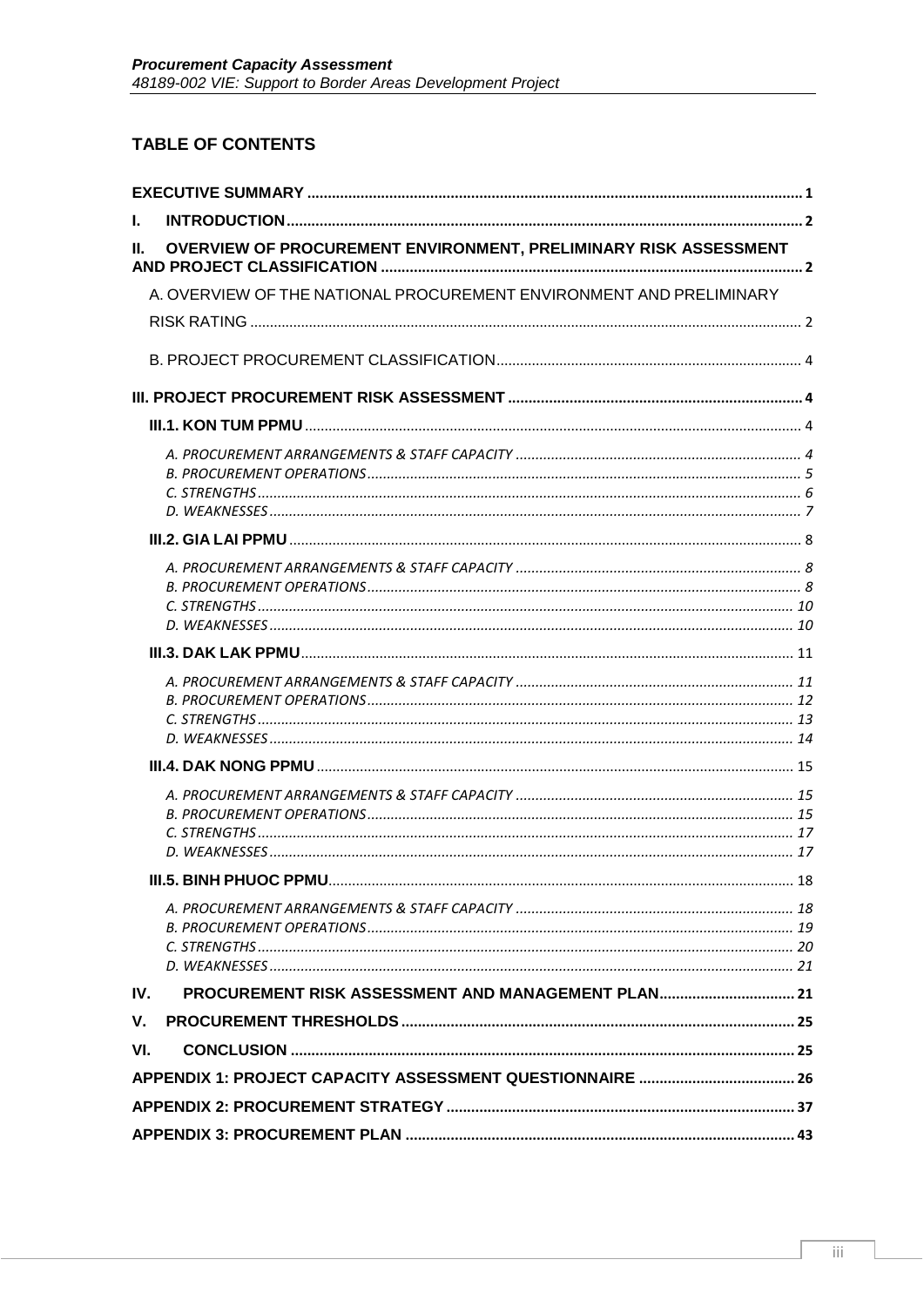## <span id="page-4-0"></span>**EXECUTIVE SUMMARY**

#### **Overall of Procurement Risk Assessment**

The procurement classification for this project is assessed as Moderate<sup>1</sup>. Detailed questionnaire are presented in Appendix 1.

#### **Summary of Identified Weaknesses and Risks**

The Executing Agencies (Provincial People's Committees) and the Implementing Agencies (Provincial Departments of Planning & Investment) have relevant experience in procurement conducted using national competitive procedures applied within projects financed by ADB and WB being implemented in the region. However, personnel of Implementing Agencies are not familiar with the harmonized Standard Bidding Document and indicate that they are concerned by their complexity.

Contract management tasks have been performed but has not yet at the same level of practices among all five Implementing Agencies. Capacity building is needed to standardize at all five IAs to the same level of performance, i.e. monitoring of contract changes, management of deliverable milestones.

Lastly, there is a limitation in English capacity of personnel in five Implementing Agencies. Most of procurement personnel in these Implementing Agencies have very low capacity in English.

#### **Summary of Mitigation and Management Measures to be adopted**

The Executing Agencies and the Implementing Agencies and other involved agencies need to strengthen its overall fiduciary, procurement, and monitoring capacity through a capacity building campaign to be organized prior to loan project start-up with regular yearly updates. Although Executing Agencies and the Implementing Agencies demonstrated that they have some previous experience with ADB procurement, however, it may be out of date and/ or not a systematic manner to satisfy project' procurement requirements.

Use of the Harmonized Standard Bidding Documents for NCB and Standard Bidding Documents for ICB are complicated and required a certain level of professional knowledge to work on, training especially on the use of this Harmonized Standard Bidding Documents / Standard Bidding Documents for procurement personnel is critical. Together with training specifically focus on the use of Bidding Document, Consultants shall be mobilized to support Implementing Agencies over the bidding processes, this "learning by doing" practice has been assessed as very effective in other similar projects.

To support Implementing Agencies to be actively communicating with ADB and international consultant, English training courses for Implementing Agencies personnel are recommended.

**<sup>.</sup>** Rating scale: High/ Substantial/ Moderate/ Low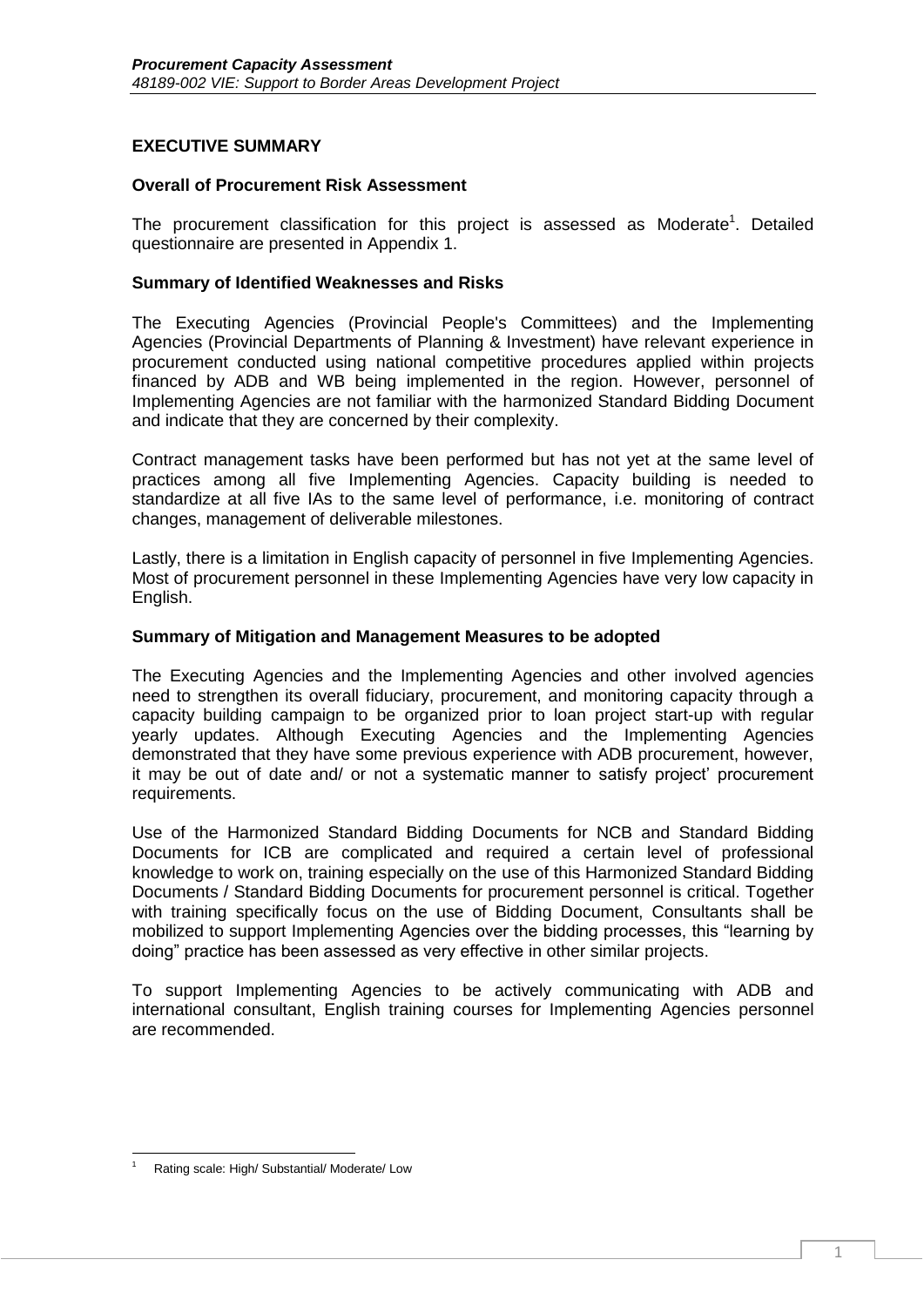## <span id="page-5-0"></span>**I. INTRODUCTION**

- 1. This Procurement Capacity Assessment is prepared for the project preparation technical assistance (PPTA) TA 8849-VIE Support to Border Areas Development Project (the Project) contains the findings and observations of the procurement risk assessment for the project.
- 2. The assessment was undertaken by Dang Chien Thang, Procurement Consultant of Contrans Sweden AB in accordance with the *Procurement Capacity Assessment Guide – Assessing the Capacity of Agencies to Procure Goods, Works and Consulting Services in ADB-financed Projects*<sup>2</sup> .
- 3. Since the Ministry of Planning and Investment (MPI) and the Department of Planning and Investment (DPI) in the five participating provinces (the Provinces) of Kon Tum, Gia Lai, Dak Lak, Dak Nong, and Binh Phuoc have substantial experience in implementing multilateral-financed projects, this paper will focus on the present status of the Executing Agencies/ Implementing Agencies in providing procurement of civil works and consulting services and necessary efforts to solve specific weaknesses.
- 4. The assessment included reviewing documents, collecting information on completed and ongoing projects on procurement performance, review of reports and information from available sources, meetings and discussions with related stakeholders.

### <span id="page-5-1"></span>**II. OVERVIEW OF PROCUREMENT ENVIRONMENT, PRELIMINARY RISK ASSESSMENT AND PROJECT CLASSIFICATION**

<span id="page-5-2"></span>A. OVERVIEW OF THE NATIONAL PROCUREMENT ENVIRONMENT AND PRELIMINARY RISK RATING

- 5. The proposed Project supports the Cambodia–Lao–Viet Nam Development Triangle Area objectives within Viet Nam by improving connectivity within the Development Triangle Area economy through improved services and transport network infrastructure. It will enable the efficient provision of services, and the movement of goods and people, and help develop the Viet Nam provinces' under Development Triangle Area capacity for investment planning from a regional integration perspective.
- 6. The executing agency for this project are respective PPCs as represented by the current Project Preparation Units, which later to become Project Management Units, established in the Department of Planning & Investment (DPI) in each of five provinces. The Project Management Units will be responsible for implementing all activities under Project: procurement, financial management, disbursement, administration, and staffing and the current assessment focuses on their capabilities and procedures.
- 7. The 2013 Vietnam Law on Procurement is considered to be consistent with best international practices. Under the procurement law, the Government issued

**<sup>.</sup>** 2 "Guide on Assessing Procurement Risks and Determining Project Procurement Classification, ADB, Manila, August 2014" has been removed from ADB web site.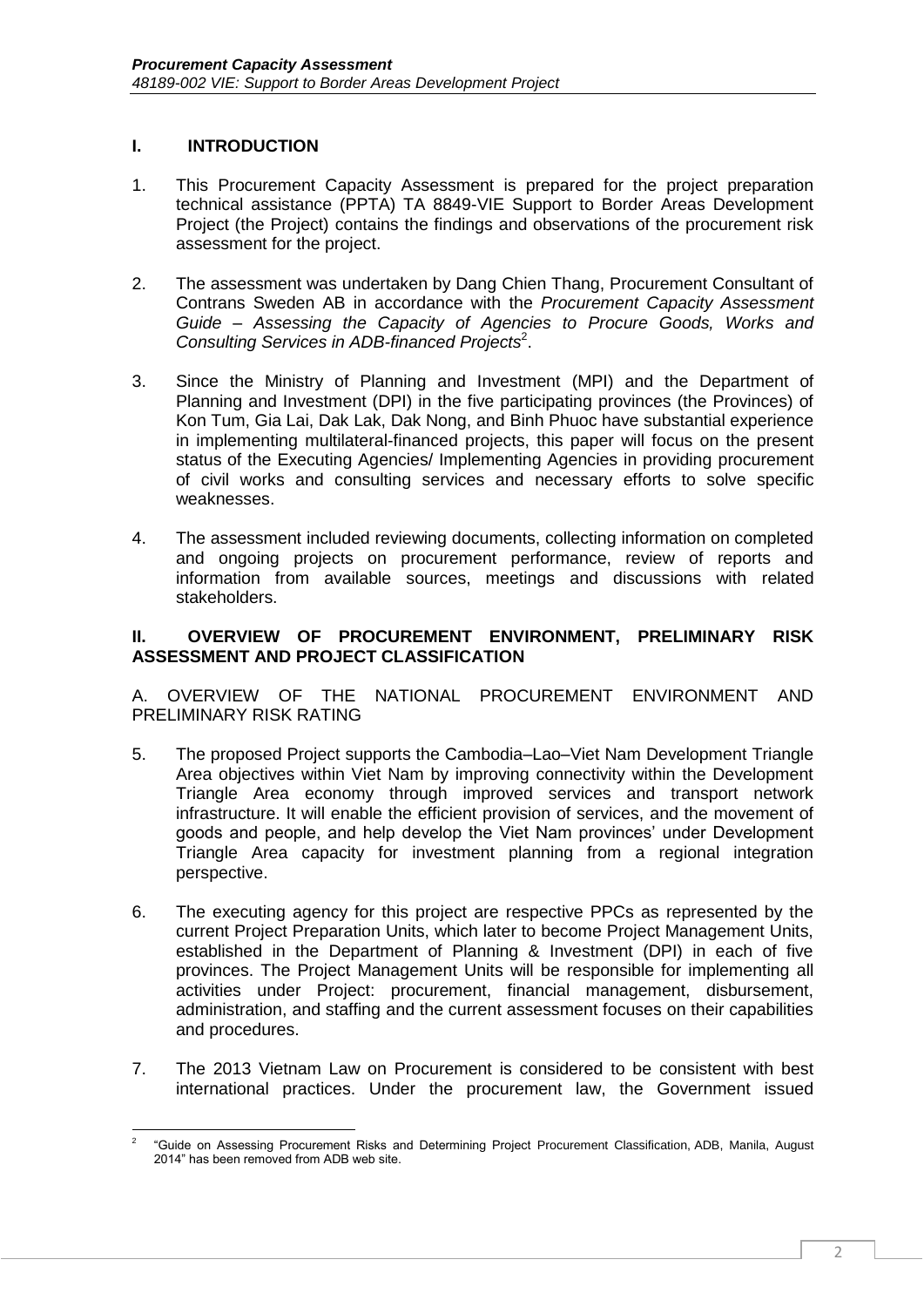Procurement Decree No, 63/2014/ND-CP providing detail guidance on the implementation of the law. Consequently, Ministry of Planning and Investment has issued different Circulars providing related standard procurement templates and the issuance of standard procurement templates to enable the implementation of the procurement legislative framework in compliance with the law.

- 8. Since the previous procurement law took effect on in 2006, bidders have become familiar with their right to file complaints on the bidding process. The EAs and IAs are all fully be aware that if they are not serious on procurement, they are at risk of being sued by the bidders anytime during the procurement process. In recent years the number of complaints has increased, which may suggest enhanced integrity of bidding activities.
- 9. Country and sector procurement risk assessments exist for different agencies but use a range of differing methodologies for example, Organization for Economic Cooperation and Development (OECD) in 2006; Development Assistance Committee's (DAC's) in 2006; Methodology for Assessment of National Procurement Systems (MAPS) in 2008, Asia-Pacific Economic Cooperation (APEC) in 2011, Public Expenditure and Financial Accountability (PEFA) assessment in 2013.
- 10. Vietnam first piloted a macro-level MAPS-based assessment in 2006<sup>3</sup> and repeated the assessment in 2008<sup>4</sup>. The 2008 MAPS-based assessment gave the overall quality of Government procurement system a C rating, on a scale from A (best) to D (worst), and reported significant progress since the 2006 assessment (which gave an overall D rating). Based on discussions with the MPI, there appears to have been significant progress since the 2008 MAPS assessment, such that the overall quality of Government procurement system is improved.
- 11. In 2011, Transparency International has conducted an assessment on Vietnam's implementation of APEC Procurement Transparency Standards<sup>5</sup> (both in law and in practice). The Report has assessed the national procurement system was generally satisfactory, however the Report noted shortcomings in the legal framework relating (i) to the independent review of procurement decisions; (ii) transparency and integrity in the public procurement system; (iii) applying procurement rules inconsistently at the provincial and local levels; (iv) absence of a common code of conduct for procurement officials; and (v) the absence of civil society organizations with the mandate and expertise to monitor procurements...
- 12. PEFA indicator PI-19 "Competition, value for money and controls in procurement" relates to government procurement<sup>6</sup>. PEFA assesses the extent to which applicable laws and regulations are followed in the public procurement system, whether the general principle in favor of open competitive tendering is properly respected, whether tendering opportunities and contract awards are effectively publicized, and whether there is satisfactory machinery for dealing with complaints by tenderers about the behavior of spending units in letting contracts.

 $\overline{3}$ <sup>3</sup> Vietnam National Public Procurement System Assessment Report 2006

<sup>4</sup> Vietnam National Public Procurement System Assessment Report – BLI 2008

<sup>5</sup> The Report can be found at: www.transparency-usa.org/documents/TI-Report-Vietnam\_FINAL.pdf

<sup>6</sup> The Report can be found at: www.pefa.org/en/assessment/files/1205/rpt/9497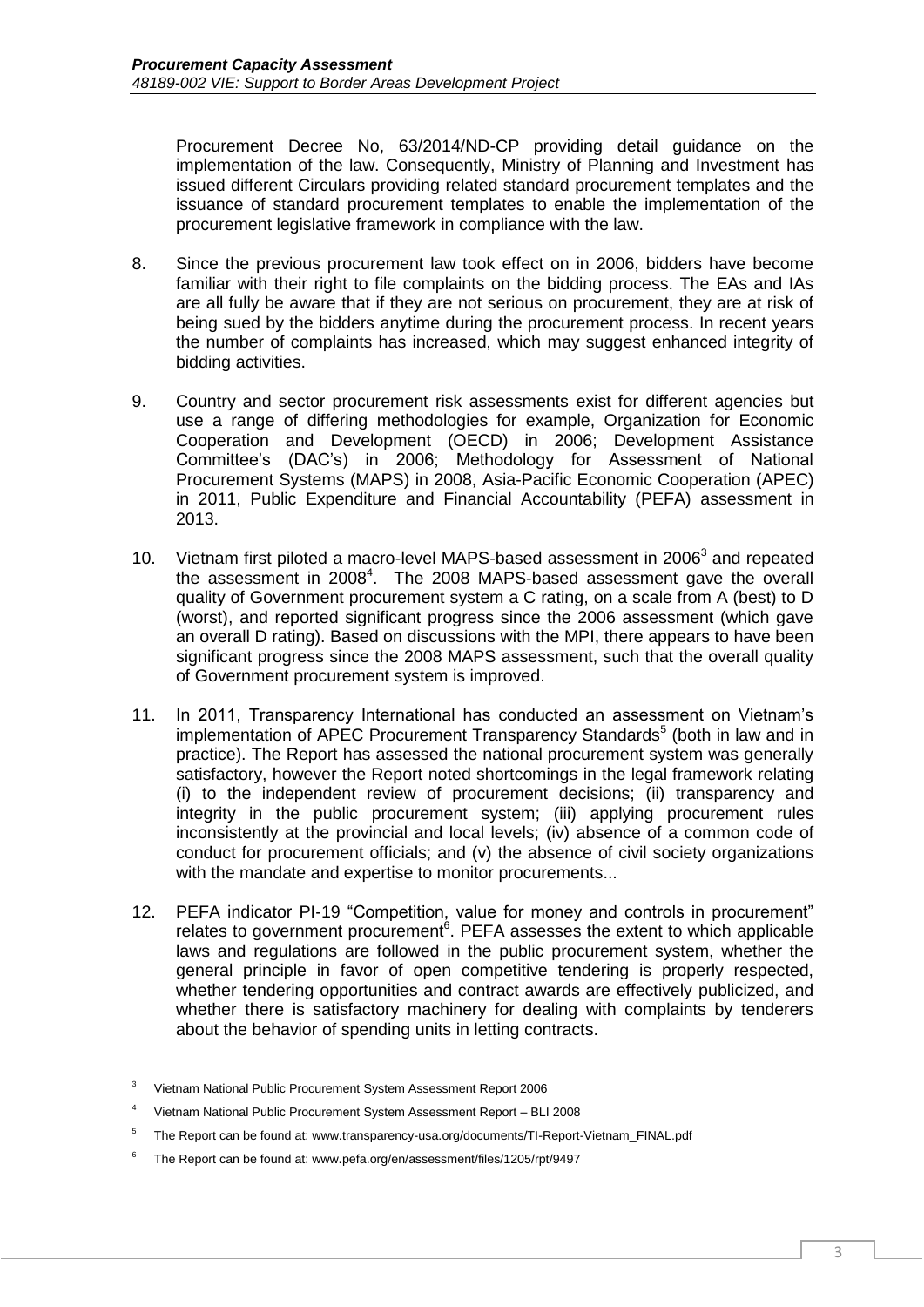- 13. The latest PEFA national procurement assessment concluded as satisfactory, based on detail assessment of four major indicators<sup>7</sup>:
	- Transparency, comprehensiveness and competition in the legal and regulatory framework: C+
	- Use of competitive procurement methods as default: B
	- Public access to complete, reliable and timely procurement information: B
	- Existence of an independent administrative procurement complaints system: B
- 14. Generally, the assessment of the procurement risk is rated Medium<sup>8</sup>. In setting prior/post review thresholds this rating will be considered together with risk factors.

## <span id="page-7-0"></span>B. PROJECT PROCUREMENT CLASSIFICATION

- 15. There are several agricultural and rural development projects are under implementation in the VDTA region, of which, there are two ADB financed projects, three World Bank (WB) financed projects, and two National Target Programs: New Rural Development Program and the Strategic Poverty Reduction Program. The EA's has been dealing with donor-funded loans for many years, where there were no major issues reported during procurement stage of each project in the past to date. EAs/ IAs are capable to manage and implement this project.
- 16. Taking into account that the provincial executing agencies in the VDTA region already has capacity to implement Projects financed by ADB and WB, and National Target Programs, it is proposed to classify the project in **Category B**.
- 17. Based on the proposed categorization, OSFMD's support, technically on procurement procedure, will not be required for project implementation.

#### <span id="page-7-1"></span>**III. PROJECT PROCUREMENT RISK ASSESSMENT**

#### <span id="page-7-2"></span>**III.1. KON TUM PPMU**

#### <span id="page-7-3"></span>A. PROCUREMENT ARRANGEMENTS & STAFF CAPACITY

- 18. The current 4 seconded procurement staff involved in this preparation phase of ADB project are mobilized from a WB financed project that under implementation in Kon Tum due to EA has no budget allocated for the project preparation.
- 19. During the interview, EA confirm they will appoint at least 1 more fulltime government staff, and recruit 1-2 more fulltime external staffs with 7 to 10 years of procurement experience if necessary once the ADB project started.
- 20. Staff from EAs are familiar with procurement as they are acting as appraisal agency in province for government procurement. It is confirmed that once the project is started and budget for staffing is allocated, DPI will mobilize relevant staffs from its internal units and recruit external resources to fulfill staffing requirements for this project.

**.** 

<sup>7</sup> Rating A: 94% to 100%, Rating B: 70% to 93%; Rating C: 55% to 69%; and Rating D: less than 55%

Rating scale: High/ Medium/ Low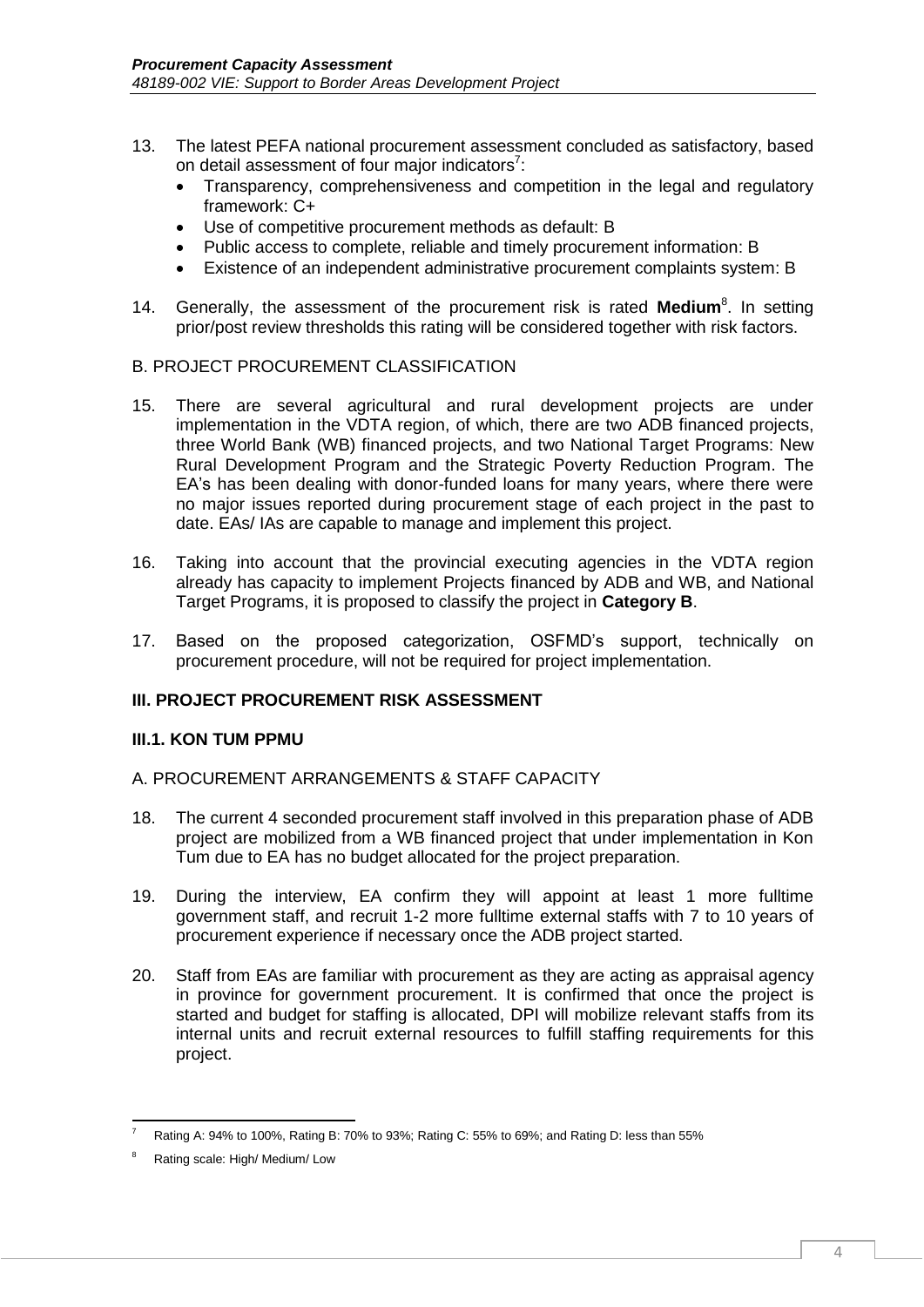- 21. Project Management Units (PMUs) to be established under Implementing Agency (Department of Planning and Investment) will organize, manage, coordinate and supervise all procurement under this ADB financed project. Some training in ADB procurement guidelines must be implemented in advance of/ or right after loan effectiveness to strengthen their capacity.
- 22. Once the Financing Agreement is signed, the PPMU will be established following tradition model comprising of permanent functional units at the approximately of 12 to 15 staffs: procurement and contracts administration unit, construction/ engineering technical unit, accounting and finance unit, economics unit, administration and translation unit. Based on performance requirements, government staffs will be appointed by EAs and contractual staffs to be recruited externally by IAs.
- 23. Personnel involved in procurement process must be trained including but not limited to PMUs, member of Bids Evaluation Specialists who are participated in the procurement process, personnel from relevant Agencies who will participate into the appraisal of bidding documents and bid evaluation reports…

#### <span id="page-8-0"></span>B. PROCUREMENT OPERATIONS

- B.1. Information Management
- 24. It is observed that comprehensive procurement records are kept and warranty periods are tracked at moderate satisfactory level. All relevant documents in the procurement process (original bidding documents, received original bids/ proposals, original contracts, evaluation reports, contract administration papers…) are retained in secure storage for minimum periods as specified by government regulations, from 5 to 10 years depend on specific procurement. Risk assessment is Low.
- B.2. Procurement Practices
- 25. There is already an awareness of PMUs and EA that the ADB guidelines will be followed in full. Although there is a concern on the use of standard Harmonization Bidding Document, it can be solve by the support from Project Implementation Consultants and capacity building for EAs/IAs during project implementation. Risk assessment is Low.

#### Procurement of Goods and Works

- 26. Technical specifications for construction works will be prepared by professional engineering expertise through an appropriate consultant selection process. However, this is not mandatory for preparation of technical specification for popular goods.
- 27. The preparation and finalization of the bidding documents and drafting of advertisement, generally, to be performed by the PMUs. However, it is possible to hire professional procurement expertise to support the PMUs.
- 28. EA will approve bidding documents once any required ADB review/no objection has been provided. Approval process also applied to the Bid Evaluation Report.
- 29. Bids Evaluation Committee will include PMUs personnel, and it is possible to hire professional procurement expertise to perform bids evaluation task.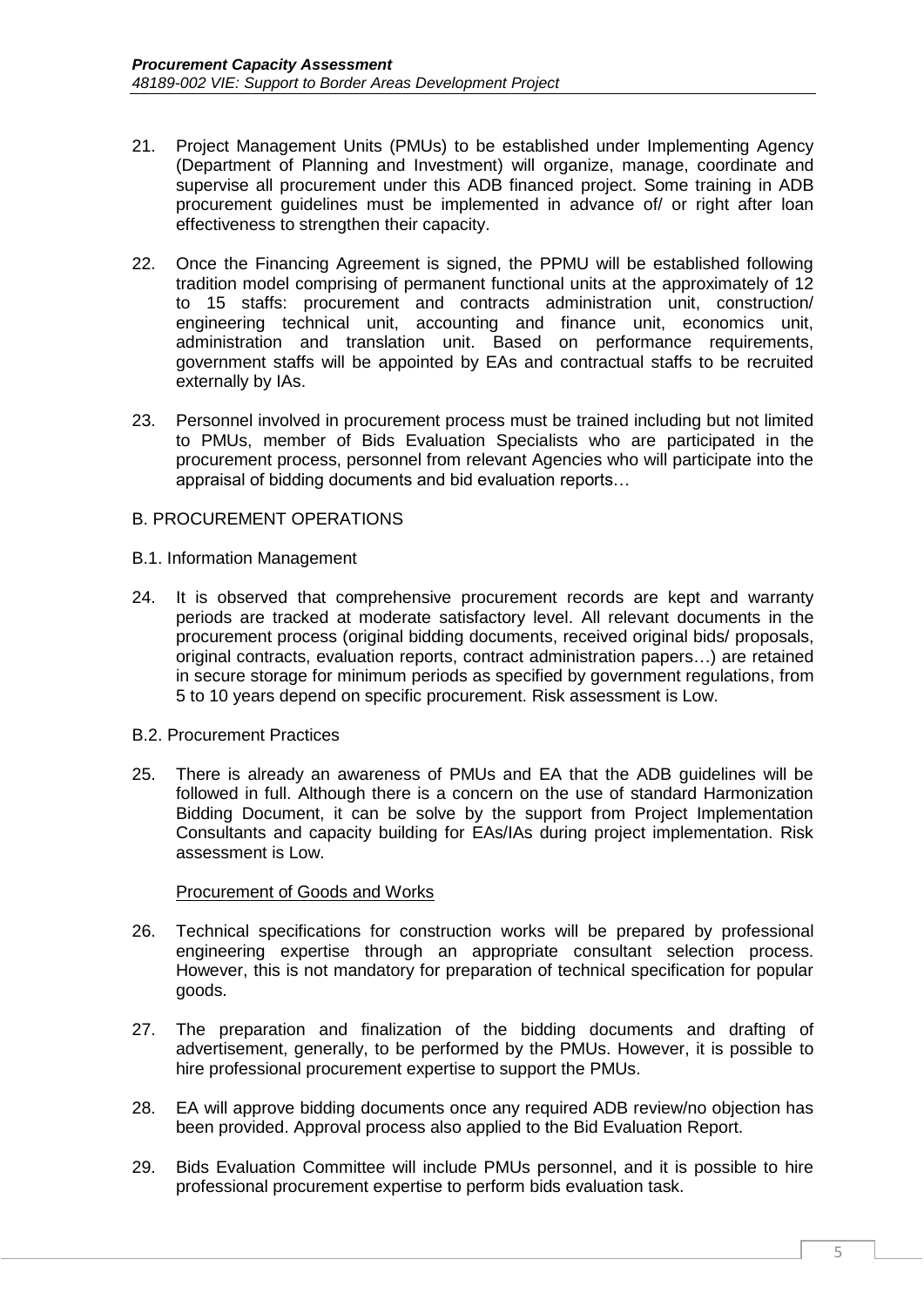#### Procurement of Consulting Services

- 30. PMUs will also be in charge of performing all tasks related to consultant selection processes. However, it is possible to hire professional procurement expertise to support the PMUs.
- 31. TORs will be prepared during the PPTA and will be reviewed and finalized by the respective PMU's during the implementation. ADB will review draft RFPs including the final TORs, evaluation reports, and draft contracts. EA will approve these documents after required ADB review/no objection has been provided.

#### B.3. Effectiveness

- 32. Procurement effectiveness will be enhanced with the involvement of
	- procurement professionals in procurement planning and coordination;
	- procurement training in advance of/ or right after loan effectiveness

The main risk to effective procurement will be the delay caused by the Vietnamese procedures in annual activities approval by Ministry of Planning & Investment and annual budget allocation by the Ministry of Finance. Practically, it takes up to the end of the first quarter of the year to complete these procedures. Risk assessment is Moderate.

#### B.4. Accountability Measures

33. Accountabilities and the allocation of responsibilities are clearly defined. The EA will be accountable for ensuring project implementation which will be carried out in a timely manner in accordance with all legal, policy, and procedural requirements. The IAs is accountable for the appropriateness of developing requirements, procurement activities, contract negotiation and contract management. The coordination and procedural workload on the IA is acceptable and can be mitigated in part by the support from related consulting services. Risk assessment is Low.

#### <span id="page-9-0"></span>C. STRENGTHS

- 34. The loan project to be implemented by PMUs established by the Provincial Department of Planning & Investments, the agencies in charge of managing and monitoring all ODA projects implementing in all five provinces. So there are number of their personnel are already at sufficient level of knowledge and practical skills collected from similar previous complex projects, such as:
	- Integrated Rural Development Sector Project in the Central Provinces (ADB, ongoing);
	- Productivity Rural Infrastructure Sector Project in the Central Highlands (ADB, ongoing);
	- Forestry Livelihood Improvement Project (ADB, completed);
	- Vietnam Sustainable Agriculture Transformation Project (WB, ongoing);
	- Central Highlands Poverty Reduction Project (WB, ongoing);
	- Agricultural Competitiveness Project (WB, completed).
- 35. Key procurement/ financial personnel in the PMUs under EAs have more/less than 5 years of experience with previous completed projects. Most of them have participated in different training sessions and could be able deal with their daily tasks at acceptable level. It is confirmed that IAs will appoint their staffs to work part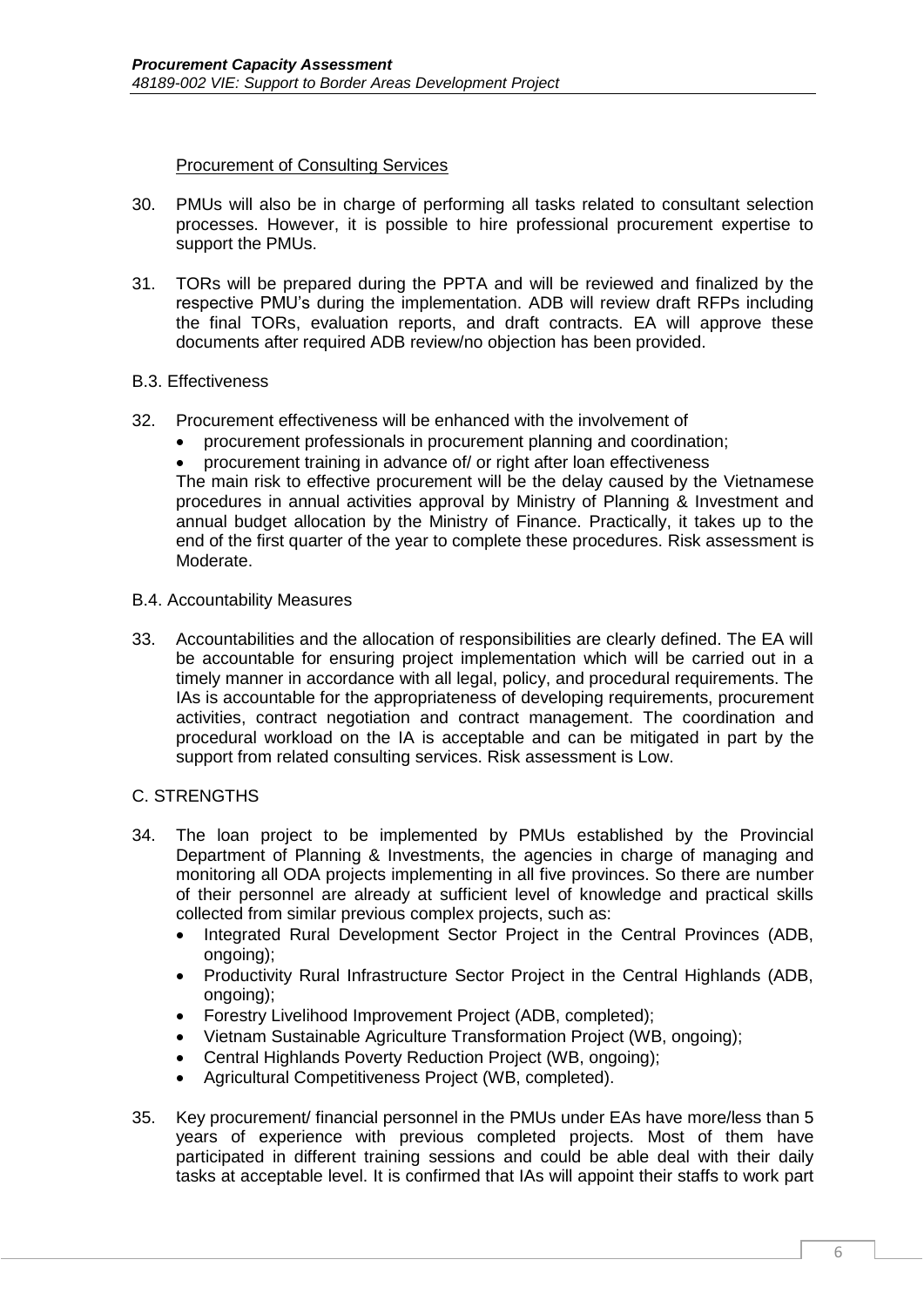time and recruit more staffs to work fulltime for the project as needed once project started.

- 36. Staffing in each of the PMU's has not been fully established but current PMUs are committed to appointing/ recruiting additional staff to meet future needs after the Financial Agreement is signed. Staffing will be based on the individual qualification and experience to meet job's requirements, however, the skills and experience of these are not known and may provide a capacity risk to implementation.
- 37. Inherited a legacy procurement filing and storage system from previous completed projects, it is observed that documentations is filed and stored at acceptable level: easy to locate and access to the required documents in less than 10 minutes.
- 38. It is confirmed that the capacity of construction bidders in the country and region is satisfied in order to implement contracts under NCB threshold. In the country and region, there are different projects and program focus on the construction of road at various monetary ceilings; hence, the construction bidders are quite familiar with bidding process regulated by the Government as well as multilateral Donors.
- 39. In addition, related agencies to be involved on procurement process, such as Appraisal Units, are all aware of procurement procedure regulated by ADB shall be fully applied in the Project. These Agencies will provide a separated procurement oversight and procurement governance functions with best practices in procurement collected from previous implemented Projects. Embedded supervision during project implementation will help ensuring that at each stage of the procurement cycle there is adequate supervision and oversight aimed at minimizing the risk of fraud and corruption and ensure transparency, fairness and due process at each stage.

#### <span id="page-10-0"></span>D. WEAKNESSES

- 40. Although EAs and IAs confirmed they will mobilize more staff to fulfill staffing requirements for the project, however, these staffs have not yet been trained to be equipped with the latest/ current ADB procurement regulations. Procurement and contract administration knowledge and practical skills of the PMU personnel in accordance with current ADB procurement procedures need to be strengthen to ensure its sufficient performance. It shall be improved through relevant training courses prior to and during project implementation. Relevant trainings is recommended not only for the government appointed personnel but also the outsource resources (i.e. individual consultant working fulltime at the PMUs).
- 41. Taking into account the ADB & WB Harmonized Standard Bidding Documents are complicated documents and required a certain level of professional knowledge to work on; it is observed from other projects in practical, procurement personnel deal with difficulties during the bidding document preparation and bidding phases (i.e. they may not understand or incorrectly understood the imply of articles/ clauses as stated in the standard bidding documents). Training especially on the use of Standard Bidding Documents is extreme urgent for any procurement personnel in the project.
- 42. It is noted that PMU personnel in general has limited English language skills which may limit PMU in communicating with ADB and international consultant;
- 43. In addition, a common issue in long-term projects implementing outside Hanoi and Ho Chi Minh city is the cost norm for local individual consultants as regulated by the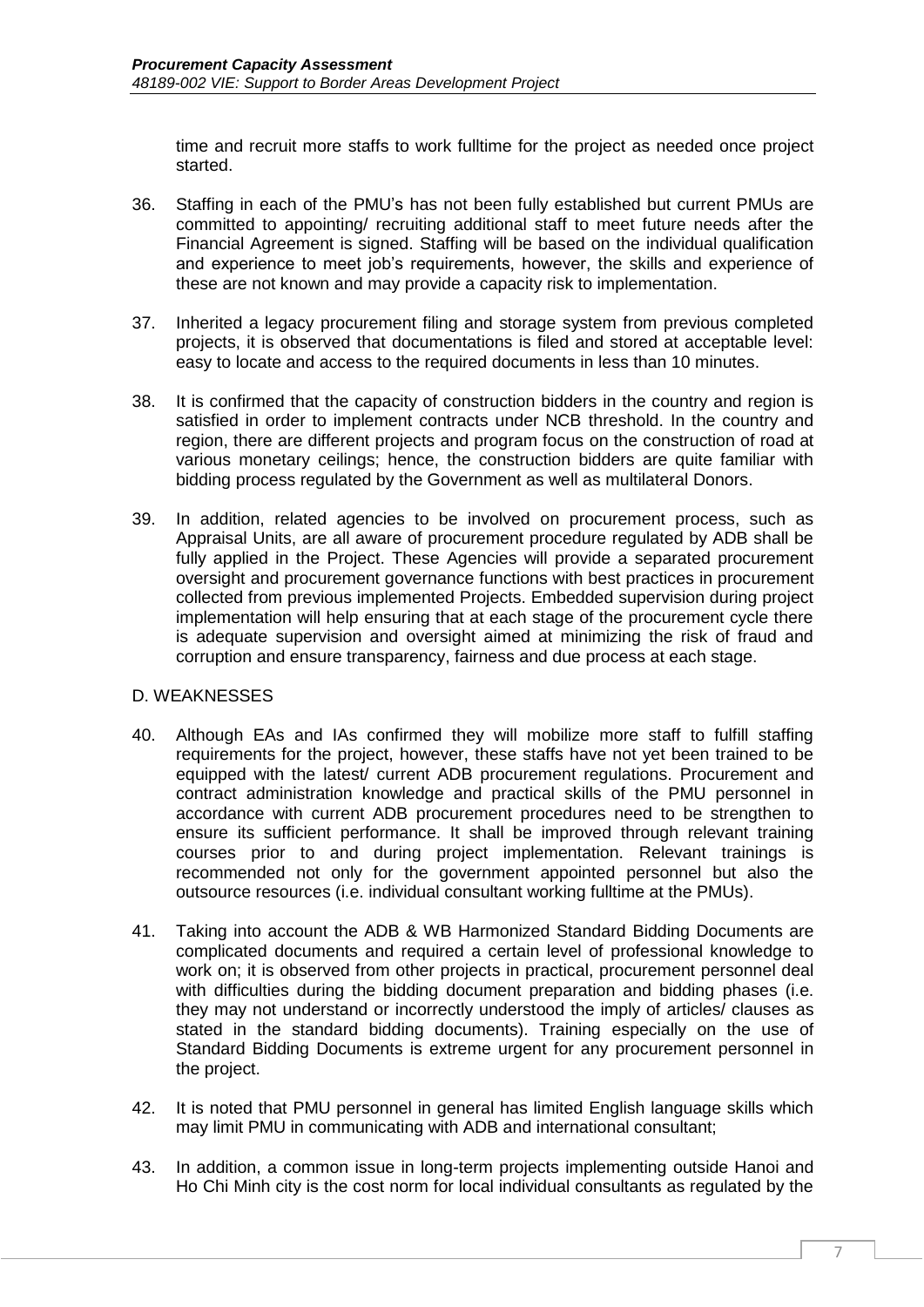Ministry of Finance is not attractive the high quality procurement resources from these cities to apply to work for the project. However, this issue is beyond the Project' control.

## <span id="page-11-0"></span>**III.2. GIA LAI PPMU**

### <span id="page-11-1"></span>A. PROCUREMENT ARRANGEMENTS & STAFF CAPACITY

- 44. Its current 5 staffs have limited experience in procurement. They are assigned on the part-time and seconded basis due to EA has no budget allocated for the project preparation.
- 45. During the interview, EA confirm they will appoint at least 1 more fulltime government staff, 1 more seconded government staff and recruit 1-2 more external fulltime staffs with at least of 10 years of procurement experience if necessary once the ADB project started.
- 46. Staff from EAs are familiar with procurement as they are acting as appraisal agency in province for government procurement. It is confirmed that once the project is started and budget for staffing is allocated, DPI will mobilize relevant staffs from its internal units and recruit external resources to fulfill staffing requirements for this project.
- 47. Project Management Units (PMUs) to be established under Implementing Agency (Department of Planning and Investment) will organize, manage, coordinate and supervise all procurement under this ADB financed project. Some training in ADB procurement guidelines must be implemented in advance of/ or right after loan effectiveness to strengthen their capacity.
- 48. Once the Financing Agreement is signed, the PPMU will be established following tradition model comprising of permanent functional units at the approximately of 12 to 15 staffs: procurement and contracts administration unit, construction/ engineering technical unit, accounting and finance unit, economics unit, administration and translation unit. Based on performance requirements, government staffs will be appointed by EAs and contractual staffs to be recruited externally by IAs.
- 49. Personnel involved in procurement process must be trained including but not limited to PMUs, member of Bids Evaluation Specialists who are participated in the procurement process, personnel from relevant Agencies who will participate into the appraisal of bidding documents and bid evaluation reports…

#### <span id="page-11-2"></span>B. PROCUREMENT OPERATIONS

- B.1. Information Management
- 50. It is observed that comprehensive procurement records are kept and warranty periods are tracked at moderate satisfactory level. All relevant documents in the procurement process (original bidding documents, received original bids/ proposals, original contracts, evaluation reports, contract administration papers…) are retained in secure storage for minimum periods as specified by government regulations, from 5 to 10 years depend on specific procurement. Risk assessment is Low.
- B.2. Procurement Practices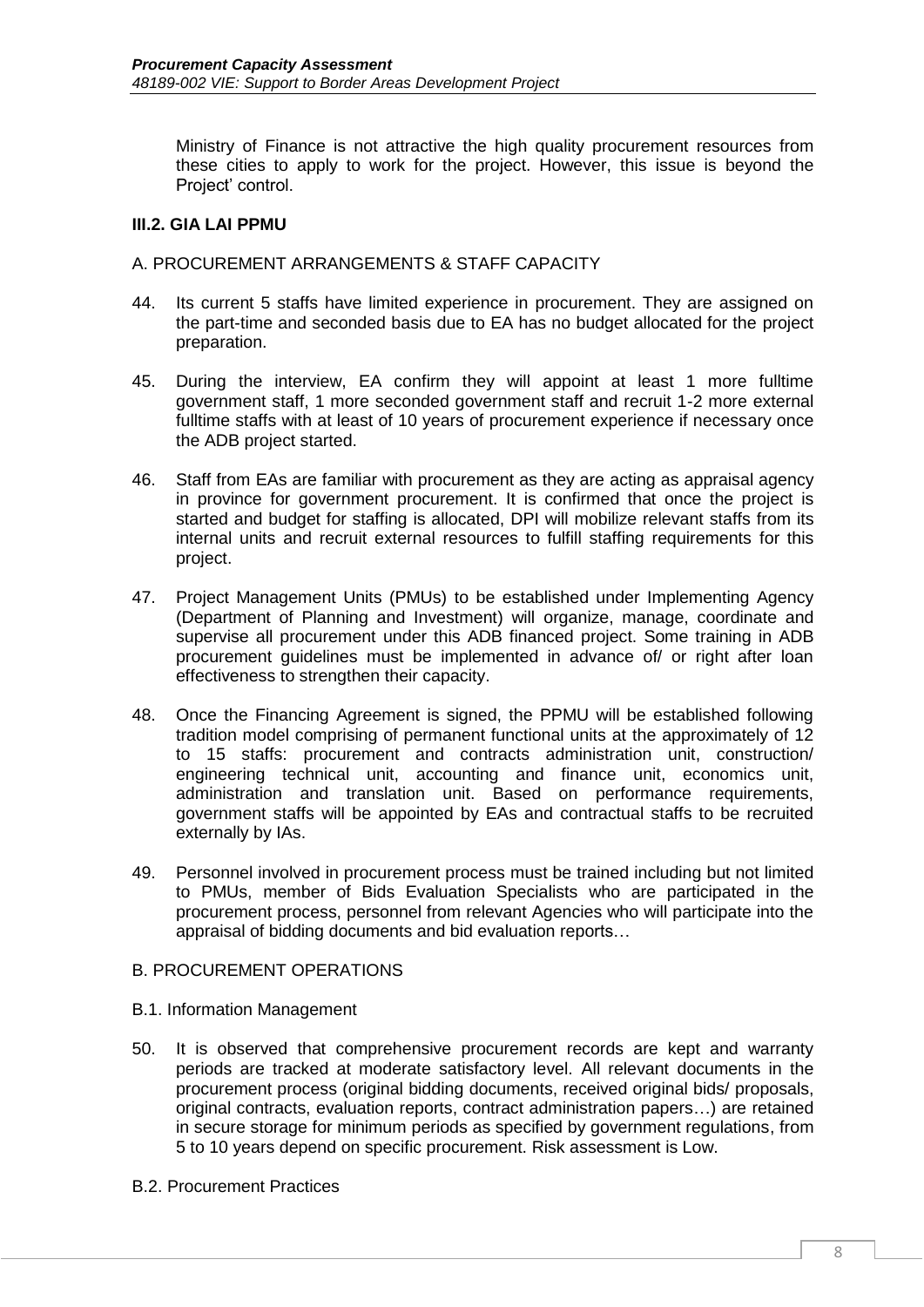51. There is already an awareness of PMUs and EA that the ADB guidelines will be followed in full. Although there is a concern on the use of standard Harmonization Bidding Document, it can be solve by the support from Project Implementation Consultants and capacity building for EAs/IAs during project implementation. Risk assessment is Low.

#### Procurement of Goods and Works

- 52. Technical specifications for construction works will be prepared by professional engineering expertise through an appropriate consultant selection process. However, this is not mandatory for preparation of technical specification for popular goods.
- 53. The preparation and finalization of the bidding documents and drafting of advertisement, generally, to be performed by the PMUs. However, it is possible to hire professional procurement expertise to support the PMUs.
- 54. EA will approve bidding documents once any required ADB review/no objection has been provided. Approval process also applied to the Bid Evaluation Report.
- 55. Bids Evaluation Committee will include PMUs personnel, and it is possible to hire professional procurement expertise to perform bids evaluation task.

#### Procurement of Consulting Services

- 56. PMUs will also be in charge of performing all tasks related to consultant selection processes. However, it is possible to hire professional procurement expertise to support the PMUs.
- 57. TORs will be prepared during the PPTA and will be reviewed and finalized by the respective PMU's during the implementation. ADB will review draft RFPs including the final TORs, evaluation reports, and draft contracts. EA will approve these documents after required ADB review/no objection has been provided.

#### B.3. Effectiveness

- 58. Procurement effectiveness will be enhanced with the involvement of
	- procurement professionals in procurement planning and coordination;
	- procurement training in advance of/ or right after loan effectiveness

The main risk to effective procurement will be the delay caused by the Vietnamese procedures in annual activities approval by Ministry of Planning & Investment and annual budget allocation by the Ministry of Finance. Practically, it takes up to the end of the first quarter of the year to complete these procedures. Risk assessment is Moderate.

#### B.4. Accountability Measures

59. Accountabilities and the allocation of responsibilities are clearly defined. The EA will be accountable for ensuring project implementation which will be carried out in a timely manner in accordance with all legal, policy, and procedural requirements. The IAs is accountable for the appropriateness of developing requirements, procurement activities, contract negotiation and contract management. The coordination and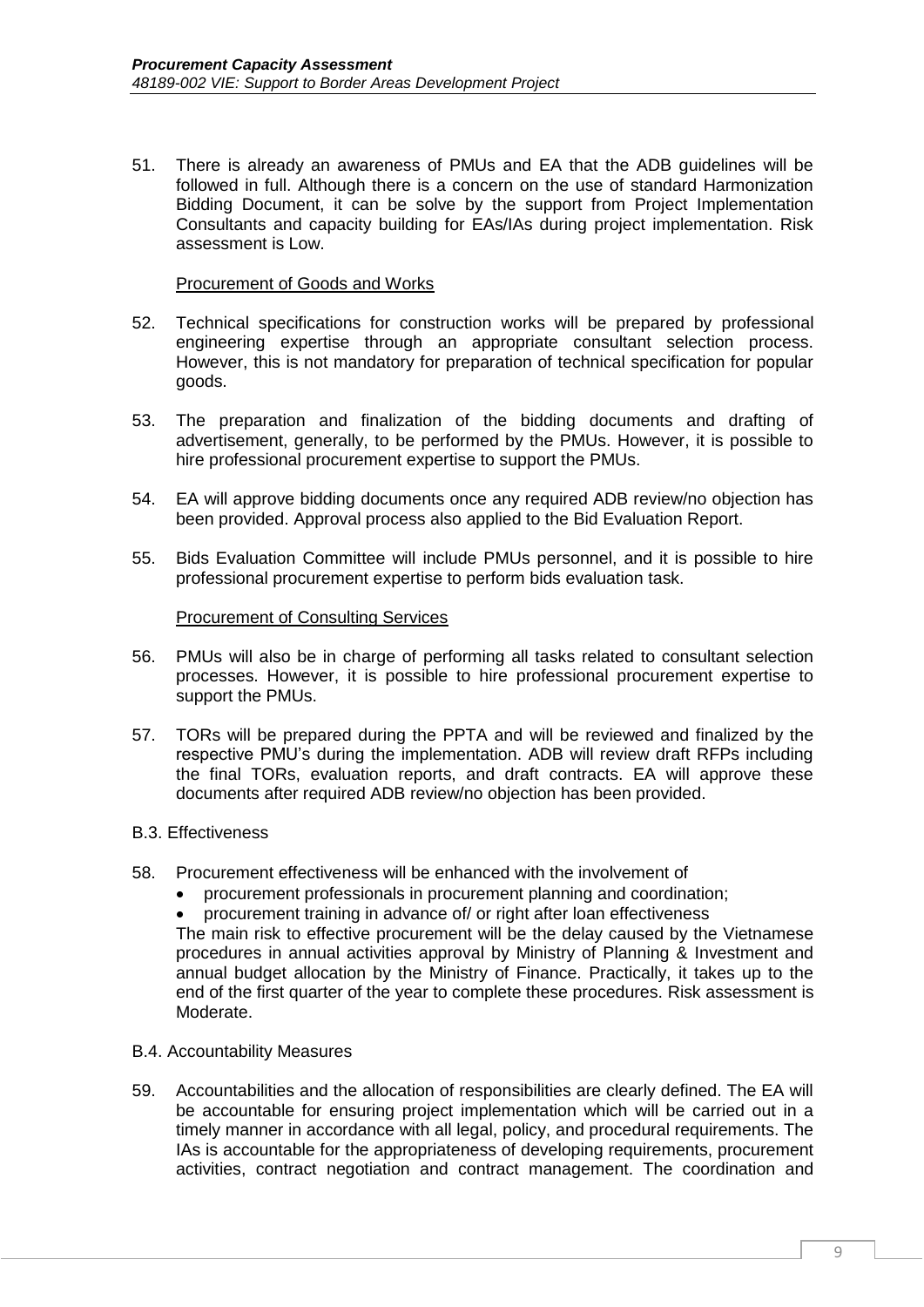procedural workload on the IA is acceptable and can be mitigated in part by the support from related consulting services. Risk assessment is Low.

### <span id="page-13-0"></span>C. STRENGTHS

- 60. The loan project to be implemented by PMUs established by the Provincial Department of Planning & Investments, the agencies in charge of managing and monitoring all ODA projects implementing in all five provinces. So there are number of their personnel are already at sufficient level of knowledge and practical skills collected from similar previous complex projects, such as:
	- Productivity Rural Infrastructure Sector Project in the Central Highlands (ADB, ongoing);
	- Forestry Livelihood Improvement Project (ADB, completed);
	- Vietnam Sustainable Agriculture Transformation Project (WB, ongoing);
	- Central Highlands Poverty Reduction Project (WB, ongoing);
	- Agricultural Competitiveness Project (WB, completed).
- 61. Key procurement/ financial personnel in the PMUs under EAs have more/less than 5 years of experience with previous completed projects. Most of them have participated in different training sessions and could be able deal with their daily tasks at acceptable level. It is confirmed that IAs will appoint their staffs to work part time and recruit more staffs to work fulltime for the project as needed once project started.
- 62. Staffing in each of the PMU's has not been fully established but current PMUs are committed to appointing/ recruiting additional staff to meet future needs after the Financial Agreement is signed. Staffing will be based on the individual qualification and experience to meet job's requirements, however, the skills and experience of these are not known and may provide a capacity risk to implementation.
- 63. Inherited a legacy procurement filing and storage system from previous completed projects, it is observed that documentations is filed and stored at acceptable level: easy to locate and access to the required documents in less than 10 minutes.
- 64. It is confirmed that the capacity of construction bidders in the country and region is satisfied in order to implement contracts under NCB threshold. In the country and region, there are different projects and program focus on the construction of road at various monetary ceilings; hence, the construction bidders are quite familiar with bidding process regulated by the Government as well as multilateral Donors.
- 65. In addition, related agencies to be involved on procurement process, such as Appraisal Units, are all aware of procurement procedure regulated by ADB shall be fully applied in the Project. These Agencies will provide a separated procurement oversight and procurement governance functions with best practices in procurement collected from previous implemented Projects. Embedded supervision during project implementation will help ensuring that at each stage of the procurement cycle there is adequate supervision and oversight aimed at minimizing the risk of fraud and corruption and ensure transparency, fairness and due process at each stage.

## <span id="page-13-1"></span>D. WEAKNESSES

66. Although EAs and IAs confirmed they will mobilize more staff to fulfill staffing requirements for the project, however, these staffs have not yet been trained to be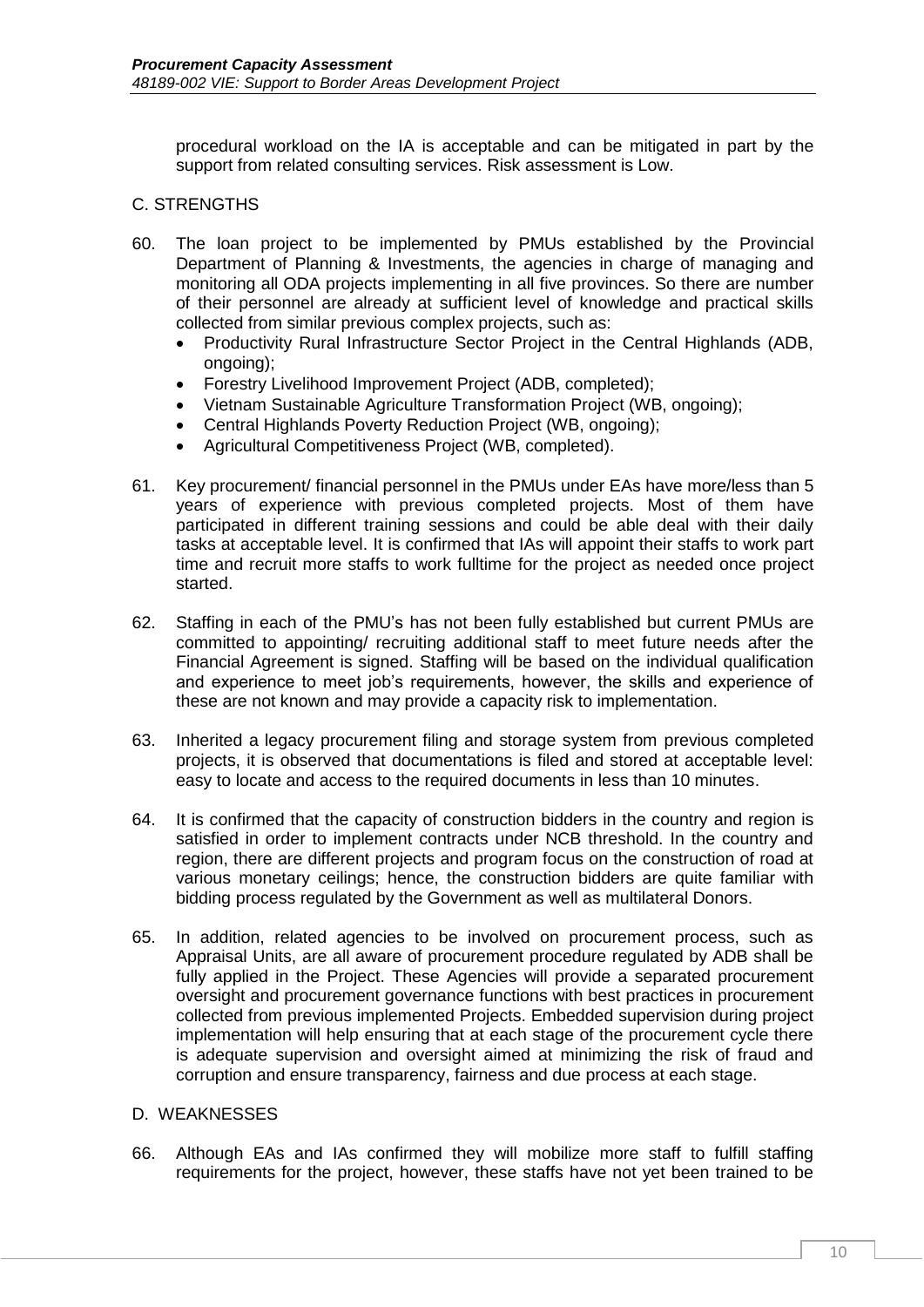equipped with the latest/ current ADB procurement regulations. Procurement and contract administration knowledge and practical skills of the PMU personnel in accordance with current ADB procurement procedures need to be strengthen to ensure its sufficient performance. It shall be improved through relevant training courses prior to and during project implementation. Relevant trainings is recommended not only for the government appointed personnel but also the outsource resources (i.e. individual consultant working fulltime at the PMUs).

- 67. Taking into account the ADB & WB Harmonized Standard Bidding Documents are complicated documents and required a certain level of professional knowledge to work on; it is observed from other projects in practical, procurement personnel deal with difficulties during the bidding document preparation and bidding phases (i.e. they may not understand or incorrectly understood the imply of articles/ clauses as stated in the standard bidding documents). Training especially on the use of Standard Bidding Documents is extreme urgent for any procurement personnel in the project.
- 68. It is noted that PMU personnel in general has limited English language skills which may limit PMU in communicating with ADB and international consultant;
- 69. In addition, a common issue in long-term projects implementing outside Hanoi and Ho Chi Minh city is the cost norm for local individual consultants as regulated by the Ministry of Finance is not attractive the high quality procurement resources from these cities to apply to work for the project. However, this issue is beyond the Project' control.

### <span id="page-14-0"></span>**III.3. DAK LAK PPMU**

#### <span id="page-14-1"></span>A. PROCUREMENT ARRANGEMENTS & STAFF CAPACITY

- 70. PPMU structure is well defined by EA following the current model of a WB financed project under implementation. Staffs involved in the preparation are mobilized from a WB financed project due to EA has no budget allocated for preparation staffs.
- 71. PPMU staff had prior experience in undertaking procurement of goods, works, and recruitment of consultants following WB and national procurement law and procedures, but not under current ADB Guidelines. Level of skills and knowledge are generally accepted but would need training to achieve in-depth knowledge of ADB's Guidelines.
- 72. Once started, new staffing for the ADB project will be appointed and recruited by EA and IA.
- 73. Staff from EAs are familiar with procurement as they are acting as appraisal agency in province for government procurement. It is confirmed that once the project is started and budget for staffing is allocated, DPI will mobilize relevant staffs from its internal units and recruit external resources to fulfill staffing requirements for this project.
- 74. Project Management Units (PMUs) to be established under Implementing Agency (Department of Planning and Investment) will organize, manage, coordinate and supervise all procurement under this ADB financed project. Some training in ADB procurement guidelines must be implemented in advance of/ or right after loan effectiveness to strengthen their capacity.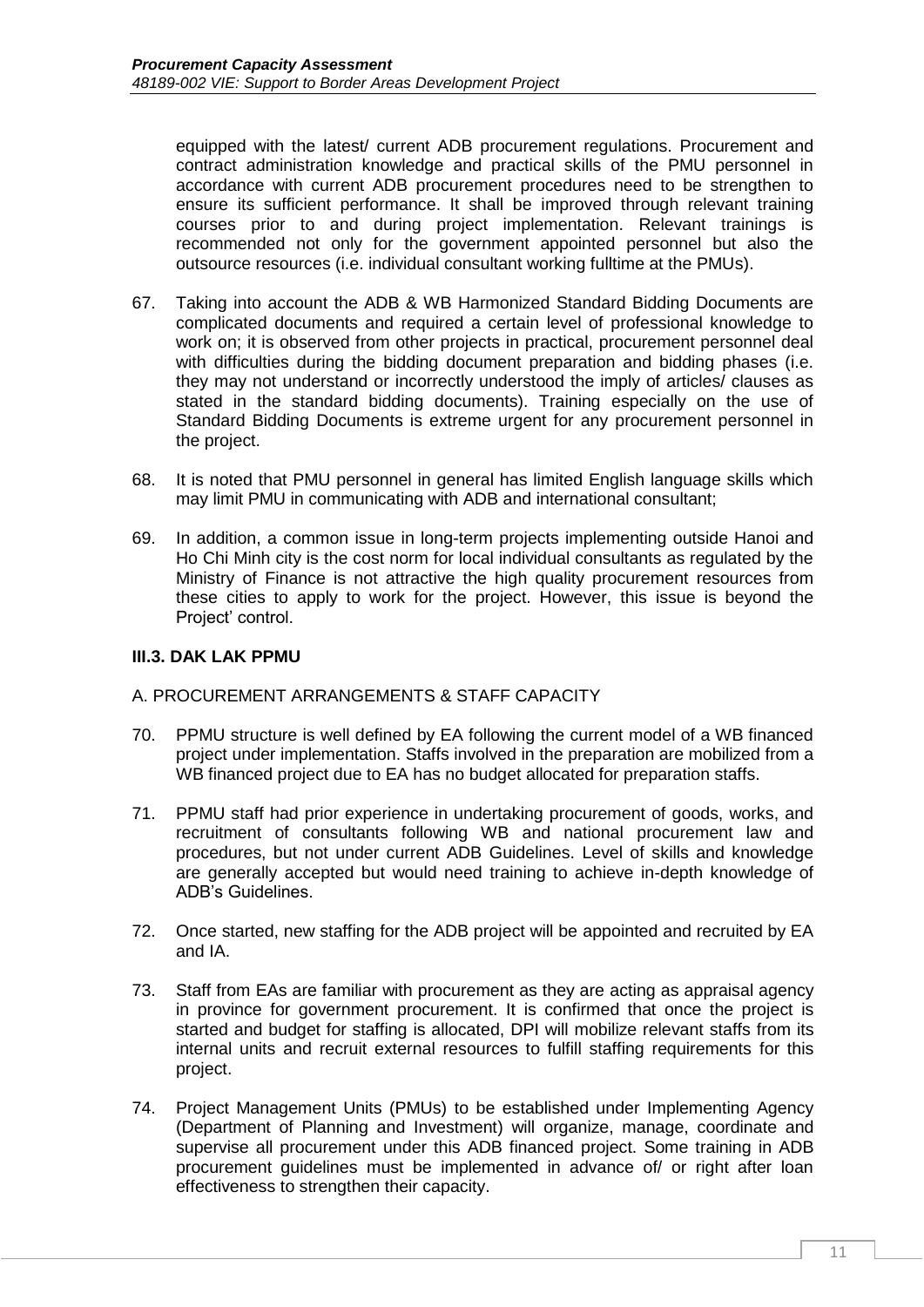- 75. Once the Financing Agreement is signed, the PPMU will be established following tradition model comprising of permanent functional units at the approximately of 12 to 15 staffs: procurement and contracts administration unit, construction/ engineering technical unit, accounting and finance unit, economics unit, administration and translation unit. Based on performance requirements, government staffs will be appointed by EAs and contractual staffs to be recruited externally by IAs.
- 76. Personnel involved in procurement process must be trained including but not limited to PMUs, member of Bids Evaluation Specialists who are participated in the procurement process, personnel from relevant Agencies who will participate into the appraisal of bidding documents and bid evaluation reports…

#### <span id="page-15-0"></span>B. PROCUREMENT OPERATIONS

- B.1. Information Management
- 77. It is observed that comprehensive procurement records are kept and warranty periods are tracked at moderate satisfactory level. All relevant documents in the procurement process (original bidding documents, received original bids/ proposals, original contracts, evaluation reports, contract administration papers…) are retained in secure storage for minimum periods as specified by government regulations, from 5 to 10 years depend on specific procurement. Risk assessment is Low.
- B.2. Procurement Practices
- 78. There is already an awareness of PMUs and EA that the ADB guidelines will be followed in full. Although there is a concern on the use of standard Harmonization Bidding Document, it can be solve by the support from Project Implementation Consultants and capacity building for EAs/IAs during project implementation. Risk assessment is Low.

#### Procurement of Goods and Works

- 79. Technical specifications for construction works will be prepared by professional engineering expertise through an appropriate consultant selection process. However, this is not mandatory for preparation of technical specification for popular goods.
- 80. The preparation and finalization of the bidding documents and drafting of advertisement, generally, to be performed by the PMUs. However, it is possible to hire professional procurement expertise to support the PMUs.
- 81. EA will approve bidding documents once any required ADB review/no objection has been provided. Approval process also applied to the Bid Evaluation Report.
- 82. Bids Evaluation Committee will include PMUs personnel, and it is possible to hire professional procurement expertise to perform bids evaluation task.

Procurement of Consulting Services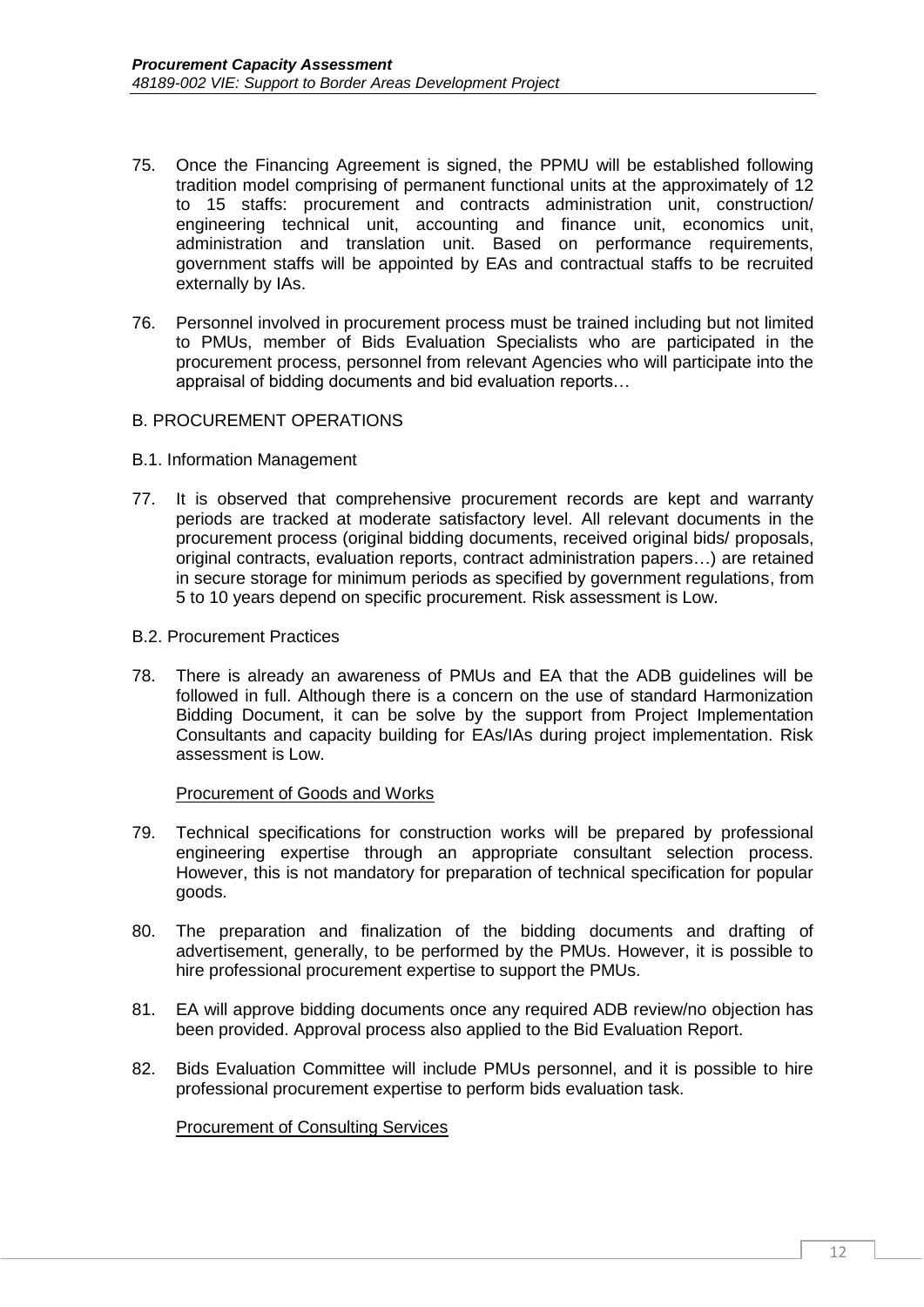- 83. PMUs will also be in charge of performing all tasks related to consultant selection processes. However, it is possible to hire professional procurement expertise to support the PMUs.
- 84. TORs will be prepared during the PPTA and will be reviewed and finalized by the respective PMU's during the implementation. ADB will review draft RFPs including the final TORs, evaluation reports, and draft contracts. EA will approve these documents after required ADB review/no objection has been provided.

#### B.3. Effectiveness

- 85. Procurement effectiveness will be enhanced with the involvement of
	- procurement professionals in procurement planning and coordination;<br>• procurement training in advance of/ or right after loan effectiveness
	- procurement training in advance of/ or right after loan effectiveness

The main risk to effective procurement will be the delay caused by the Vietnamese procedures in annual activities approval by Ministry of Planning & Investment and annual budget allocation by the Ministry of Finance. Practically, it takes up to the end of the first quarter of the year to complete these procedures. Risk assessment is Moderate.

- B.4. Accountability Measures
- 86. Accountabilities and the allocation of responsibilities are clearly defined. The EA will be accountable for ensuring project implementation which will be carried out in a timely manner in accordance with all legal, policy, and procedural requirements. The IAs is accountable for the appropriateness of developing requirements, procurement activities, contract negotiation and contract management. The coordination and procedural workload on the IA is acceptable and can be mitigated in part by the support from related consulting services. Risk assessment is Low.

#### <span id="page-16-0"></span>C. STRENGTHS

- 87. The loan project to be implemented by PMUs established by the Provincial Department of Planning & Investments, the agencies in charge of managing and monitoring all ODA projects implementing in all five provinces. So there are number of their personnel are already at sufficient level of knowledge and practical skills collected from similar previous complex projects, such as:
	- Productivity Rural Infrastructure Sector Project in the Central Highlands (ADB, ongoing);
	- Forestry Livelihood Improvement Project (ADB, completed);
	- Vietnam Sustainable Agriculture Transformation Project (WB, ongoing);
	- Central Highlands Poverty Reduction Project (WB, ongoing);
	- Agricultural Competitiveness Project (WB, completed).
- 88. Key procurement/ financial personnel in the PMUs under EAs have more/less than 5 years of experience with previous completed projects. Most of them have participated in different training sessions and could be able deal with their daily tasks at acceptable level. It is confirmed that IAs will appoint their staffs to work part time and recruit more staffs to work fulltime for the project as needed once project started.
- 89. The Project Coordinator, Mr. Dzung, PMU Dak Lak, is currently acting as Part-time Deputy Project Director of a WB financed Central Highland Poverty Reduction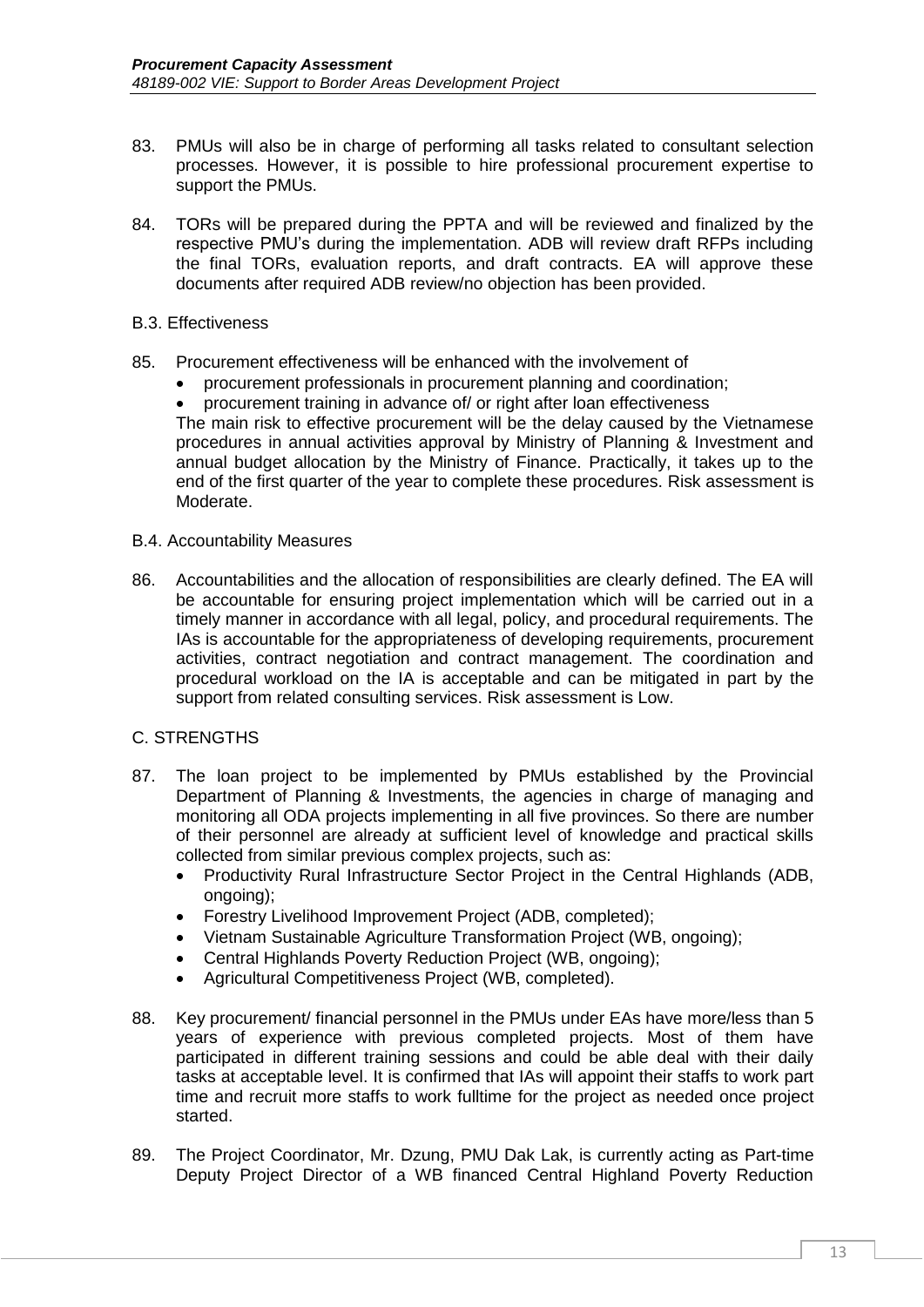Project who previously working in the Provincial Department of Transport and has more than 15 year of experience in transport sector and ODA projects.

- 90. Staffing in each of the PMU's has not been fully established but current PMUs are committed to appointing/ recruiting additional staff to meet future needs after the Financial Agreement is signed. Staffing will be based on the individual qualification and experience to meet job's requirements, however, the skills and experience of these are not known and may provide a capacity risk to implementation.
- 91. Inherited a legacy procurement filing and storage system from previous completed projects, it is observed that documentations is filed and stored at acceptable level: easy to locate and access to the required documents in less than 10 minutes.
- 92. It is confirmed that the capacity of construction bidders in the country and region is satisfied in order to implement contracts under NCB threshold. In the country and region, there are different projects and program focus on the construction of road at various monetary ceilings; hence, the construction bidders are quite familiar with bidding process regulated by the Government as well as multilateral Donors.
- 93. In addition, related agencies to be involved on procurement process, such as Appraisal Units, are all aware of procurement procedure regulated by ADB shall be fully applied in the Project. These Agencies will provide a separated procurement oversight and procurement governance functions with best practices in procurement collected from previous implemented Projects. Embedded supervision during project implementation will help ensuring that at each stage of the procurement cycle there is adequate supervision and oversight aimed at minimizing the risk of fraud and corruption and ensure transparency, fairness and due process at each stage.

#### <span id="page-17-0"></span>D. WEAKNESSES

- 94. Although EAs and IAs confirmed they will mobilize more staff to fulfill staffing requirements for the project, however, these staffs have not yet been trained to be equipped with the latest/ current ADB procurement regulations. Procurement and contract administration knowledge and practical skills of the PMU personnel in accordance with current ADB procurement procedures need to be strengthen to ensure its sufficient performance. It shall be improved through relevant training courses prior to and during project implementation. Relevant trainings is recommended not only for the government appointed personnel but also the outsource resources (i.e. individual consultant working fulltime at the PMUs).
- 95. Taking into account the ADB & WB Harmonized Standard Bidding Documents are complicated documents and required a certain level of professional knowledge to work on; it is observed from other projects in practical, procurement personnel deal with difficulties during the bidding document preparation and bidding phases (i.e. they may not understand or incorrectly understood the imply of articles/ clauses as stated in the standard bidding documents). Training especially on the use of Standard Bidding Documents is extreme urgent for any procurement personnel in the project.
- 96. It is noted that PMU personnel in general has limited English language skills which may limit PMU in communicating with ADB and international consultant;
- 97. In addition, a common issue in long-term projects implementing outside Hanoi and Ho Chi Minh city is the cost norm for local individual consultants as regulated by the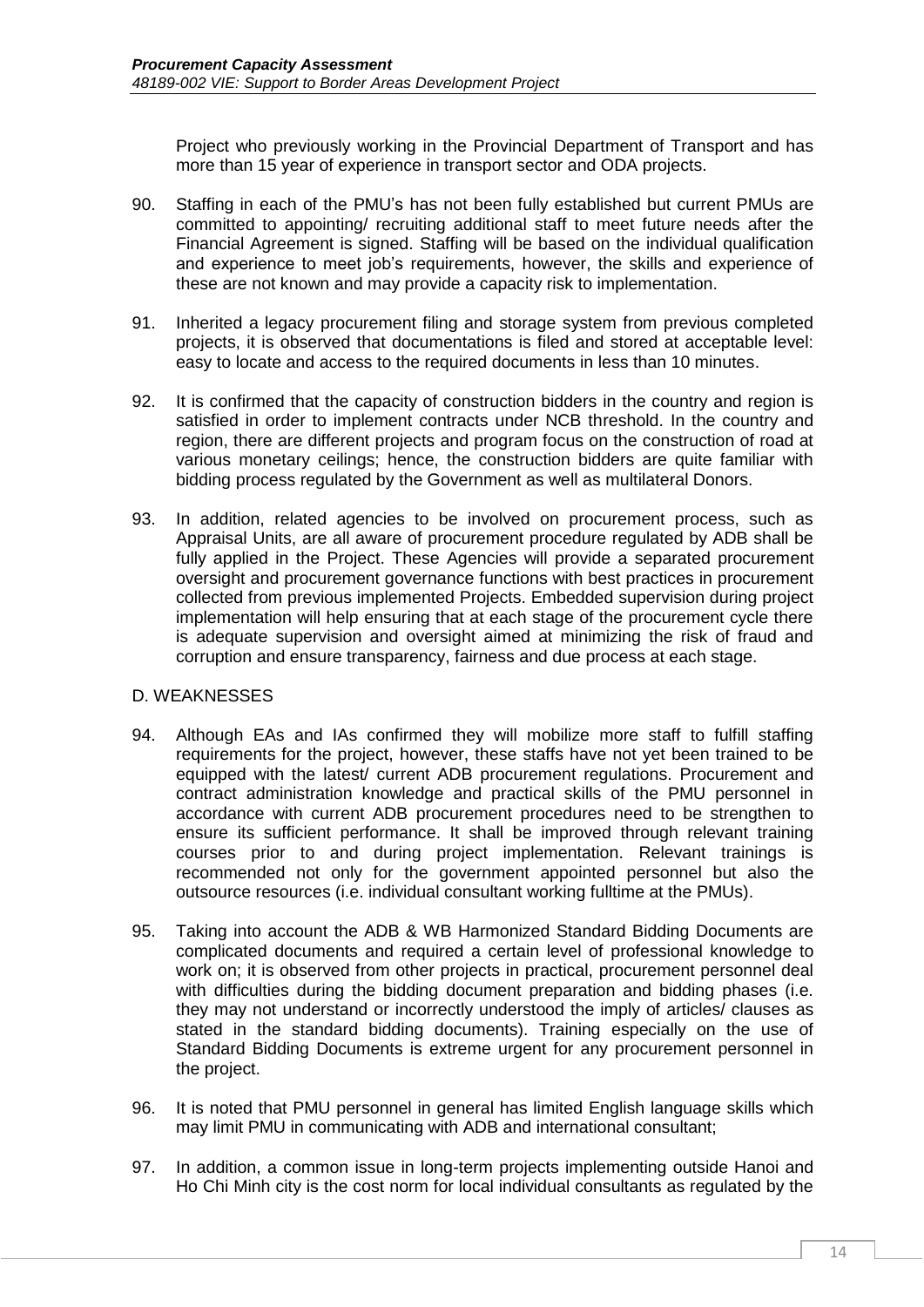Ministry of Finance is not attractive the high quality procurement resources from these cities to apply to work for the project. However, this issue is beyond the Project' control.

## <span id="page-18-0"></span>**III.4. DAK NONG PPMU**

### <span id="page-18-1"></span>A. PROCUREMENT ARRANGEMENTS & STAFF CAPACITY

- 98. The current 3 procurement staff involved in this preparation phase of ADB project are mobilized from a WB financed project that under implementation in Dak Nong due to EA has no budget allocated for the project preparation.
- 99. During the interview, EA confirm they will appoint at least 1 more fulltime government staff, and recruit 1-2 more fulltime external staffs with 7 to 10 years of procurement experience if necessary once the ADB project started.
- 100. Staff from EAs are familiar with procurement as they are acting as appraisal agency in province for government procurement. It is confirmed that once the project is started and budget for staffing is allocated, DPI will mobilize relevant staffs from its internal units and recruit external resources to fulfill staffing requirements for this project.
- 101. Project Management Units (PMUs) to be established under Implementing Agency (Department of Planning and Investment) will organize, manage, coordinate and supervise all procurement under this ADB financed project. Some training in ADB procurement guidelines must be implemented in advance of/ or right after loan effectiveness to strengthen their capacity.
- 102. Once the Financing Agreement is signed, the PPMU will be established following tradition model comprising of permanent functional units at the approximately of 12 to 15 staffs: procurement and contracts administration unit, construction/ engineering technical unit, accounting and finance unit, economics unit, administration and translation unit. Based on performance requirements, government staffs will be appointed by EAs and contractual staffs to be recruited externally by IAs.
- 103. Personnel involved in procurement process must be trained including but not limited to PMUs, member of Bids Evaluation Specialists who are participated in the procurement process, personnel from relevant Agencies who will participate into the appraisal of bidding documents and bid evaluation reports…

#### <span id="page-18-2"></span>B. PROCUREMENT OPERATIONS

- B.1. Information Management
- 104. It is observed that comprehensive procurement records are kept and warranty periods are tracked at moderate satisfactory level. All relevant documents in the procurement process (original bidding documents, received original bids/ proposals, original contracts, evaluation reports, contract administration papers…) are retained in secure storage for minimum periods as specified by government regulations, from 5 to 10 years depend on specific procurement. Risk assessment is Low.
- B.2. Procurement Practices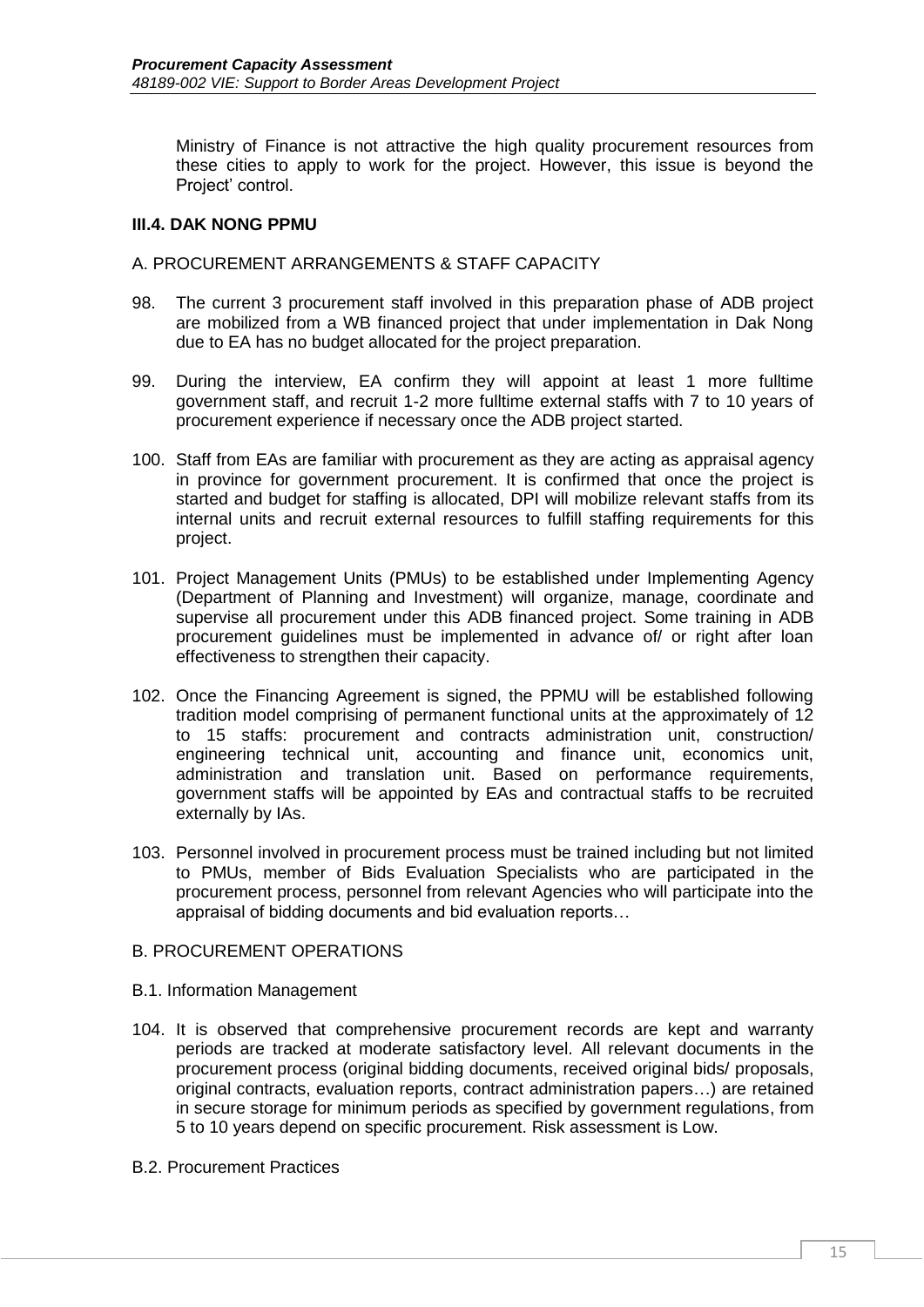105. There is already an awareness of PMUs and EA that the ADB guidelines will be followed in full. Although there is a concern on the use of standard Harmonization Bidding Document, it can be solve by the support from Project Implementation Consultants and capacity building for EAs/IAs during project implementation. Risk assessment is Low.

#### Procurement of Goods and Works

- 106. Technical specifications for construction works will be prepared by professional engineering expertise through an appropriate consultant selection process. However, this is not mandatory for preparation of technical specification for popular goods.
- 107. The preparation and finalization of the bidding documents and drafting of advertisement, generally, to be performed by the PMUs. However, it is possible to hire professional procurement expertise to support the PMUs.
- 108. EA will approve bidding documents once any required ADB review/no objection has been provided. Approval process also applied to the Bid Evaluation Report.
- 109. Bids Evaluation Committee will include PMUs personnel, and it is possible to hire professional procurement expertise to perform bids evaluation task.

#### Procurement of Consulting Services

- 110. PMUs will also be in charge of performing all tasks related to consultant selection processes. However, it is possible to hire professional procurement expertise to support the PMUs.
- 111. TORs will be prepared during the PPTA and will be reviewed and finalized by the respective PMU's during the implementation. ADB will review draft RFPs including the final TORs, evaluation reports, and draft contracts. EA will approve these documents after required ADB review/no objection has been provided.

#### B.3. Effectiveness

- 112. Procurement effectiveness will be enhanced with the involvement of
	- procurement professionals in procurement planning and coordination;
	- procurement training in advance of/ or right after loan effectiveness

The main risk to effective procurement will be the delay caused by the Vietnamese procedures in annual activities approval by Ministry of Planning & Investment and annual budget allocation by the Ministry of Finance. Practically, it takes up to the end of the first quarter of the year to complete these procedures. Risk assessment is Moderate.

#### B.4. Accountability Measures

113. Accountabilities and the allocation of responsibilities are clearly defined. The EA will be accountable for ensuring project implementation which will be carried out in a timely manner in accordance with all legal, policy, and procedural requirements. The IAs is accountable for the appropriateness of developing requirements, procurement activities, contract negotiation and contract management. The coordination and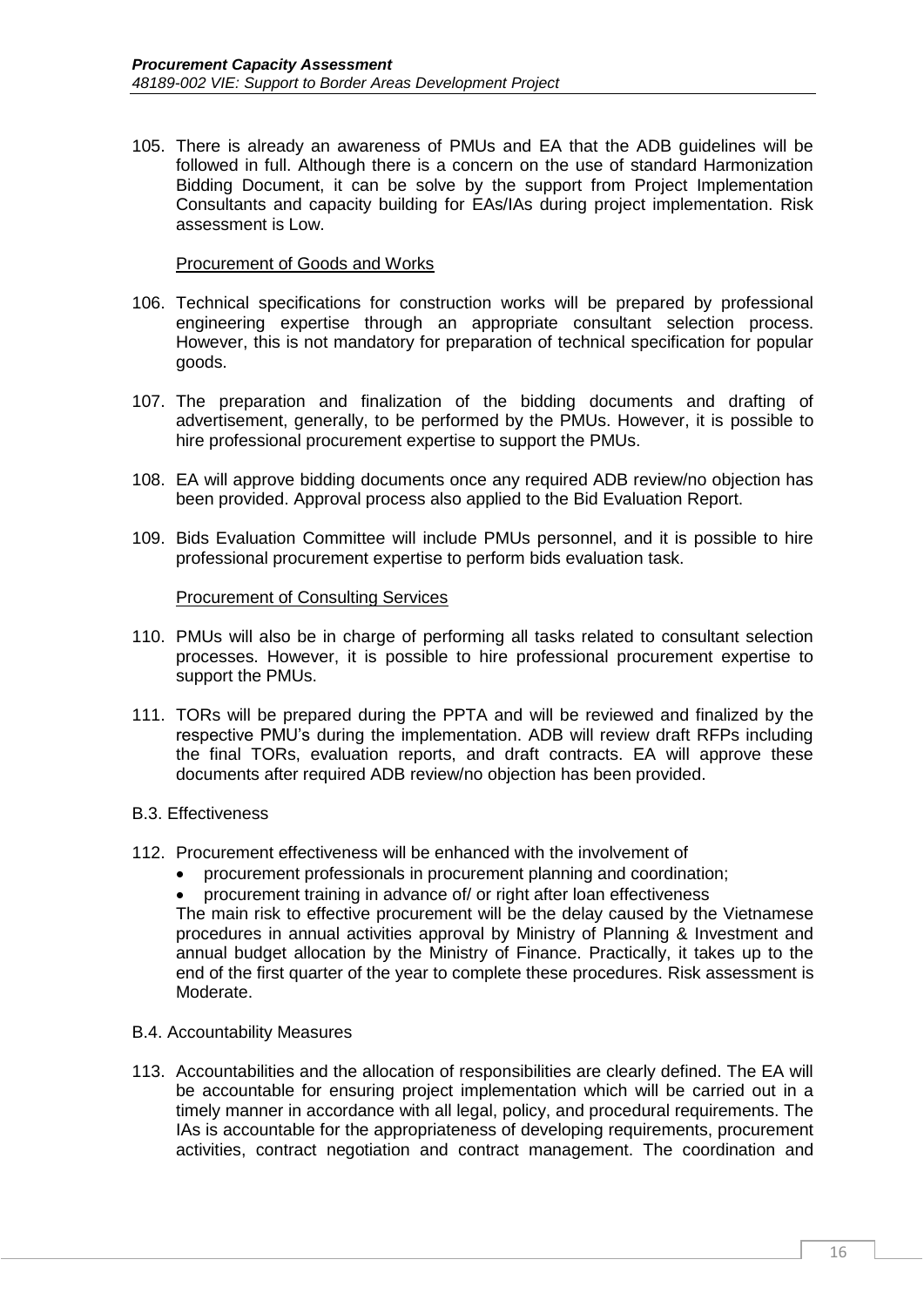procedural workload on the IA is acceptable and can be mitigated in part by the support from related consulting services. Risk assessment is Low.

### <span id="page-20-0"></span>C. STRENGTHS

- 114. The loan project to be implemented by PMUs established by the Provincial Department of Planning & Investments, the agencies in charge of managing and monitoring all ODA projects implementing in all five provinces. So there are number of their personnel are already at sufficient level of knowledge and practical skills collected from similar previous complex projects, such as:
	- Productivity Rural Infrastructure Sector Project in the Central Highlands (ADB, ongoing);
	- Forestry Livelihood Improvement Project (ADB, completed);
	- Vietnam Sustainable Agriculture Transformation Project (WB, ongoing);
	- Central Highlands Poverty Reduction Project (WB, ongoing);
	- Agricultural Competitiveness Project (WB, completed).
- 115. Key procurement/ financial personnel in the PMUs under EAs have more/less than 5 years of experience with previous completed projects. Most of them have participated in different training sessions and could be able deal with their daily tasks at acceptable level. It is confirmed that IAs will appoint their staffs to work part time and recruit more staffs to work fulltime for the project as needed once project started.
- 116. Staffing in each of the PMU's has not been fully established but current PMUs are committed to appointing/ recruiting additional staff to meet future needs after the Financial Agreement is signed. Staffing will be based on the individual qualification and experience to meet job's requirements, however, the skills and experience of these are not known and may provide a capacity risk to implementation.
- 117. Inherited a legacy procurement filing and storage system from previous completed projects, it is observed that documentations is filed and stored at acceptable level: easy to locate and access to the required documents in less than 10 minutes.
- 118. It is confirmed that the capacity of construction bidders in the country and region is satisfied in order to implement contracts under NCB threshold. In the country and region, there are different projects and program focus on the construction of road at various monetary ceilings; hence, the construction bidders are quite familiar with bidding process regulated by the Government as well as multilateral Donors.
- 119. In addition, related agencies to be involved on procurement process, such as Appraisal Units, are all aware of procurement procedure regulated by ADB shall be fully applied in the Project. These Agencies will provide a separated procurement oversight and procurement governance functions with best practices in procurement collected from previous implemented Projects. Embedded supervision during project implementation will help ensuring that at each stage of the procurement cycle there is adequate supervision and oversight aimed at minimizing the risk of fraud and corruption and ensure transparency, fairness and due process at each stage.

## <span id="page-20-1"></span>D. WEAKNESSES

120. Although EAs and IAs confirmed they will mobilize more staff to fulfill staffing requirements for the project, however, these staffs have not yet been trained to be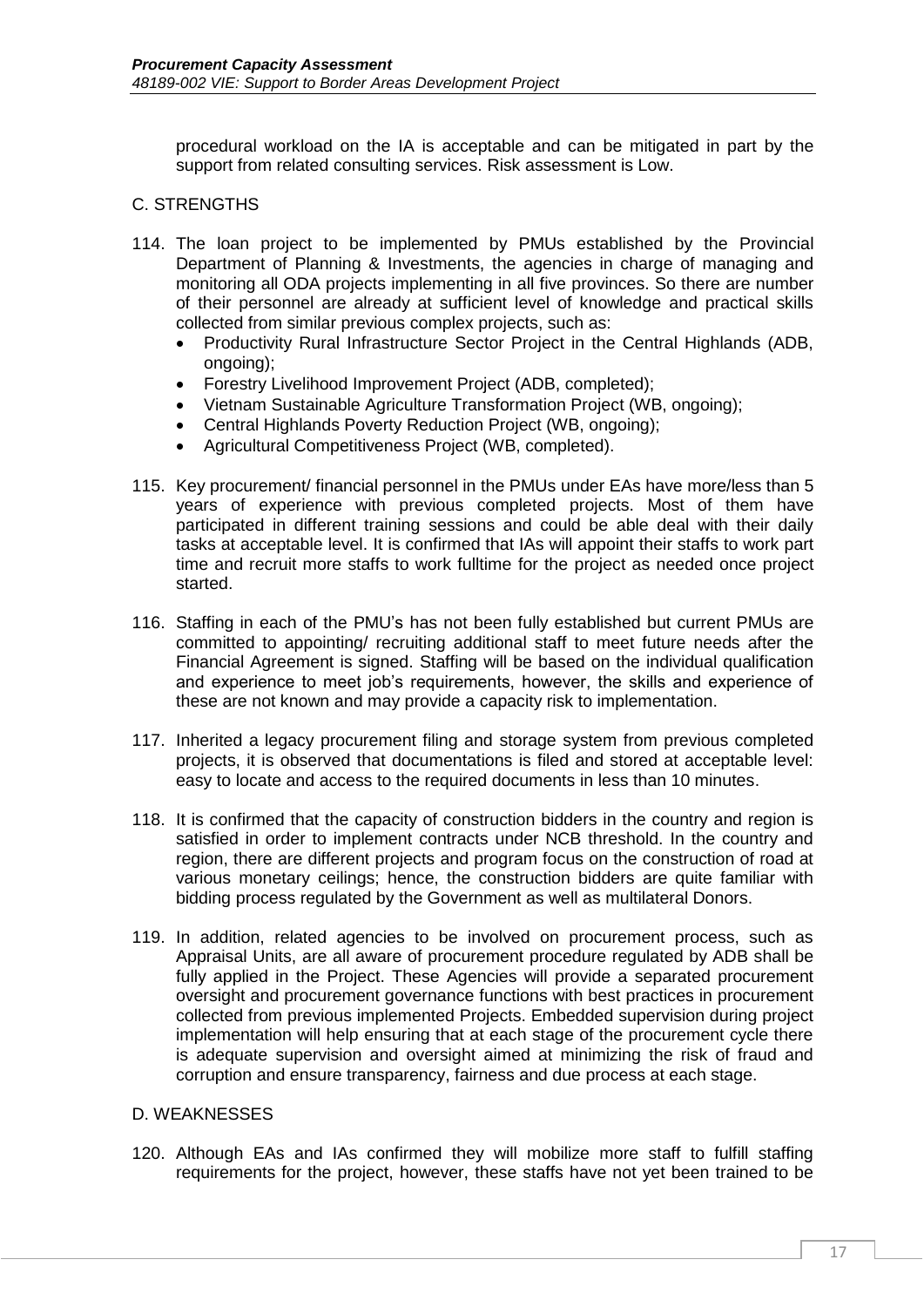equipped with the latest/ current ADB procurement regulations. Procurement and contract administration knowledge and practical skills of the PMU personnel in accordance with current ADB procurement procedures need to be strengthen to ensure its sufficient performance. It shall be improved through relevant training courses prior to and during project implementation. Relevant trainings is recommended not only for the government appointed personnel but also the outsource resources (i.e. individual consultant working fulltime at the PMUs).

- 121. Taking into account the ADB & WB Harmonized Standard Bidding Documents are complicated documents and required a certain level of professional knowledge to work on; it is observed from other projects in practical, procurement personnel deal with difficulties during the bidding document preparation and bidding phases (i.e. they may not understand or incorrectly understood the imply of articles/ clauses as stated in the standard bidding documents). Training especially on the use of Standard Bidding Documents is extreme urgent for any procurement personnel in the project.
- 122. It is noted that PMU personnel in general has limited English language skills which may limit PMU in communicating with ADB and international consultant;
- 123. In addition, a common issue in long-term projects implementing outside Hanoi and Ho Chi Minh city is the cost norm for local individual consultants as regulated by the Ministry of Finance is not attractive the high quality procurement resources from these cities to apply to work for the project. However, this issue is beyond the Project' control.

#### <span id="page-21-0"></span>**III.5. BINH PHUOC PPMU**

#### <span id="page-21-1"></span>A. PROCUREMENT ARRANGEMENTS & STAFF CAPACITY

- 124. Proposed PPMU structure is following a model from other implemented project. Staffs involved in the preparation are mobilized as seconded from a various units due to EA has no budget allocated for preparation staffs.
- 125. During the interview, EA confirm they will appoint current mobilized staff and recruit 1-2 more fulltime external staffs with 7 to 10 years of procurement experience if necessary to work on this ADB project as soon as the project approved and started.
- 126. Staff from EAs are familiar with procurement as they are acting as appraisal agency in province for government procurement. It is confirmed that once the project is started and budget for staffing is allocated, DPI will mobilize relevant staffs from its internal units and recruit external resources to fulfill staffing requirements for this project.
- 127. Project Management Units (PMUs) to be established under Implementing Agency (Department of Planning and Investment) will organize, manage, coordinate and supervise all procurement under this ADB financed project. Some training in ADB procurement guidelines must be implemented in advance of/ or right after loan effectiveness to strengthen their capacity.
- 128. Once the Financing Agreement is signed, the PPMU will be established following tradition model comprising of permanent functional units at the approximately of 12 to 15 staffs: procurement and contracts administration unit, construction/ engineering technical unit, accounting and finance unit, economics unit,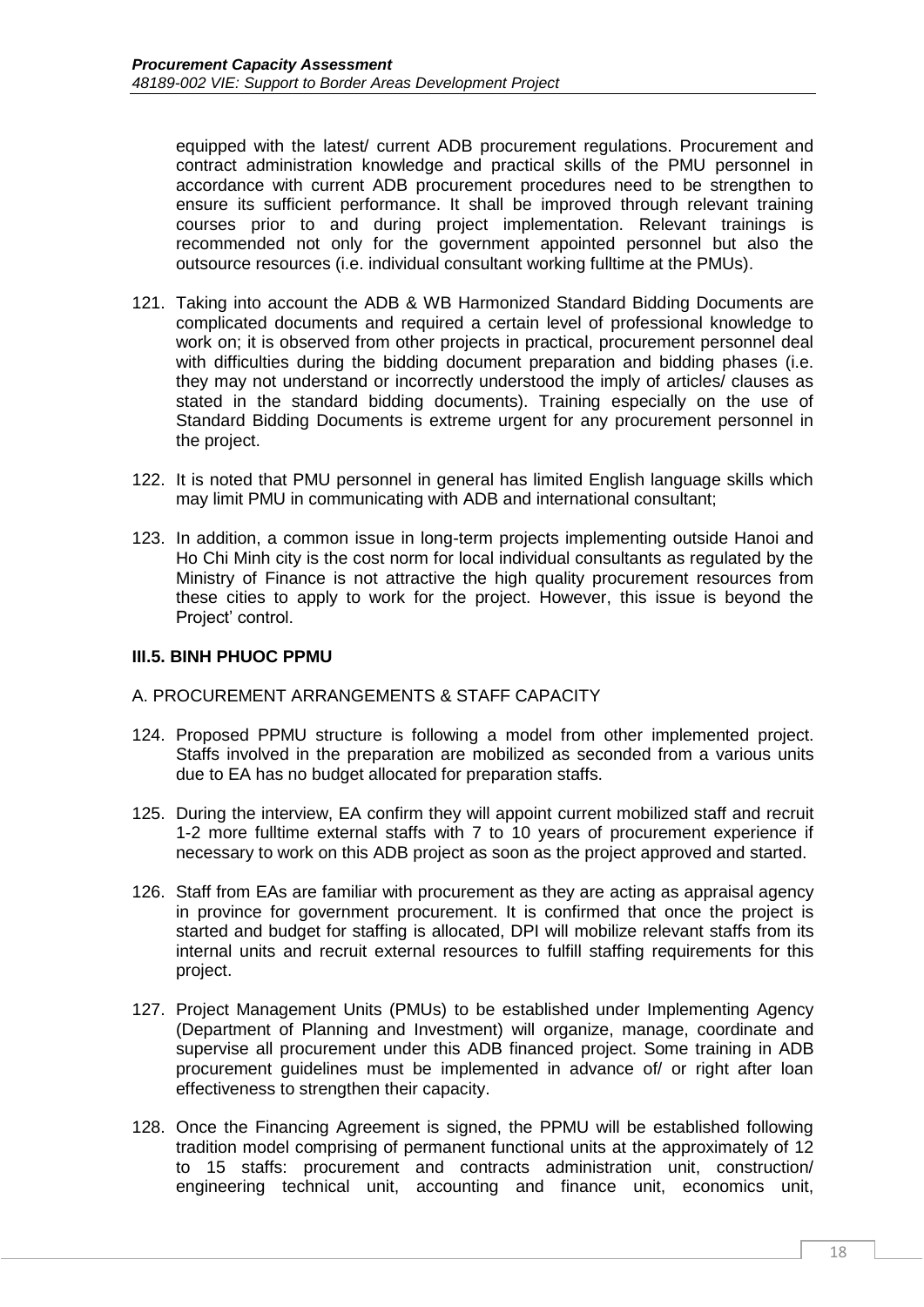administration and translation unit. Based on performance requirements, government staffs will be appointed by EAs and contractual staffs to be recruited externally by IAs.

129. Personnel involved in procurement process must be trained including but not limited to PMUs, member of Bids Evaluation Specialists who are participated in the procurement process, personnel from relevant Agencies who will participate into the appraisal of bidding documents and bid evaluation reports…

#### <span id="page-22-0"></span>B. PROCUREMENT OPERATIONS

- B.1. Information Management
- 130. It is observed that comprehensive procurement records are kept and warranty periods are tracked at moderate satisfactory level. All relevant documents in the procurement process (original bidding documents, received original bids/ proposals, original contracts, evaluation reports, contract administration papers…) are retained in secure storage for minimum periods as specified by government regulations, from 5 to 10 years depend on specific procurement. Risk assessment is Low.
- B.2. Procurement Practices
- 131. There is already an awareness of PMUs and EA that the ADB guidelines will be followed in full. Although there is a concern on the use of standard Harmonization Bidding Document, it can be solve by the support from Project Implementation Consultants and capacity building for EAs/IAs during project implementation. Risk assessment is Low.

#### Procurement of Goods and Works

- 132. Technical specifications for construction works will be prepared by professional engineering expertise through an appropriate consultant selection process. However, this is not mandatory for preparation of technical specification for popular goods.
- 133. The preparation and finalization of the bidding documents and drafting of advertisement, generally, to be performed by the PMUs. However, it is possible to hire professional procurement expertise to support the PMUs.
- 134. EA will approve bidding documents once any required ADB review/no objection has been provided. Approval process also applied to the Bid Evaluation Report.
- 135. Bids Evaluation Committee will include PMUs personnel, and it is possible to hire professional procurement expertise to perform bids evaluation task.

#### Procurement of Consulting Services

- 136. PMUs will also be in charge of performing all tasks related to consultant selection processes. However, it is possible to hire professional procurement expertise to support the PMUs.
- 137. TORs will be prepared during the PPTA and will be reviewed and finalized by the respective PMU's during the implementation. ADB will review draft RFPs including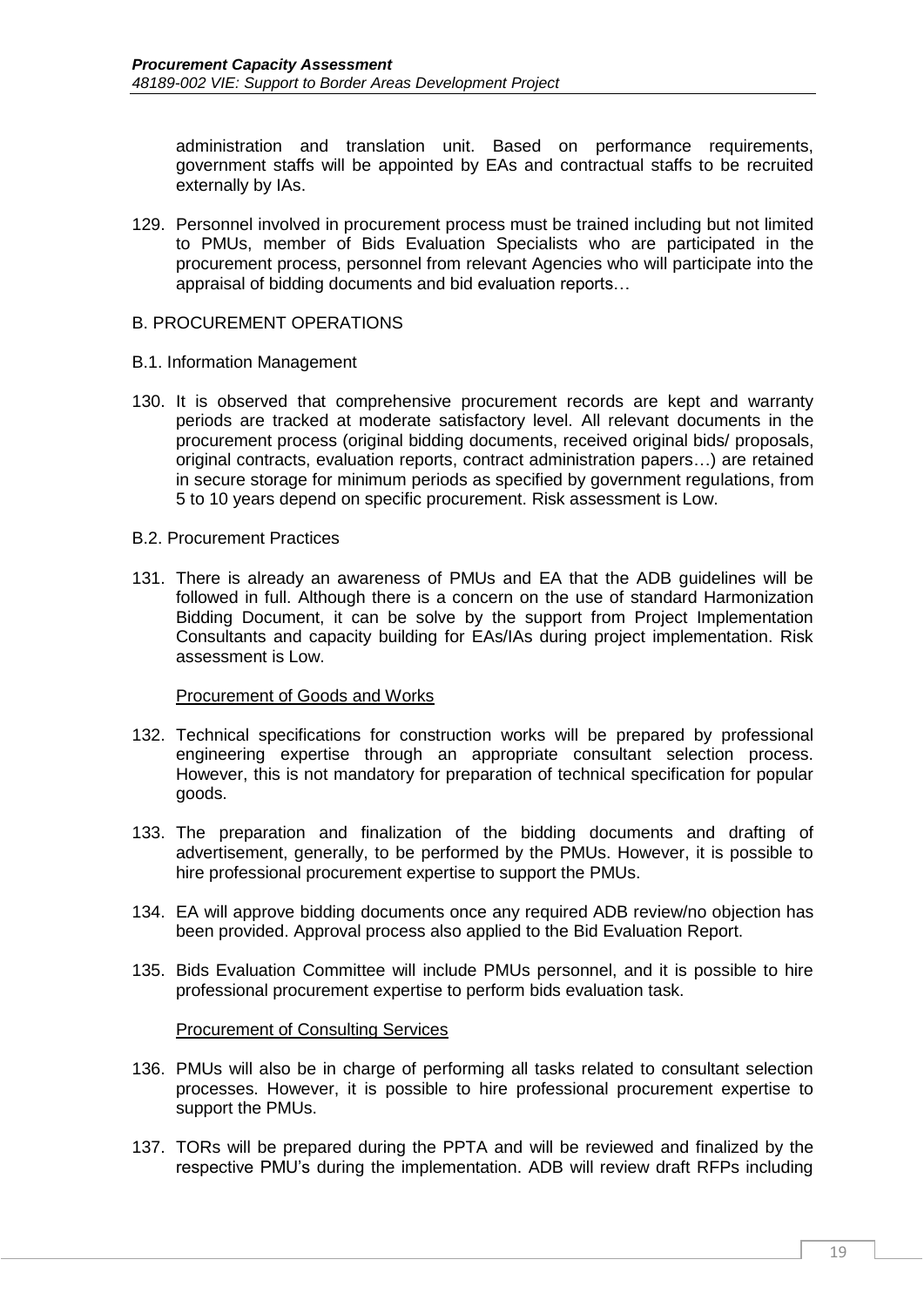the final TORs, evaluation reports, and draft contracts. EA will approve these documents after required ADB review/no objection has been provided.

#### B.3. Effectiveness

- 138. Procurement effectiveness will be enhanced with the involvement of
	- procurement professionals in procurement planning and coordination;
	- procurement training in advance of/ or right after loan effectiveness

The main risk to effective procurement will be the delay caused by the Vietnamese procedures in annual activities approval by Ministry of Planning & Investment and annual budget allocation by the Ministry of Finance. Practically, it takes up to the end of the first quarter of the year to complete these procedures. Risk assessment is Moderate.

#### B.4. Accountability Measures

139. Accountabilities and the allocation of responsibilities are clearly defined. The EA will be accountable for ensuring project implementation which will be carried out in a timely manner in accordance with all legal, policy, and procedural requirements. The IAs is accountable for the appropriateness of developing requirements, procurement activities, contract negotiation and contract management. The coordination and procedural workload on the IA is acceptable and can be mitigated in part by the support from related consulting services. Risk assessment is Low.

#### <span id="page-23-0"></span>C. STRENGTHS

- 140. Key procurement/ financial personnel in the PMUs under EAs have more/less than 5 years of experience with previous completed projects. Most of them have participated in different training sessions and could be able deal with their daily tasks at acceptable level. It is confirmed that IAs will appoint their staffs to work part time and recruit more staffs to work fulltime for the project as needed once project started.
- 141. Staffing in each of the PMU's has not been fully established but current PMUs are committed to appointing/ recruiting additional staff to meet future needs after the Financial Agreement is signed. Staffing will be based on the individual qualification and experience to meet job's requirements, however, the skills and experience of these are not known and may provide a capacity risk to implementation.
- 142. Inherited a legacy procurement filing and storage system from previous completed projects, it is observed that documentations is filed and stored at acceptable level: easy to locate and access to the required documents in less than 10 minutes.
- 143. It is confirmed that the capacity of construction bidders in the country and region is satisfied in order to implement contracts under NCB threshold. In the country and region, there are different projects and program focus on the construction of road at various monetary ceilings; hence, the construction bidders are quite familiar with bidding process regulated by the Government as well as multilateral Donors.
- 144. In addition, related agencies to be involved on procurement process, such as Appraisal Units, are all aware of procurement procedure regulated by ADB shall be fully applied in the Project. These Agencies will provide a separated procurement oversight and procurement governance functions with best practices in procurement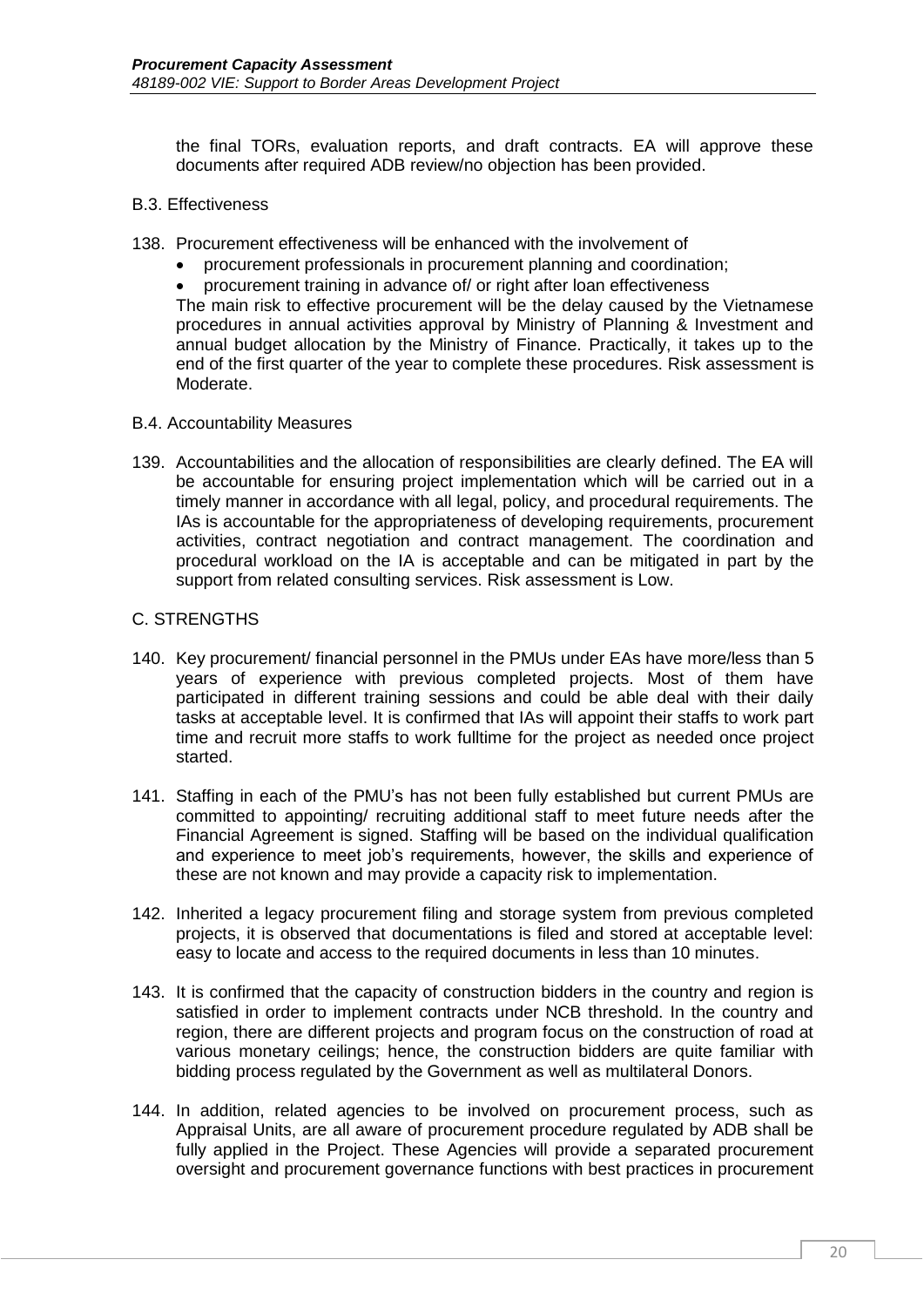collected from previous implemented Projects. Embedded supervision during project implementation will help ensuring that at each stage of the procurement cycle there is adequate supervision and oversight aimed at minimizing the risk of fraud and corruption and ensure transparency, fairness and due process at each stage.

## <span id="page-24-0"></span>D. WEAKNESSES

- 145. Although EAs and IAs confirmed they will mobilize more staff to fulfill staffing requirements for the project, however, these staffs have not yet been trained to be equipped with the latest/ current ADB procurement regulations. Procurement and contract administration knowledge and practical skills of the PMU personnel in accordance with current ADB procurement procedures need to be strengthen to ensure its sufficient performance. It shall be improved through relevant training courses prior to and during project implementation. Relevant trainings is recommended not only for the government appointed personnel but also the outsource resources (i.e. individual consultant working fulltime at the PMUs).
- 146. Taking into account the ADB & WB Harmonized Standard Bidding Documents are complicated documents and required a certain level of professional knowledge to work on; it is observed from other projects in practical, procurement personnel deal with difficulties during the bidding document preparation and bidding phases (i.e. they may not understand or incorrectly understood the imply of articles/ clauses as stated in the standard bidding documents). Training especially on the use of Standard Bidding Documents is extreme urgent for any procurement personnel in the project.
- 147. It is noted that PMU personnel in general has limited English language skills which may limit PMU in communicating with ADB and international consultant;
- 148. In addition, a common issue in long-term projects implementing outside Hanoi and Ho Chi Minh city is the cost norm for local individual consultants as regulated by the Ministry of Finance is not attractive the high quality procurement resources from these cities to apply to work for the project. However, this issue is beyond the Project' control.

# <span id="page-24-1"></span>**IV. PROCUREMENT RISK ASSESSMENT AND MANAGEMENT PLAN**

- 149. The project Procurement Risk Assessment and Management Plan (P-RAMP) in Table 1 below is prepared in consideration of weaknesses identified above through the Procurement Capacity Assessment Questionnaire and based on the discussions with various agencies involved in procurement.
- 150. The Procurement Capacity Assessment Questionnaire is attached as Appendix 1 of this Report.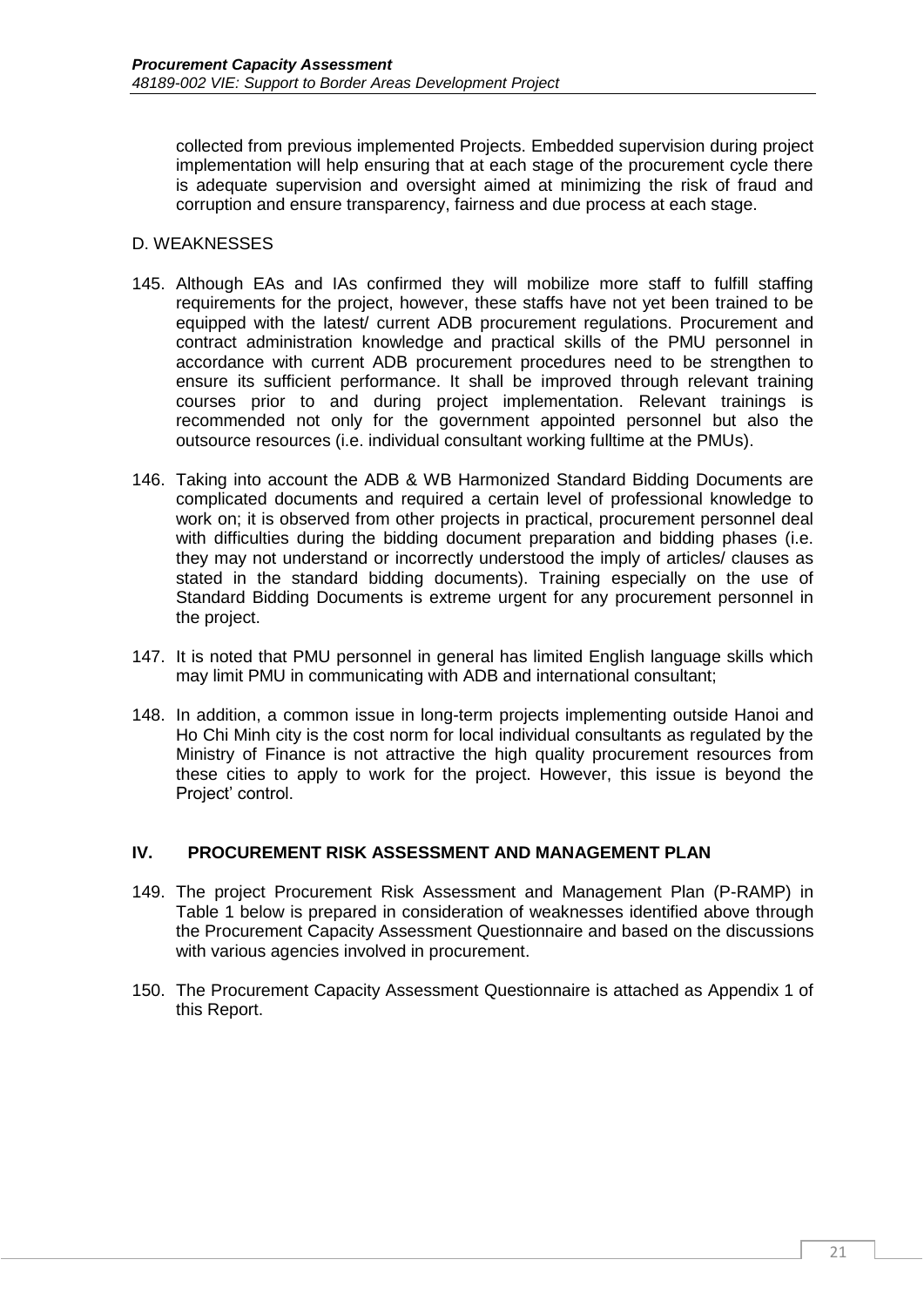# **Table 1.1: Project Procurement Risk Assessment and Management Plan (P-RAMP)**

| No.                                                                         | <b>RISK</b>                                                                                                                                                                                      | <b>IMPACT</b> | <b>LIKELIHOOD</b> | <b>STRATEGY</b>                                                                                                                                                                                                                                                                                                                                                                                                             |
|-----------------------------------------------------------------------------|--------------------------------------------------------------------------------------------------------------------------------------------------------------------------------------------------|---------------|-------------------|-----------------------------------------------------------------------------------------------------------------------------------------------------------------------------------------------------------------------------------------------------------------------------------------------------------------------------------------------------------------------------------------------------------------------------|
| A6, A7, A9,<br>A16,<br>A17, A23,<br>C1, C2,<br>C14, C22,<br>C <sub>23</sub> | Procurement Department and/or<br>PMU have insufficient qualified<br>staff to efficiently undertake the<br>procurements required to<br>implement the project.                                     | High          | Likely            | Mitigation:<br>individual<br>Recruitment<br>Start-up<br>Procurement<br>of<br>Consultant for quick mobilization to<br>assist with<br>procurement preparation actions/ early<br>procurement<br>actions. This individual consultant(s) will also support<br>IAs in the recruitment of Project Implementation<br>Consultants.<br>Project Implementation Consultants provide technical<br>support during project implementation. |
| A19, A20                                                                    | The Agency uses practices<br>inconsistent with national<br>procurement law or bidding<br>documents unsuitable for ADB-<br>funded procurement.                                                    | High          | <b>Unlikely</b>   | Mitigation:<br>Start-up<br>Procurement<br>Technical<br>from<br>support<br>$\bullet$<br>Consultant(s) and Project Implementation Consultants<br>to ensure IAs are strictly follow ADB guidelines,<br>instructions; and use only ADB approved templates.                                                                                                                                                                      |
| B <sub>2</sub> , B <sub>3</sub>                                             | Record-keeping is inadequate to<br>enable internal or external audit of<br>procurement processes.                                                                                                | High          | Likely            | Mitigation:<br>Project Implementation Consultants provide technical<br>support to establish a common system at the same level<br>of standard among five IAs.                                                                                                                                                                                                                                                                |
| A25, C4-<br>C12, C24-<br>C44, C47,<br>D <sub>5</sub> , E <sub>7</sub>       | Agency does not promote non-<br>discriminatory participation,<br>transparent tender processes<br>(including advertisement, tender<br>documentation, tender evaluation,<br>complaints mechanism)? | High          | <b>Unlikely</b>   | Mitigation:<br>Procurement<br>Technical<br>from<br>Start-up<br>support<br>Consultant(s) and Project Implementation Consultants<br>to ensure IAs are strictly follow ADB guidelines,<br>instructions;                                                                                                                                                                                                                        |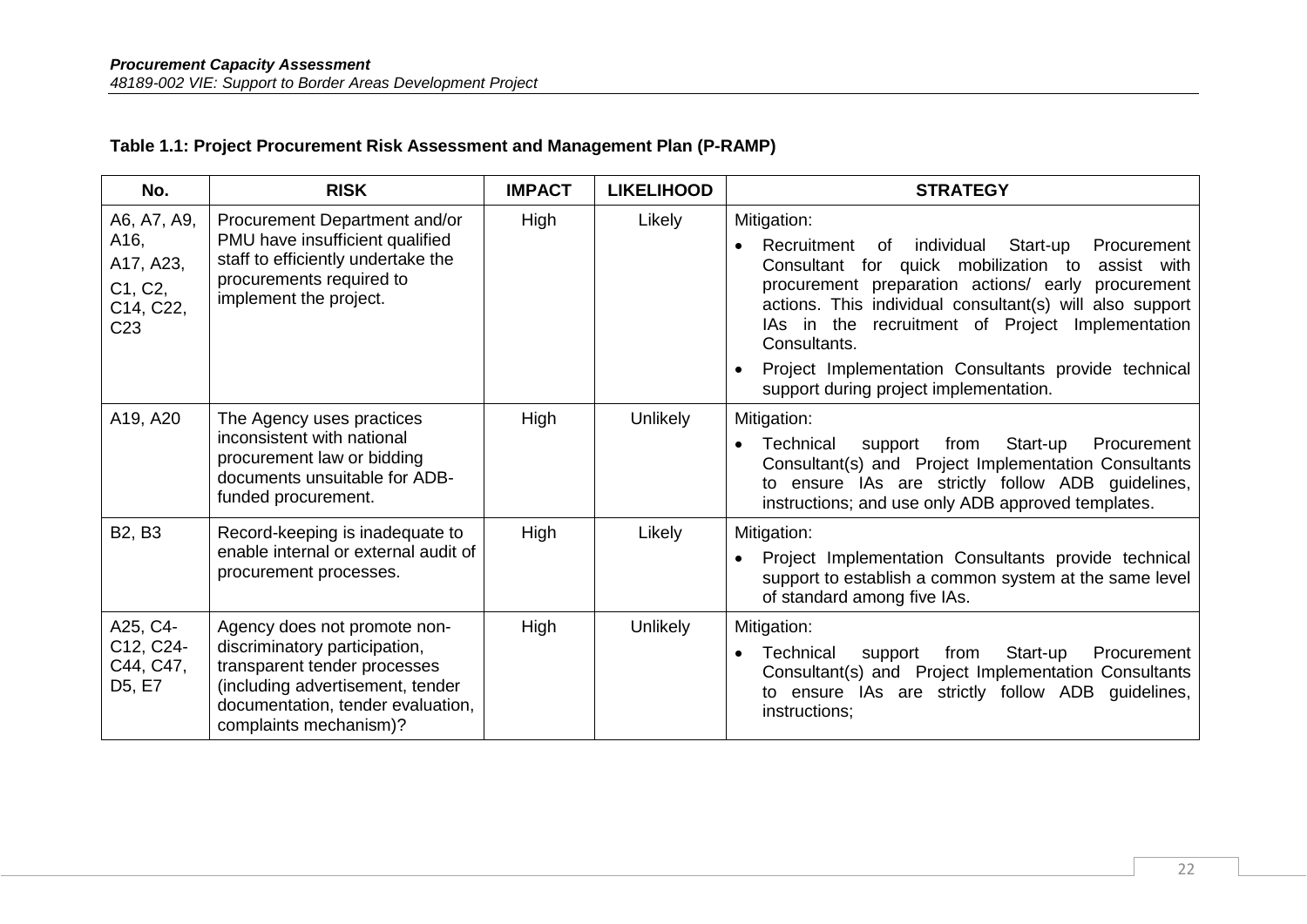| No.                        | <b>RISK</b>                                                                 | <b>IMPACT</b> | <b>LIKELIHOOD</b> | <b>STRATEGY</b>                                                                                                                                                                                                                                                                                     |
|----------------------------|-----------------------------------------------------------------------------|---------------|-------------------|-----------------------------------------------------------------------------------------------------------------------------------------------------------------------------------------------------------------------------------------------------------------------------------------------------|
| $\vert$ C15, E1-E6 $\vert$ | The Agency has inadequate<br>ethics and anticorruption<br>measures in place | High          | Likely            | Mitigation:<br>Procurement personnel have to sign the "Procurement  <br>Code of Conduct" to be developed for the project.<br>Clear separation of duties within the procurement<br>functional personnel.<br>Use of IA' internal audit system.<br>Strong involvement of Provincial Inspectorate Unit. |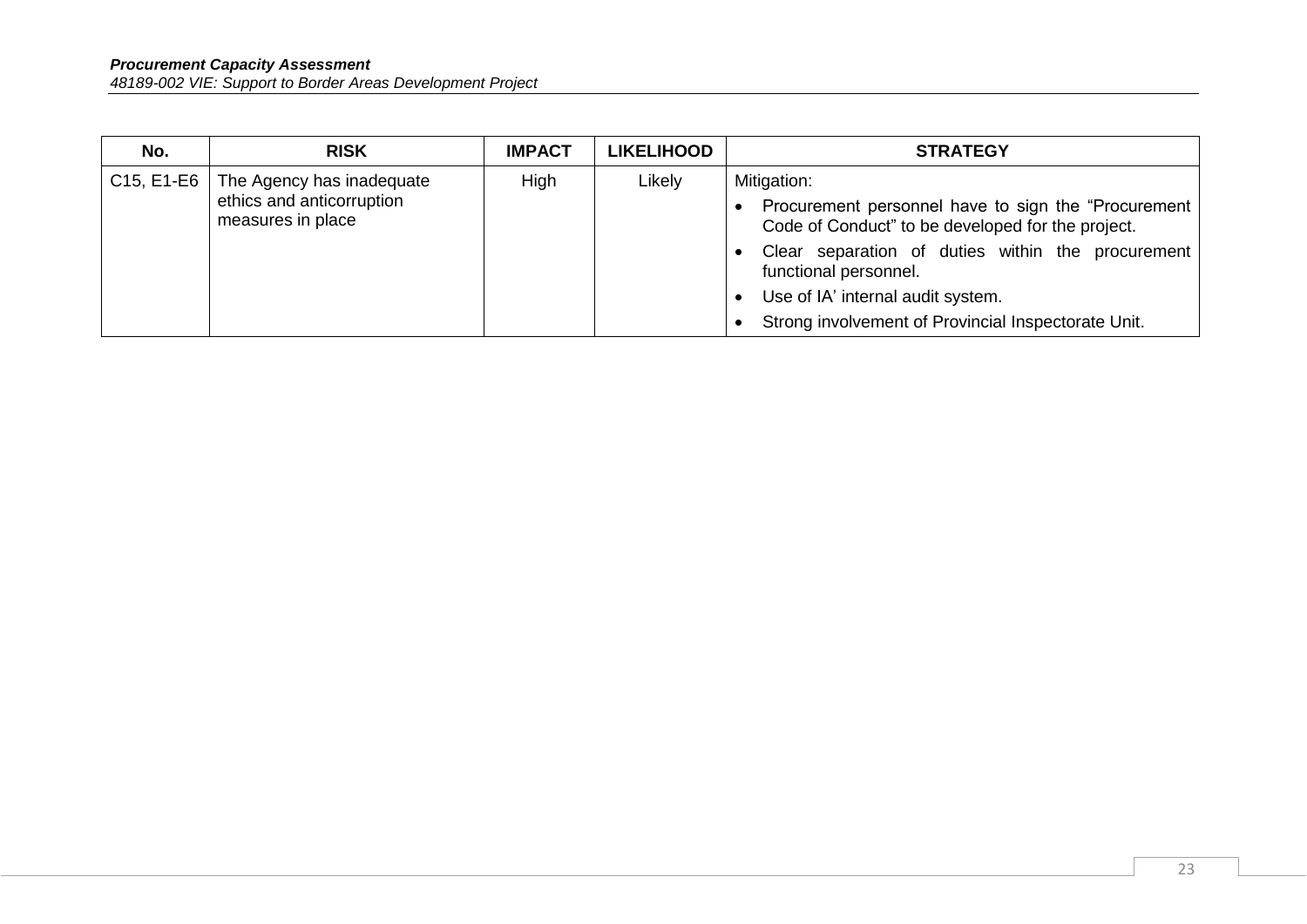# **Table 1.2: Other related Project Procurement Risk Assessment and Management Plan**

| <b>RISK</b>                                                        | <b>IMPACT</b> | <b>LIKELIHOOD</b> | <b>STRATEGY</b>                                                                                                                                                                                                    |
|--------------------------------------------------------------------|---------------|-------------------|--------------------------------------------------------------------------------------------------------------------------------------------------------------------------------------------------------------------|
| Insufficient/ out of date in                                       | Low           | Likely            | Actions:                                                                                                                                                                                                           |
| procurement knowledge and<br>practical skills of the PMU           |               |                   | Providing initial and annual training for procurement personnel and staffs<br>from related Agencies.                                                                                                               |
| personnel                                                          |               |                   | Enhance professionalism for procurement personnel through "Leaning by<br>doing" with consultants in the loan project implementation                                                                                |
| Use of Standard Bidding                                            | Low           | Likely            | Actions:                                                                                                                                                                                                           |
| Documents                                                          |               |                   | Providing initial and annual training for procurement personnel and staffs<br>from related Agencies.                                                                                                               |
|                                                                    |               |                   | Use of outsource procurement consultants to support PMUs for bidding<br>$\bullet$<br>document preparation and bid evaluations in the loan project<br>implementation.                                               |
| Limited English language skills                                    | Low           | Likely            | Actions:                                                                                                                                                                                                           |
| of the PMU personnel                                               |               |                   | Providing English training for PMUs personnel.<br>$\bullet$                                                                                                                                                        |
|                                                                    |               |                   | Employing of high quality interpreters<br>$\bullet$                                                                                                                                                                |
| Use of cost norm for local                                         | Low           | Likely            | Actions:                                                                                                                                                                                                           |
| individual consultants (as<br>regulated by Ministry of<br>Finance) |               |                   | No mitigation action is required as this issue is out of PMU control.<br>$\bullet$                                                                                                                                 |
| Enhance of monitoring                                              | Low           | Likely            | Actions:                                                                                                                                                                                                           |
| mechanisms to oversee the<br>procurement process                   |               |                   | Effective supervisory and monitoring arrangements will be put in place in<br>$\bullet$<br>advance of loan effectiveness. This shall be performed by internal<br>auditors and/or employing of external consultants. |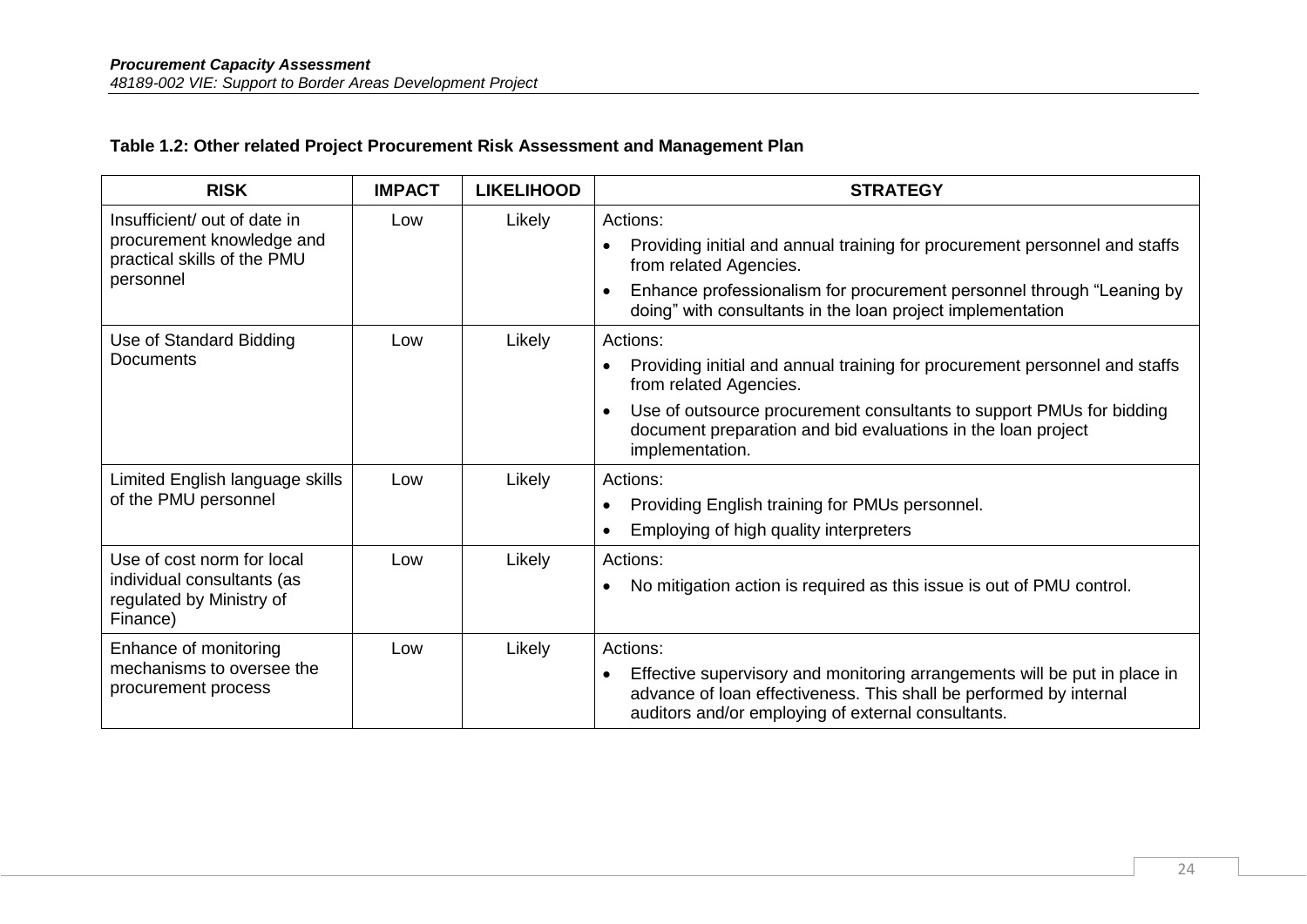# <span id="page-28-0"></span>**V. PROCUREMENT THRESHOLDS**

151. Some of the PMUs and EAs have different levels of prior experience in ADB/WB procurement. Taking into account the nature of contracts under loan project are not complicated and project procurement is classified as Category B, the applicable thresholds and prior review thresholds are:

### **Table 2: Procurement Thresholds**

| <b>Method</b>                             | Threshold (US\$)              | <b>Prior</b><br><b>Review</b> |
|-------------------------------------------|-------------------------------|-------------------------------|
| <b>Works</b>                              |                               |                               |
| International Competitive Bidding (ICB)   | Greater than \$10 million     | All contract                  |
| <b>National Competitive Bidding (NCB)</b> | From \$0.2 up to \$10 million | 1 <sup>st</sup> contract      |
| Shopping                                  | Less than \$0.2 million       | 1 <sup>st</sup> contract      |
| Goods                                     |                               |                               |
| International Competitive Bidding (ICB)   | Greater than \$2 million      | All contract                  |
| National Competitive Bidding (NCB)        | From \$0.1 up to \$2 million  | 1 <sup>st</sup> contract      |
| Shopping (SHP)                            | Less than \$0.1 million       | 1 <sup>st</sup> contract      |
| <b>Consulting services</b>                |                               |                               |
| <b>Quality and Cost Based Selection</b>   | Greater than \$0.3 million    | All contract                  |
| (QCBS)                                    |                               |                               |
| <b>Consultant Qualification Selection</b> | Up to \$0.3 million           | 1 <sup>st</sup> contract      |
| (CQS)                                     |                               |                               |

152. Prior review will apply to all packages under advance contracting (if any) regardless of value of contract

# <span id="page-28-1"></span>**VI. CONCLUSION**

153. PMUs and EAs have substantial experience in implementing large scale development projects. The risk mitigation and management measures have been identified and addressed, there is no high risk identified. Hence, based on the assessment above, it is concluded that the procurement arrangement is satisfactory.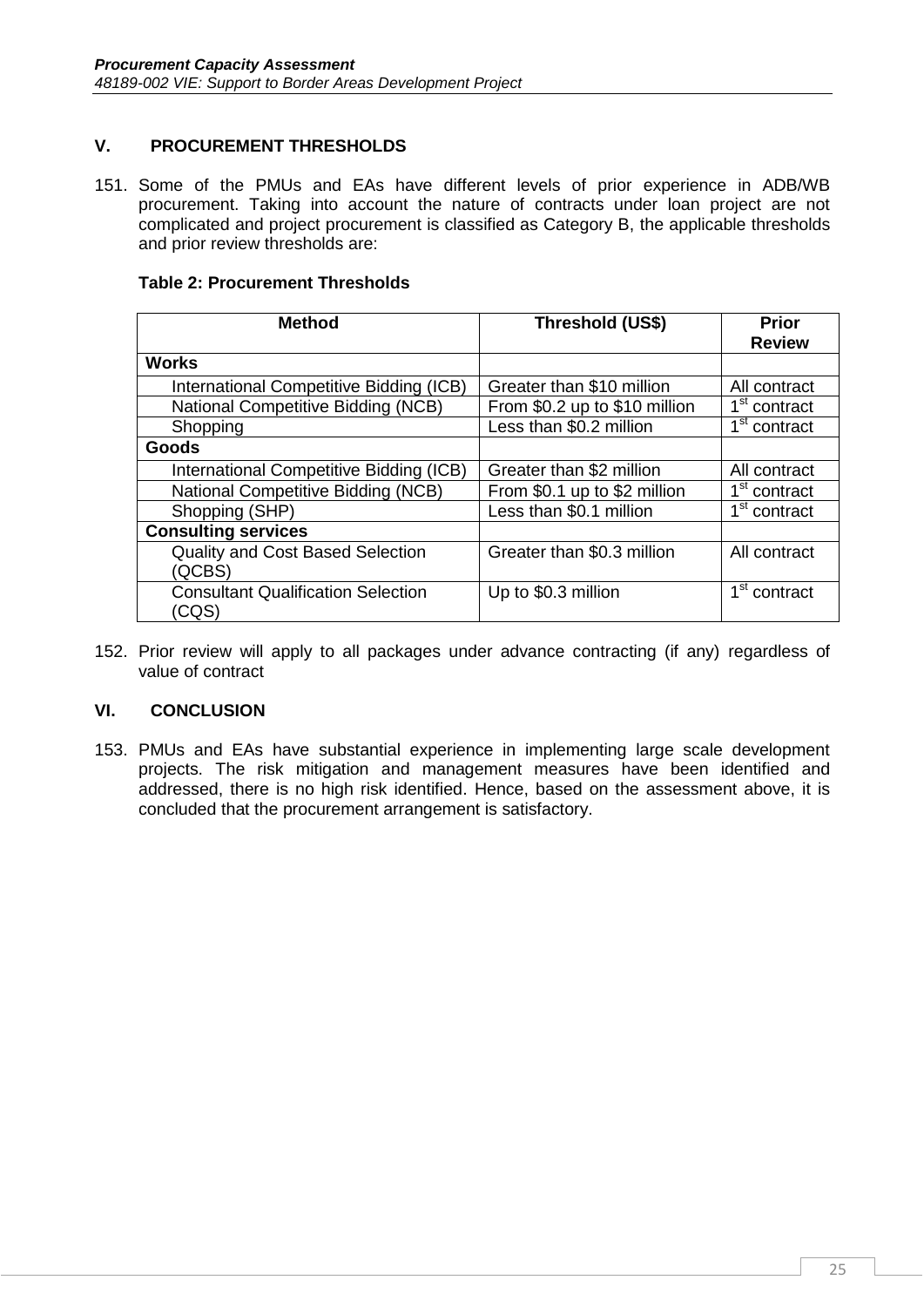## **APPENDIX 1: PROJECT CAPACITY ASSESSMENT QUESTIONNAIRE**

#### **PPTA 8849-VIE: Support to Border Areas Development Project Preparatory Technical Assistance**

## **PROCUREMENT CAPACITY ASSESSMENT**

## **Implementing Agency Questionnaire**

| <b>Risk Ratings</b> | (H)   | (S)         | (M)      | _OW   |
|---------------------|-------|-------------|----------|-------|
|                     | tıah. | Substantıal | Moderate | ' (L. |

# **I. Specific Assessment and Ratings**

<span id="page-29-0"></span>

| Question                                                                                                                                                                               | <b>Responses/Findings</b>            |            |                 |            |                   |             | <b>Comments</b>                                                                                                        |
|----------------------------------------------------------------------------------------------------------------------------------------------------------------------------------------|--------------------------------------|------------|-----------------|------------|-------------------|-------------|------------------------------------------------------------------------------------------------------------------------|
|                                                                                                                                                                                        | Kon Tum                              | Gia Lai    | Dak Lak         | Dak Nong   | <b>Binh Phuoc</b> | <b>Risk</b> |                                                                                                                        |
| A. ORGANIZATIONAL AND STAFF<br><b>CAPACITY</b>                                                                                                                                         |                                      |            |                 |            |                   |             |                                                                                                                        |
| How many years of experience does<br>A.1.<br>the head of the procurement department/unit<br>have in a direct procurement role?                                                         | $> 12$ years                         | > 3 years  | > 10 years      | > 2 years  | > 7 years         | M           | IAs confirm more staff<br>with higher<br>qualification will be<br>mobilized if required                                |
| How many staff in the procurement<br>A.2.<br>department/unit are:                                                                                                                      | $\overline{4}$                       | 5          | 10              | 3          |                   | L           | IAs confirm more will<br>be mobilized if<br>required                                                                   |
| Full Time?                                                                                                                                                                             | 0                                    |            | 3               |            | 3                 |             |                                                                                                                        |
| Part Time?                                                                                                                                                                             | $\mathbf 0$                          |            | 5               |            | $\overline{2}$    |             |                                                                                                                        |
| Seconded?                                                                                                                                                                              | 4                                    | 3          | 2               |            | $\overline{c}$    |             |                                                                                                                        |
| A.3.<br>Does the procurement staff have<br>English language proficiency?                                                                                                               | <b>No</b><br>0/1                     | Yes<br>3/5 | Yes<br>2/10     | Yes<br>2/3 | <b>No</b><br>0/7  | S           | Training is needed.<br>Fulltime interpreter<br>required.                                                               |
| Are the number and qualifications of<br>A.4.<br>the staff sufficient to undertake the additional<br>procurement that will be required under the<br>proposed project?                   | To be mobilized later<br>if required | Yes        | Yes             | Yes        | <b>Yes</b>        | L           | After FA is signed,<br>PMU will officially be<br>established and have<br>approx. 10-15 staffs at<br>its full capacity. |
| Does the unit have adequate facilities,<br>A.5.<br>such as personal computers, internet<br>connections, photocopy facilities, printers, etc.,<br>to undertake the planned procurement? | To be mobilized later<br>if required | <b>Yes</b> | Yes             | Yes        | Yes               | L           |                                                                                                                        |
| A.6.<br>Does the agency have a procurement                                                                                                                                             | Not yet                              | <b>Yes</b> | Yes. From other | Yes        | Not yet           |             | Training on current                                                                                                    |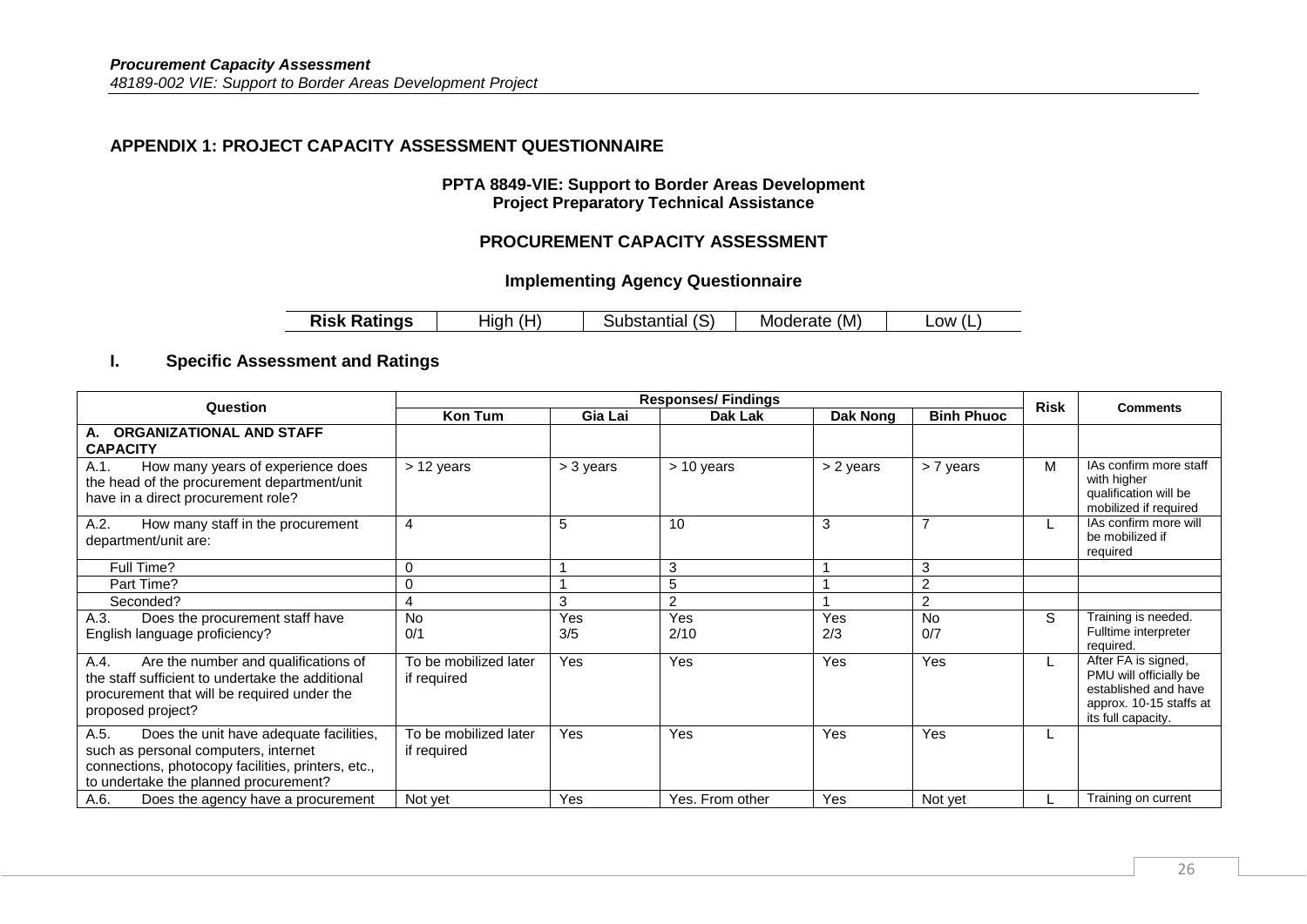| Question                                                                                                                                                                                                                                           | <b>Responses/Findings</b>               |                                            |                                                                    |                                               |                    | <b>Risk</b> | <b>Comments</b>                                                                                                                                                                |
|----------------------------------------------------------------------------------------------------------------------------------------------------------------------------------------------------------------------------------------------------|-----------------------------------------|--------------------------------------------|--------------------------------------------------------------------|-----------------------------------------------|--------------------|-------------|--------------------------------------------------------------------------------------------------------------------------------------------------------------------------------|
|                                                                                                                                                                                                                                                    | <b>Kon Tum</b>                          | Gia Lai                                    | <b>Dak Lak</b>                                                     | <b>Dak Nong</b>                               | <b>Binh Phuoc</b>  |             |                                                                                                                                                                                |
| training program?                                                                                                                                                                                                                                  |                                         |                                            | Projects                                                           |                                               |                    |             | ADB procurement is<br>needed                                                                                                                                                   |
| Does the agency have a Procurement<br>A.7.<br>Committee that is independent from the head of<br>the agency?                                                                                                                                        | Yes                                     | Yes                                        | <b>Yes</b>                                                         | Yes                                           | Yes                | L           | Normally, a<br>Procurement<br>Committee to be<br>established by the IA,<br>having from 3 to 5<br>staffs with relevant<br>qualifications from<br>related divisions in the<br>IA |
| A.8.<br>Does the agency have a procurement<br>department/unit, including a permanent office<br>that performs the function of a Secretariat for the<br>Procurement Unit, and which serves as the main<br>support unit of the Procurement Committee? | Not yet                                 | Not yet                                    | Not yet. Currently<br>using resources from<br>related units in DPI | Not yet                                       | Not yet            | M           | To be established<br>after Financing<br>Agreement signed                                                                                                                       |
| A.9.<br>If yes, what type of procurement does it<br>undertake?                                                                                                                                                                                     | $\blacksquare$                          | $\sim$                                     | All procurement                                                    |                                               |                    |             | Once established as<br>said above, it covers<br>all procurement                                                                                                                |
| A.10.<br>At what level does the department/unit<br>report (to the head of agency, deputy, etc.)?                                                                                                                                                   | $\sim$                                  | Director of IA                             | Director of IA                                                     | Director of<br>ΙA                             | Director of IA     | L           |                                                                                                                                                                                |
| Do the procurement positions in the<br>A.11.<br>agency have job descriptions, which outline<br>specific roles, minimum technical requirements<br>and career routes?                                                                                | Yes                                     | Yes                                        | Yes                                                                | Yes                                           | To be<br>specified | L           |                                                                                                                                                                                |
| A.12.<br>Is there a procurement process manual<br>for goods and works?                                                                                                                                                                             | Yes                                     | Yes                                        | Yes. Depending on<br>each project                                  | Yes                                           | Not yet            | M           | To be reviewed and<br>re-developed if<br>necessary                                                                                                                             |
| A.13.<br>If there is a manual, is it up-to-date and<br>does it cover foreign-assisted projects?                                                                                                                                                    | Yes. Each project has<br>its own manual | Yes, Each<br>project has its<br>own manual | Yes. Each project<br>has its own manual                            | Yes. Each<br>project has<br>its own<br>manual |                    | M           | To be reviewed and<br>re-developed if<br>necessary                                                                                                                             |
| A.14.<br>Is there a procurement process manual<br>for consulting services?                                                                                                                                                                         | Yes.                                    | Yes.                                       | Yes.                                                               | Yes.                                          | Not yet            | M           | To be reviewed and<br>re-developed if<br>necessary                                                                                                                             |
| If there is a manual, is it up-to-date and<br>A.15.<br>does it cover foreign-assisted projects?                                                                                                                                                    | Yes.                                    | Yes.                                       | Yes.                                                               | Yes.                                          |                    | M           | To be reviewed and<br>re-developed if<br>necessary                                                                                                                             |
| Are there standard documents in use,<br>A.16.<br>such as Standard Procurement Documents/<br>Forms, and have they been approved for use on<br>ADB funded projects?                                                                                  | Yes                                     | Not yet.                                   | Yes, but depend on<br>each project.                                | Not yet.                                      | Not yet.           | L           | Issued by the<br>Government and WB,<br>not yet approved for<br>use in ADB funded                                                                                               |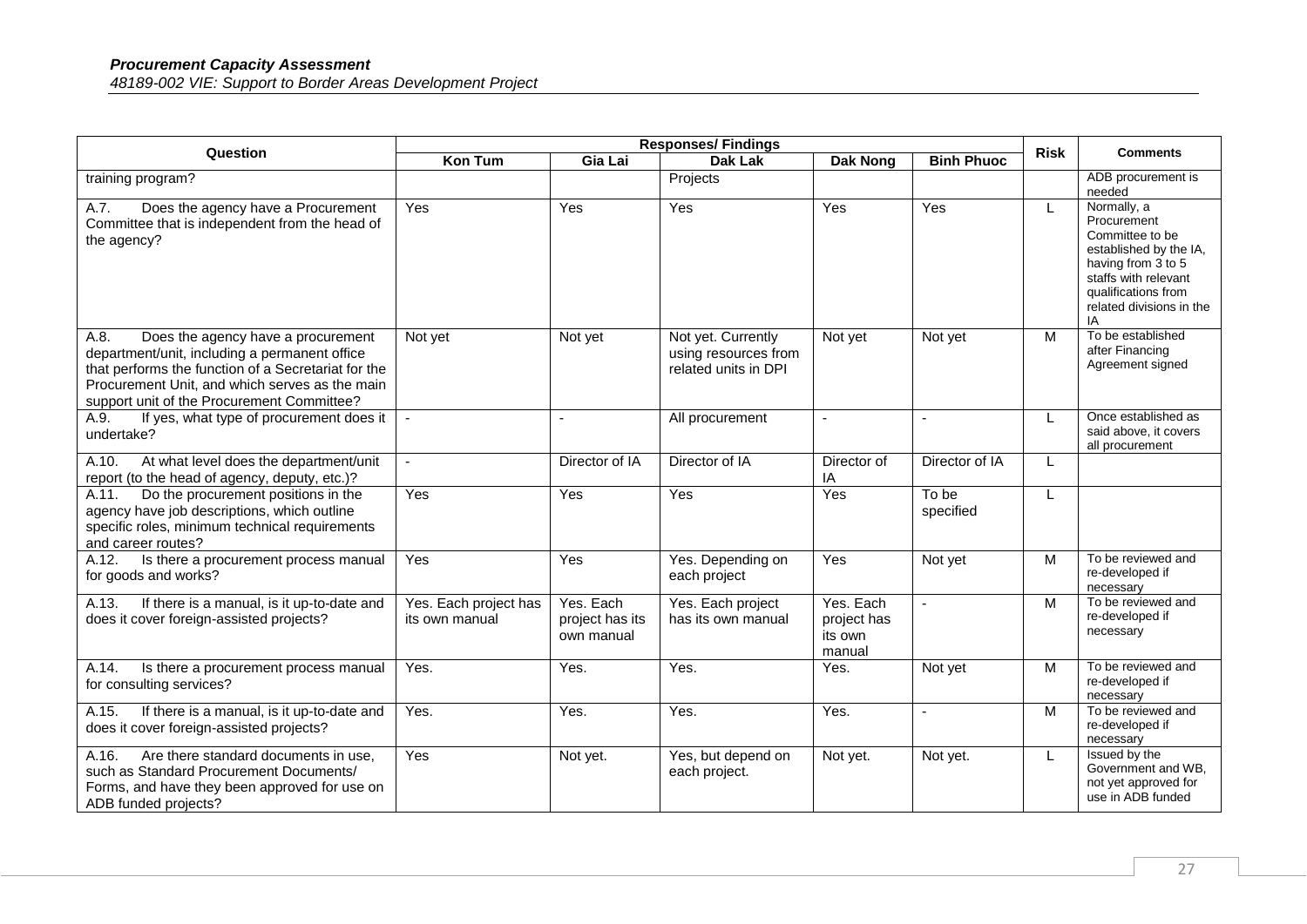| Question                                                                                                         | <b>Responses/Findings</b>                                                         |                     |                                                             |                     |                     | <b>Risk</b> | <b>Comments</b>                                                                                                                   |
|------------------------------------------------------------------------------------------------------------------|-----------------------------------------------------------------------------------|---------------------|-------------------------------------------------------------|---------------------|---------------------|-------------|-----------------------------------------------------------------------------------------------------------------------------------|
|                                                                                                                  | Kon Tum                                                                           | Gia Lai             | <b>Dak Lak</b>                                              | <b>Dak Nong</b>     | <b>Binh Phuoc</b>   |             |                                                                                                                                   |
|                                                                                                                  |                                                                                   |                     |                                                             |                     |                     |             | project. ADB standard<br>documents will be<br>used under this<br>Project                                                          |
| Does the TOR follow a standard format<br>A.17.<br>such as background, tasks, inputs, objectives,<br>and outputs? | Yes.                                                                              | $\overline{Y}$ es.  | Yes, templated<br>regulated by each<br>project              | Yes.                | Yes.                | L           |                                                                                                                                   |
| Who drafts the procurement<br>A.18.<br>specifications?                                                           | Deputy manager of<br>Appraisal Unit of DPI.<br>Or hire independent<br>consultants | Procurement<br>team | Procurement team                                            | Procurement<br>team | Procurement<br>team | L           | For works/complex<br>goods: outsource<br>consultants.<br>For simpler goods:<br>relevant divisions and<br>procurement team.        |
| Who approves the procurement<br>A.19.<br>specifications?                                                         | As regulated                                                                      | Director of IA      | Director of DPI/<br>Director of IA                          | Director of<br>ΙA   | Director of IA      | L           |                                                                                                                                   |
| Who drafts the bidding documents?<br>A.20.                                                                       | Deputy manager of<br>Appraisal Unit of DPI.<br>Or hire independent<br>consultants | Procurement<br>team | Procurement team<br>and external<br>specialists if required | Procurement<br>team | Procurement<br>team | L           | For complex works/<br>goods: outsource<br>consultants.<br>For simpler works/<br>goods: procurement<br>team.                       |
| Who manages the sale of the bidding<br>A.21.<br>documents?                                                       | Aa appointed by<br><b>Director</b>                                                | <b>PMU</b>          | PMU                                                         | <b>PMU</b>          | Procurement<br>team | L           |                                                                                                                                   |
| Who identifies the need for consulting<br>A.22.<br>services requirements?                                        | Deputy manager of<br>Appraisal Unit of DPI.<br>Or hire independent<br>consultants | Procurement<br>team | Planning team and<br>Procurement team                       | Procurement<br>team | Procurement<br>team | L           | Normally by the<br>relevant agencies.<br>Not yet identified<br>under this project.                                                |
| Who drafts the TOR?<br>A.23.                                                                                     | Deputy manager of<br>Appraisal Unit of DPI.<br>Or hire independent<br>consultants | Procurement<br>team | Procurement team<br>and external<br>specialists if required | Procurement<br>team | Procurement<br>team | L           | Specialists from<br>relevant agencies,<br>and/ or outsource<br>consultants.<br>No TOR is drafted<br>under this project to<br>date |
| Who prepares the RFPs?<br>A.24.                                                                                  | Deputy manager of<br>Appraisal Unit of DPI.<br>Or hire independent<br>consultants | Procurement<br>team | Procurement team<br>and external<br>specialists if required | Procurement<br>team | Procurement<br>team | L           |                                                                                                                                   |
| <b>INFORMATION MANAGEMENT</b><br>В.                                                                              |                                                                                   |                     |                                                             |                     |                     |             |                                                                                                                                   |
| B.1.<br>Is there a referencing system for<br>procurement files?                                                  | <b>No</b>                                                                         | Yes.                | Yes. Inherited form<br>other project<br>implemented.        | Yes.                | Yes.                | M.          | Training on a common<br>system for all IA is<br>needed.                                                                           |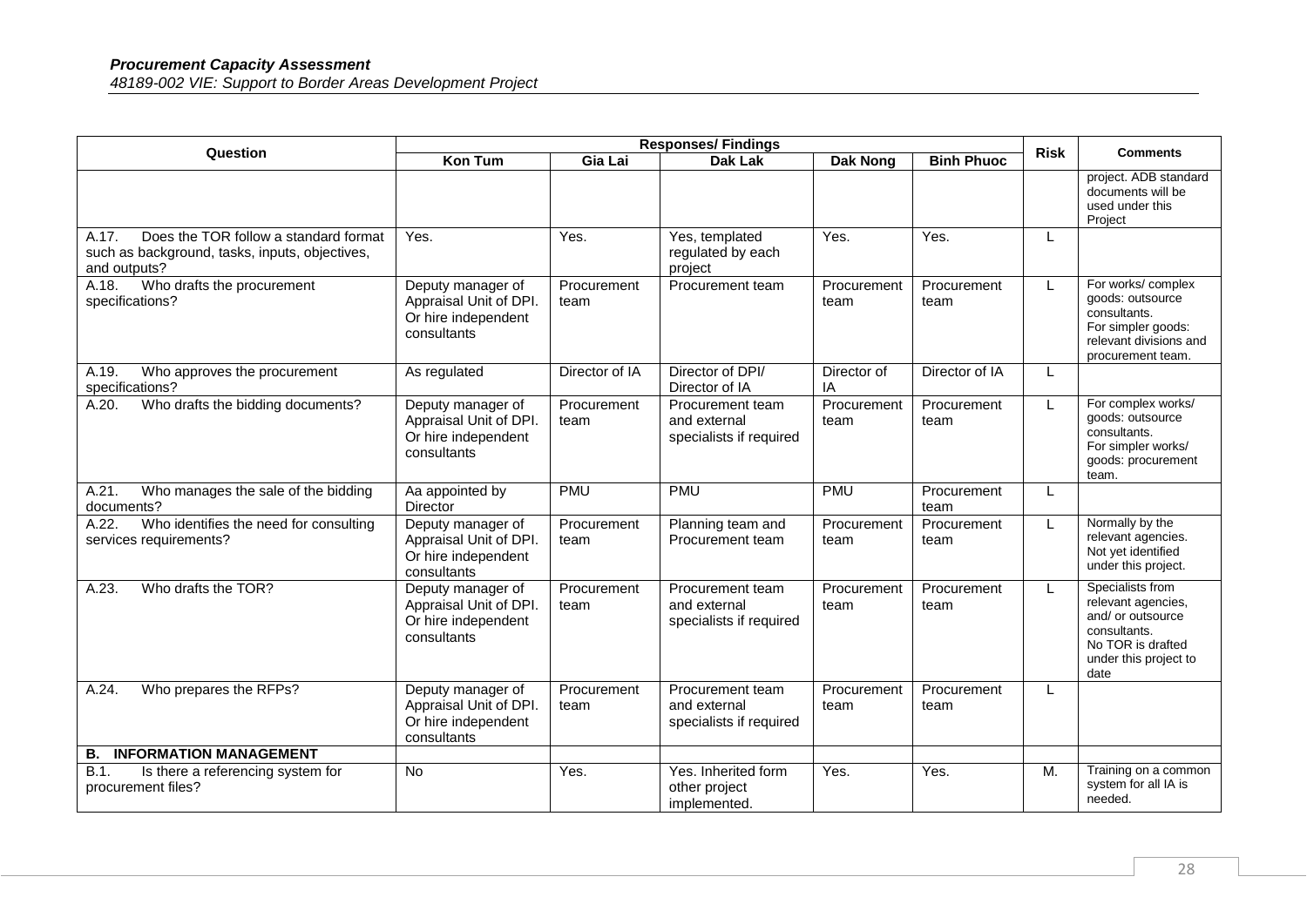| Question                                                                                                                                                                                                                                               | <b>Responses/Findings</b>      |                                                                               |                                                                                                            |                                                                               |                   |             | <b>Comments</b>                                                         |
|--------------------------------------------------------------------------------------------------------------------------------------------------------------------------------------------------------------------------------------------------------|--------------------------------|-------------------------------------------------------------------------------|------------------------------------------------------------------------------------------------------------|-------------------------------------------------------------------------------|-------------------|-------------|-------------------------------------------------------------------------|
|                                                                                                                                                                                                                                                        | <b>Kon Tum</b>                 | Gia Lai                                                                       | <b>Dak Lak</b>                                                                                             | Dak Nong                                                                      | <b>Binh Phuoc</b> | <b>Risk</b> |                                                                         |
| B.2.<br>Are there adequate resources allocated<br>to record keeping infrastructure, which includes<br>the record keeping system, space, equipment<br>and personnel to administer the procurement<br>records management functions within the<br>agency? | To be allocated if<br>required | Yes.                                                                          | No.<br>DPI is currently at its<br>full capacity of human<br>resource, working<br>space, storage<br>system. | Yes.                                                                          | Yes.              | L           |                                                                         |
| For what period are records kept?<br><b>B.3.</b>                                                                                                                                                                                                       | As regulated                   | From 5 to 10<br>years as<br>regulated in<br>Article 28,<br>Circular<br>10/BXD | 10 years from the<br>project completion                                                                    | From 5 to 10<br>years as<br>regulated in<br>Article 28,<br>Circular<br>10/BXD | Depending         | L           |                                                                         |
| Are copies of bids or proposals<br>B.4.<br>retained with the evaluation?                                                                                                                                                                               | Yes.                           | Yes.                                                                          | Yes.                                                                                                       | Yes.                                                                          | Yes.              | L           |                                                                         |
| B.5.<br>Are copies of the original<br>advertisements retained with the pre-contract<br>papers?                                                                                                                                                         | Yes.                           | Yes.                                                                          | Yes.                                                                                                       | Yes.                                                                          | Yes.              | L           |                                                                         |
| Is there a single contract file with a<br>B.6.<br>copy of the contract and all subsequent<br>contractual correspondence?                                                                                                                               | Yes.                           | Yes.                                                                          | Yes.                                                                                                       | Yes.                                                                          | Yes.              | L           |                                                                         |
| <b>B.7.</b><br>Are copies of invoices included with the<br>contract papers?                                                                                                                                                                            | Yes.                           | Yes.                                                                          | Yes.                                                                                                       | Yes.                                                                          | Yes.              |             |                                                                         |
| <b>C. PROCUREMENT PRACTICES</b>                                                                                                                                                                                                                        |                                |                                                                               |                                                                                                            |                                                                               |                   |             |                                                                         |
| <b>Goods and Works</b>                                                                                                                                                                                                                                 |                                |                                                                               |                                                                                                            |                                                                               |                   |             |                                                                         |
| C.1.<br>Has the agency undertaken foreign-<br>assisted procurement of goods or works recently<br>(last 12 months, or last 36 months)? (If yes,<br>please indicate the names of the development<br>partner/s and the Project/s.)                        | Yes.<br>WB financed project.   | Yes.<br><b>WB</b> financed<br>project.                                        | Yes.<br>WB financed project.                                                                               | Yes.<br>WB financed<br>project.                                               | <b>No</b>         |             | Training is needed.<br>Besides, external<br>Consultants are<br>required |
| C.2.<br>If the above answer is yes, what were<br>the major challenges?                                                                                                                                                                                 |                                | No                                                                            | Gap/ conflict of<br>regulations between<br>Government and<br>Donor increasing the<br>workload.             | <b>No</b>                                                                     | $\sim$            | M           | Common issue is the<br>timing to get the NOL<br>is taking too long      |
| C.3.<br>Is there a systematic process to identify<br>procurement requirements (for a period of one<br>year or more)                                                                                                                                    | Not yet                        |                                                                               | Yes. Planning starts<br>from June of the<br>previous year.                                                 |                                                                               |                   | M           | Training is needed to<br>extend Dak Lak good<br>practices.              |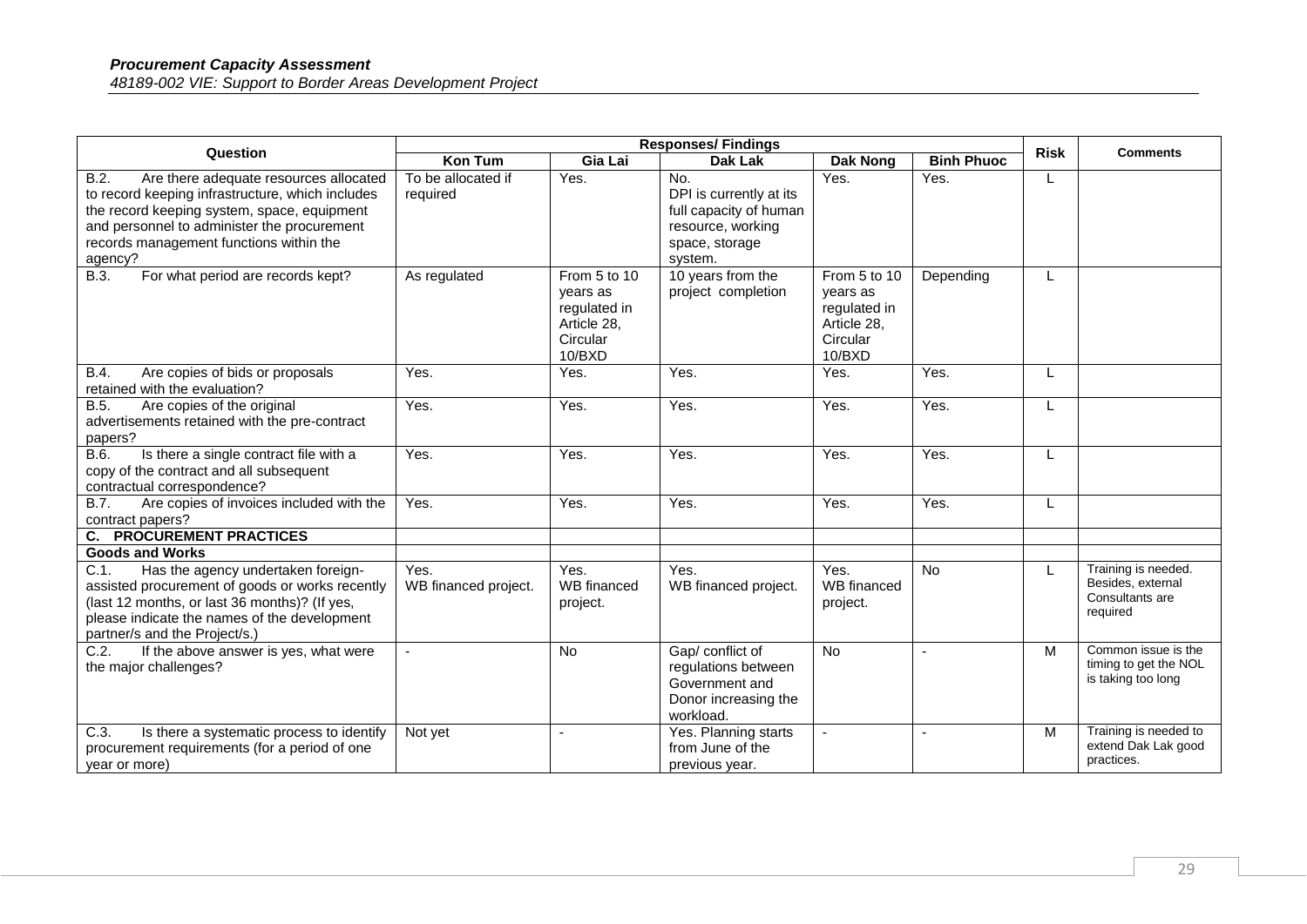| <b>Responses/Findings</b><br>Question                                                                                                 |                                                                                                                                                 |                                                                                                                                                          |                                                                                                                                                 |                                                                                                                                                             | <b>Risk</b>                                                                                                                                                     | <b>Comments</b> |                                                                                                                                |
|---------------------------------------------------------------------------------------------------------------------------------------|-------------------------------------------------------------------------------------------------------------------------------------------------|----------------------------------------------------------------------------------------------------------------------------------------------------------|-------------------------------------------------------------------------------------------------------------------------------------------------|-------------------------------------------------------------------------------------------------------------------------------------------------------------|-----------------------------------------------------------------------------------------------------------------------------------------------------------------|-----------------|--------------------------------------------------------------------------------------------------------------------------------|
|                                                                                                                                       | Kon Tum                                                                                                                                         | Gia Lai                                                                                                                                                  | Dak Lak                                                                                                                                         | Dak Nong                                                                                                                                                    | <b>Binh Phuoc</b>                                                                                                                                               |                 |                                                                                                                                |
| Is there a minimum period for<br>C.4.<br>preparation of bids? If yes, how long?                                                       | Yes. Depending on<br>each procurement                                                                                                           | Yes.<br>Depending on<br>each<br>procurement                                                                                                              | Yes. Depending on<br>each procurement                                                                                                           | Yes.<br>Depending<br>on each<br>procurement                                                                                                                 | Yes.<br>Depending on<br>each<br>procurement                                                                                                                     | L               | It takes 0.25 up to 2<br>months after detail<br>design/ specification<br>approved                                              |
| C.5.<br>Are all queries from bidders replied to<br>in writing?                                                                        | Yes.                                                                                                                                            | Yes.                                                                                                                                                     | Yes.                                                                                                                                            | Yes.                                                                                                                                                        | Yes.                                                                                                                                                            | L               |                                                                                                                                |
| Does the bidding document state the<br>$\overline{C.6}$ .<br>date and time of bid opening?                                            | Yes.                                                                                                                                            | Yes.                                                                                                                                                     | Yes.                                                                                                                                            | Yes.                                                                                                                                                        | Yes.                                                                                                                                                            | L               |                                                                                                                                |
| C.7.<br>Is the opening of bids done in public?                                                                                        | Yes.                                                                                                                                            | Yes.                                                                                                                                                     | Yes.                                                                                                                                            | Yes.                                                                                                                                                        | Yes.                                                                                                                                                            |                 |                                                                                                                                |
| C.8.<br>Can late bids be accepted?                                                                                                    | $\overline{N}$                                                                                                                                  | No                                                                                                                                                       | No                                                                                                                                              | No                                                                                                                                                          | No                                                                                                                                                              |                 |                                                                                                                                |
| $\overline{C.9}$ .<br>Can bids be rejected at bid opening?                                                                            | $\overline{N}$                                                                                                                                  | $\overline{N}$                                                                                                                                           | No                                                                                                                                              | $\overline{N}$                                                                                                                                              | No                                                                                                                                                              |                 |                                                                                                                                |
| $C.10$ .<br>Are minutes of the bid opening taken?                                                                                     | Yes.                                                                                                                                            | Yes.                                                                                                                                                     | Yes.                                                                                                                                            | Yes.                                                                                                                                                        | Yes.                                                                                                                                                            |                 |                                                                                                                                |
| C.11.<br>Who may have a copy of the minutes?                                                                                          | Bidders and IA.                                                                                                                                 | <b>Bidders</b><br>attending the<br>opening                                                                                                               | All bidders submitted<br>their bids and IA.                                                                                                     | <b>Bidders</b><br>attending the<br>opening                                                                                                                  | Participation in<br>the opening                                                                                                                                 | $\overline{M}$  | Training is needed.                                                                                                            |
| C.12.<br>Are the minutes free of charge?                                                                                              | Yes.                                                                                                                                            | Yes.                                                                                                                                                     | Yes.                                                                                                                                            | Yes.                                                                                                                                                        | Yes.                                                                                                                                                            |                 |                                                                                                                                |
| C.13.<br>Who undertakes the evaluation of bids<br>(individual/s, permanent committee, ad-hoc<br>committee)?                           | Procurement<br>Specialist Team                                                                                                                  | Procurement<br>Specialist<br>Team                                                                                                                        | Procurement<br>Specialist Team                                                                                                                  | Procurement<br>Specialist<br>Team                                                                                                                           | Procurement<br>Specialist<br>Team                                                                                                                               |                 | Normally,<br>Procurement<br>Specialist Team is<br>established on case<br>by case basis<br>depending on specific<br>procurement |
| What are the qualifications of the<br>C.14.<br>evaluators with respect to procurement and the<br>goods and/or works under evaluation? | University degree                                                                                                                               | Procurement<br>certificate and<br>relevant<br>qualifications                                                                                             | Depend on each<br>procurement to set<br>up a team with<br>relevant qualification                                                                | Procurement<br>certificate<br>and relevant<br>qualifications                                                                                                | Responsive to<br>the<br>requirements                                                                                                                            | L               |                                                                                                                                |
| Is the decision of the evaluators final or<br>C.15.<br>is the evaluation subject to additional approvals?                             | No. Then the<br>independent<br>Appraisal Unit in PDI<br>have to review the<br>evaluation report prior<br>to submit to Director<br>for approval. | No. Then the<br>independent<br>Appraisal Unit<br>in PDI have to<br>review the<br>evaluation<br>report prior to<br>submit to<br>Director for<br>approval. | No. Then the<br>independent<br>Appraisal Unit in PDI<br>have to review the<br>evaluation report<br>prior to submit to<br>Director for approval. | No. Then the<br>independent<br>Appraisal<br>Unit in PDI<br>have to<br>review the<br>evaluation<br>report prior<br>to submit to<br>Director for<br>approval. | No. Then the<br>independent<br><b>Appraisal Unit</b><br>in PDI have to<br>review the<br>evaluation<br>report prior to<br>submit to<br>Director for<br>approval. | L               |                                                                                                                                |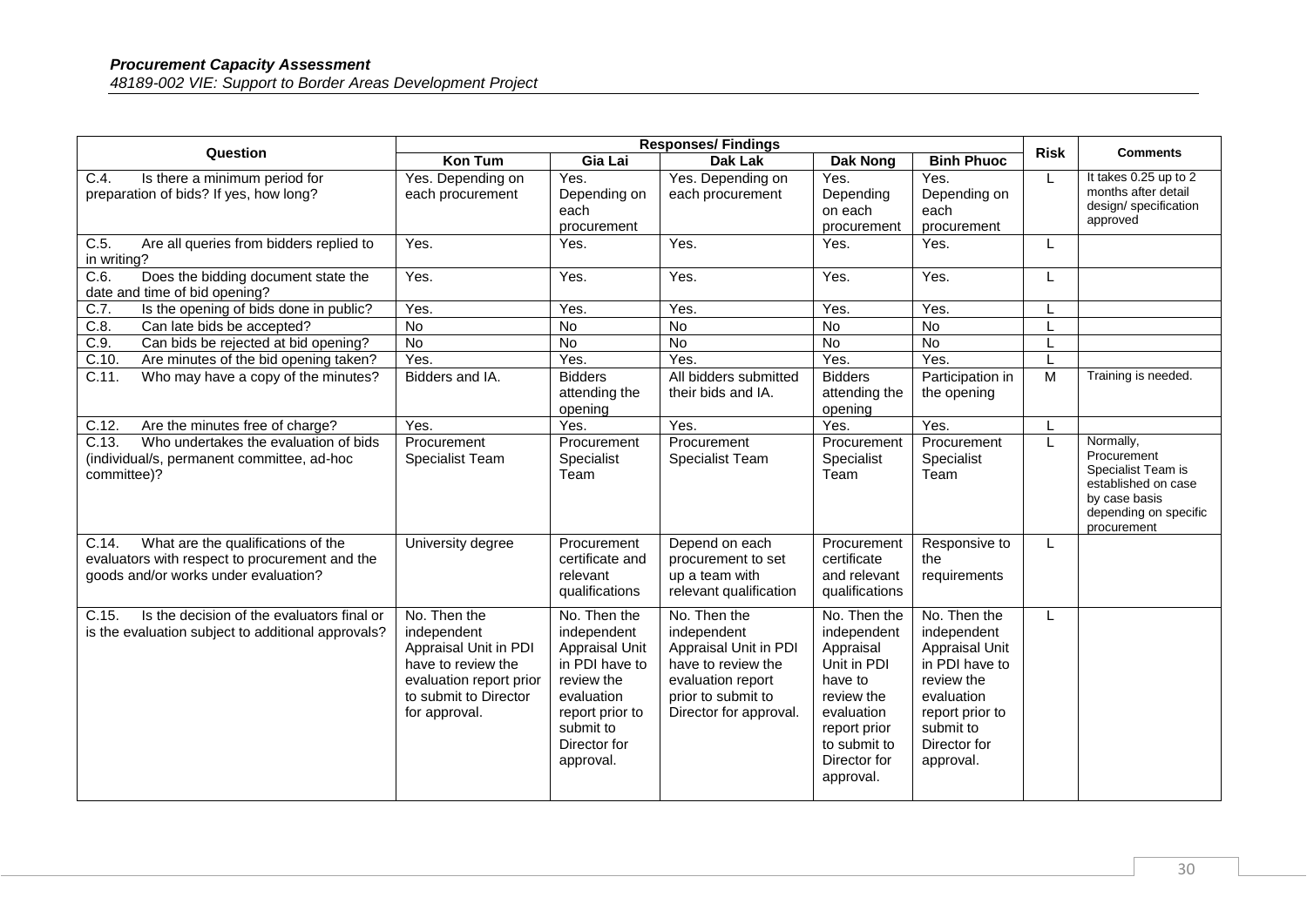| Question                                                                                                                                                                                                                              | <b>Responses/Findings</b>                          |                                                                           |                                                                     | <b>Risk</b>                                                               | <b>Comments</b>   |   |                                                                                                                                         |
|---------------------------------------------------------------------------------------------------------------------------------------------------------------------------------------------------------------------------------------|----------------------------------------------------|---------------------------------------------------------------------------|---------------------------------------------------------------------|---------------------------------------------------------------------------|-------------------|---|-----------------------------------------------------------------------------------------------------------------------------------------|
|                                                                                                                                                                                                                                       | <b>Kon Tum</b>                                     | Gia Lai                                                                   | <b>Dak Lak</b>                                                      | <b>Dak Nong</b>                                                           | <b>Binh Phuoc</b> |   |                                                                                                                                         |
| C.16.<br>Using at least three real examples, how<br>long does it normally take from the issuance of<br>the invitation for bids up to contract<br>effectiveness?                                                                       | 30 to 90 days depend<br>on specific<br>procurement | Shopping: 2-3<br>weeks<br>$COS: 3-4$<br>weeks<br>$ICS: 3-4$<br>weeks      | Shopping: 30 days<br>CQS: 100 days                                  | Shopping: 2-<br>3 weeks<br>CQS: 3-4<br>weeks<br>ICS: 3-4<br>weeks         |                   | M | No answer for the<br>previous NCB Works<br>contract. Capacity<br>building and<br>Implementation<br>Consultants support<br>are required. |
| Are there processes in place for the<br>C.17.<br>collection and clearance of cargo through ports<br>of entry?                                                                                                                         |                                                    | <b>No</b>                                                                 | <b>No</b>                                                           | <b>No</b>                                                                 | Yes               | L | No large goods<br>contract in this project                                                                                              |
| Are there established goods receiving<br>C.18.<br>procedures?                                                                                                                                                                         |                                                    | <b>No</b>                                                                 | Acceptance<br>procedure for good<br>provided                        | <b>No</b>                                                                 | Yes               | L | No large goods<br>contract in this project                                                                                              |
| $C.\overline{19}$ .<br>Are all goods that are received<br>recorded as assets or inventory in a register?                                                                                                                              |                                                    | Yes.                                                                      | Yes.                                                                | Yes.                                                                      | Yes.              | L | Vietnam has<br>regulation on<br>management of public<br>assets                                                                          |
| C.20.<br>Is the agency and/or procurement<br>department familiar with letters of credit?                                                                                                                                              | No                                                 | Yes                                                                       | No                                                                  | <b>No</b>                                                                 | No                |   | No large goods<br>contract in this project                                                                                              |
| Does the procurement department<br>C.21.<br>register and track warranty and latent defects<br>liability periods?                                                                                                                      |                                                    | Yes                                                                       | Yes                                                                 | Yes                                                                       | Yes               | L |                                                                                                                                         |
| <b>Consulting Services</b>                                                                                                                                                                                                            |                                                    |                                                                           |                                                                     |                                                                           |                   |   |                                                                                                                                         |
| Has the agency undertaken foreign-<br>C.22.<br>assisted procurement of consulting services<br>recently (last 12 months, or last 36 months)? (If<br>yes, please indicate the names of the<br>development partner/s and the Project/s.) | Yes                                                | Yes, ICS<br>under a WB<br>project                                         | Yes, ICS under a WB<br>project                                      | Yes, ICS<br>under a WB<br>project                                         | <b>No</b>         | L | Capacity building and<br>Implementation<br>Consultants support<br>are required                                                          |
| C.23. If the above answer is yes, what were the<br>major challenges?                                                                                                                                                                  |                                                    | Source of<br>individual<br>consultant is<br>very limited in<br>the region | Source of individual<br>consultant is very<br>limited in the region | Source of<br>individual<br>consultant is<br>very limited<br>in the region |                   | M | Cost norms for<br>national consultants is<br>not attract consultants<br>from other region to<br>come.                                   |
| C.24.<br>Are assignments and requests for EOIs<br>advertised?                                                                                                                                                                         | Yes                                                | Yes                                                                       | Yes, depending on<br>specific recruitment                           | Yes                                                                       | Yes               | L |                                                                                                                                         |
| Is a consultants' selection committee<br>C.25.<br>formed with appropriate individuals, and what is<br>its composition (if any)?                                                                                                       | Yes                                                | Yes                                                                       | Yes, personnel have<br>relevant qualification                       | Yes                                                                       | Yes               |   |                                                                                                                                         |
| What criteria is used to evaluate EOIs?<br>C.26.                                                                                                                                                                                      | Qualification;<br>Experience                       | Technical<br>Proposal;                                                    | Relevant experience<br>on ODA projects,                             | Technical<br>Proposal;                                                    | Eligibility       | M | Capacity building and<br>Implementation<br>Consultants support                                                                          |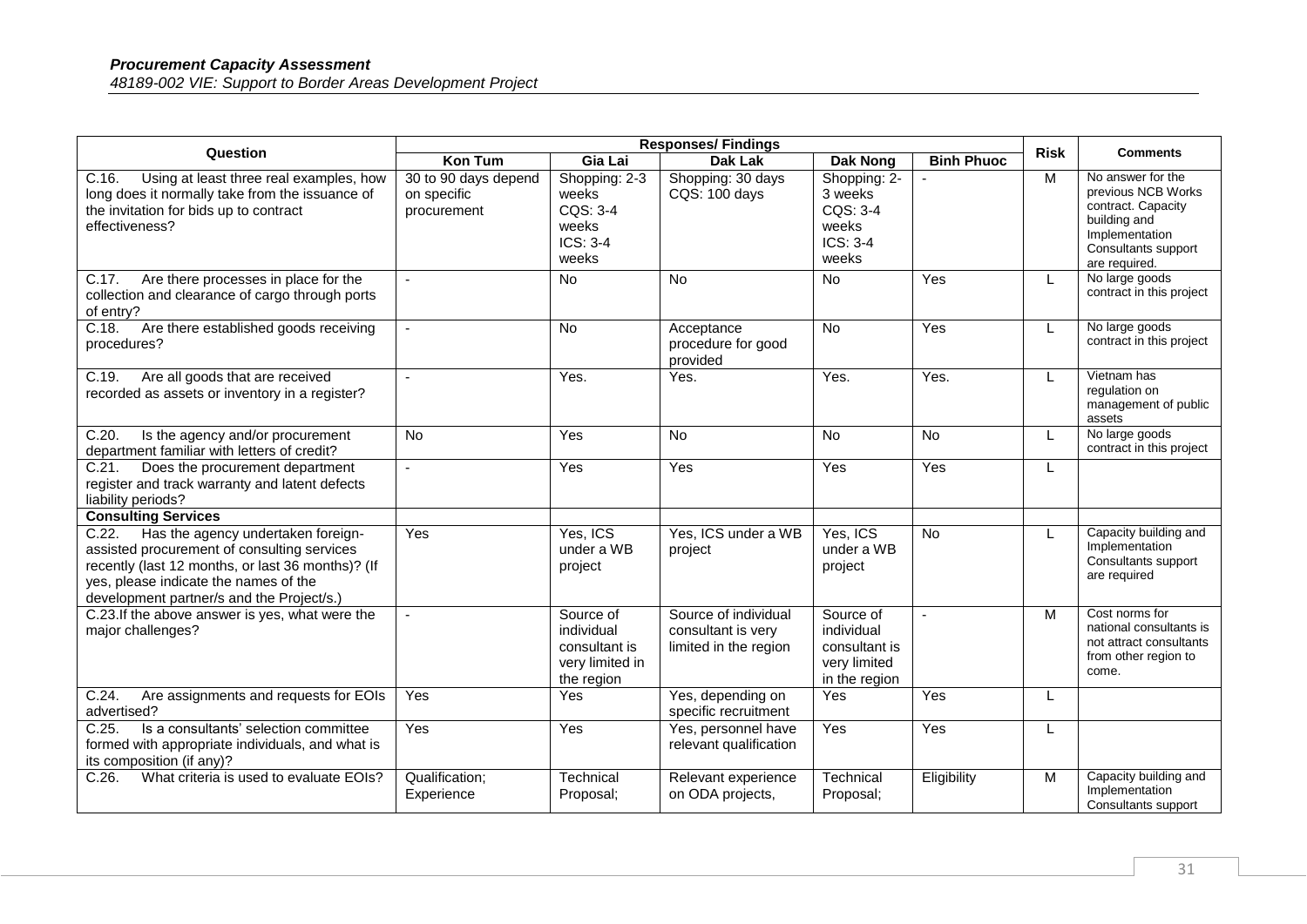| Question                                                                                                              | <b>Responses/Findings</b> |                                                     |                                                                  |                                                     | <b>Risk</b>           | <b>Comments</b> |                                                                                      |
|-----------------------------------------------------------------------------------------------------------------------|---------------------------|-----------------------------------------------------|------------------------------------------------------------------|-----------------------------------------------------|-----------------------|-----------------|--------------------------------------------------------------------------------------|
|                                                                                                                       | <b>Kon Tum</b>            | Gia Lai                                             | Dak Lak                                                          | <b>Dak Nong</b>                                     | <b>Binh Phuoc</b>     |                 |                                                                                      |
|                                                                                                                       |                           | Financial<br>Proposal                               | general qualification,<br>relevant degree and<br>certifications. | Financial<br>Proposal                               |                       |                 | are required                                                                         |
| Historically, what is the most common<br>C.27.<br>method used (QCBS, QBS, etc.) to select<br>consultants?             | QCBS, CQS                 | CQS, ICS                                            | CQS, ICS                                                         | CQS, ICS                                            | QCBS                  | L               |                                                                                      |
| Do firms have to pay for the RFP<br>C.28.<br>document?                                                                | $\overline{N}$            | N <sub>o</sub>                                      | Depending on the<br>each contract                                | $\overline{N}$                                      | No                    | L               |                                                                                      |
| C.29.<br>Does the proposal evaluation criteria<br>follow a pre-determined structure and is it<br>detailed in the RFP? | Yes                       | Yes                                                 | Yes                                                              | Yes                                                 | Yes                   | L               |                                                                                      |
| Are pre-proposal visits and meetings<br>C.30.<br>arranged?                                                            | Not yet doing this        | Not yet doing<br>this                               | Not yet doing this                                               | Not yet<br>doing this                               | Not yet doing<br>this | $\overline{M}$  | IA has not yet done<br>any contract requires<br>pre-proposal visits and<br>meetings. |
| C.31.<br>Are minutes prepared and circulated<br>after pre-proposal meetings?                                          | Not yet doing this        | Not yet doing<br>this                               | Not yet doing this                                               | Not yet<br>doing this                               | Not yet doing<br>this | M               | IA has not yet done<br>any contract requires<br>pre-proposal visits and<br>meetings. |
| C.32.<br>To whom are the minutes distributed?                                                                         | Not yet doing this        | Not yet doing<br>this                               | Not yet doing this                                               | Not yet<br>doing this                               | Not yet doing<br>this | M               | IA has not yet done<br>any contract requires<br>pre-proposal visits and<br>meetings. |
| Are all queries from consultants<br>C.33.<br>answered/addressed in writing?                                           | Yes                       | Yes, for the<br>questions<br>received in<br>writing | Yes, for the questions<br>received in writing                    | Yes, for the<br>questions<br>received in<br>writing | Yes                   | L               |                                                                                      |
| C.34.<br>Are the technical and financial<br>proposals required to be in separate envelopes?                           | Yes                       | <b>No</b>                                           | Depending on the<br>selection method.                            | No                                                  | Yes                   | L               | Capacity building and<br>Implementation<br>Consultants support<br>are required       |
| Are proposal securities required?<br>C.35.                                                                            | No                        | No                                                  | Yes                                                              | No                                                  | No                    | L               | Capacity building and<br>Implementation<br>Consultants support<br>are required       |
| C.36.<br>Are technical proposals opened in<br>public?                                                                 | Yes                       | No (previous<br>experience<br>with CQS<br>only)     | Yes                                                              | No (previous<br>experience<br>with CQS<br>only)     | Yes                   | M               | Capacity building and<br>Implementation<br>Consultants support<br>are required       |
| C.37.<br>Are minutes of the technical opening<br>distributed?                                                         | Yes                       | No                                                  | To be recorded in the<br>Minutes                                 | No                                                  | No                    | L               | Capacity building and<br>Implementation<br>Consultants support                       |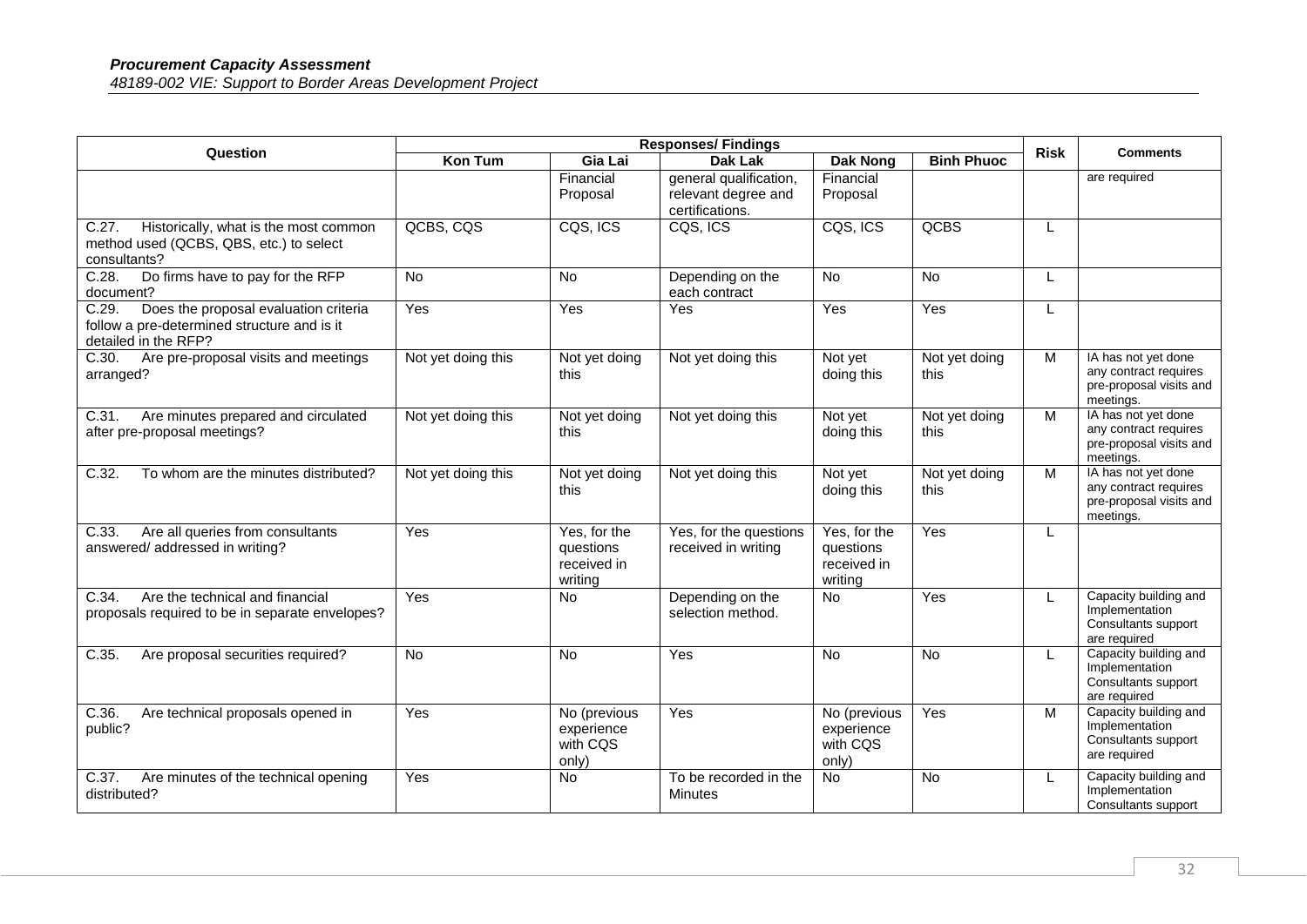| Question                                                                                      | <b>Responses/Findings</b>                                                              |                                                                                                 |                                                                             |                                                                                                    | <b>Risk</b>                                                                     |   |                                                                                |
|-----------------------------------------------------------------------------------------------|----------------------------------------------------------------------------------------|-------------------------------------------------------------------------------------------------|-----------------------------------------------------------------------------|----------------------------------------------------------------------------------------------------|---------------------------------------------------------------------------------|---|--------------------------------------------------------------------------------|
|                                                                                               | Kon Tum                                                                                | Gia Lai                                                                                         | <b>Dak Lak</b>                                                              | Dak Nong                                                                                           | <b>Binh Phuoc</b>                                                               |   | <b>Comments</b>                                                                |
|                                                                                               |                                                                                        |                                                                                                 |                                                                             |                                                                                                    |                                                                                 |   | are required                                                                   |
| Do the financial proposals remain<br>C.38.<br>sealed until technical evaluation is completed? | Yes                                                                                    | 2 Proposals in<br>1 envelope<br>(CQS)                                                           | Yes                                                                         | 2 Proposals<br>in 1<br>envelope<br>(CQS)                                                           | Yes                                                                             | L | Capacity building and<br>Implementation<br>Consultants support<br>are required |
| C.39.<br>Who determines the final technical<br>ranking and how?                               | <b>Lead of Procurement</b><br>Specialist team<br>based on the given<br>technical score | Procurement<br>Specialist<br>team based<br>on the given<br>technical<br>score                   | IA Director based on<br>recommendation of<br>Procurement<br>Specialist team | Procurement<br>Specialist<br>team based<br>on the given<br>technical<br>score                      | EA based on<br>the given<br>technical<br>score                                  | L | Capacity building and<br>Implementation<br>Consultants support<br>are required |
| C.40.<br>Are the technical scores sent to all<br>firms?                                       | Yes                                                                                    | No                                                                                              | $\overline{N}$                                                              | No                                                                                                 | Yes                                                                             | M | Capacity building and<br>Implementation<br>Consultants support<br>are required |
| C.41.<br>Are the financial proposal opened in<br>public?                                      | $\overline{Y}$ es                                                                      | Yes                                                                                             | Yes                                                                         | Yes                                                                                                | Yes                                                                             | L |                                                                                |
| C.42.<br>Are minutes of the financial opening<br>distributed?                                 | Yes                                                                                    | Yes                                                                                             | Yes to all participants                                                     | Yes                                                                                                | No                                                                              | L | Capacity building and<br>Implementation<br>Consultants support<br>are required |
| How is the financial evaluation<br>C.43.<br>completed?                                        | <b>After Technical</b><br>Evaluation                                                   | The bidders<br>with lowest<br>price will be<br>evaluated the<br>technical and<br>qualification. | The lowest price                                                            | The bidders<br>with lowest<br>price will be<br>evaluated<br>the technical<br>and<br>qualification. | After<br>Technical<br>Evaluation                                                | L | Capacity building and<br>Implementation<br>Consultants support<br>are required |
| $C.44$ .<br>Are face to face contract negotiations<br>held?                                   | Yes                                                                                    | Yes                                                                                             | Yes                                                                         | Yes                                                                                                | Yes                                                                             | L |                                                                                |
| C.45.<br>How long after financial evaluation is<br>negotiation held with the selected firm?   | Approx. 10 days                                                                        | Approx. 1<br>week                                                                               | Approx. 1 week                                                              | Approx. 1<br>week                                                                                  | Approx. 1<br>week                                                               | L |                                                                                |
| C.46<br>What is the usual basis for negotiation?                                              | Any unclear contents,<br>deviations,<br>misstatements                                  | Implementatio<br>n schedule<br>and payment<br>conditions                                        | Price, Personnel,<br>progress                                               | Implementati<br>on schedule<br>and payment<br>conditions                                           | Authorization,<br>scope of<br>services,<br>personnel,<br>contract<br>management |   | Capacity building and<br>Implementation<br>Consultants support<br>are required |
| C.47.<br>Are minutes of negotiation taken and                                                 | Yes                                                                                    | Yes                                                                                             | Yes                                                                         | Yes                                                                                                | Yes                                                                             |   |                                                                                |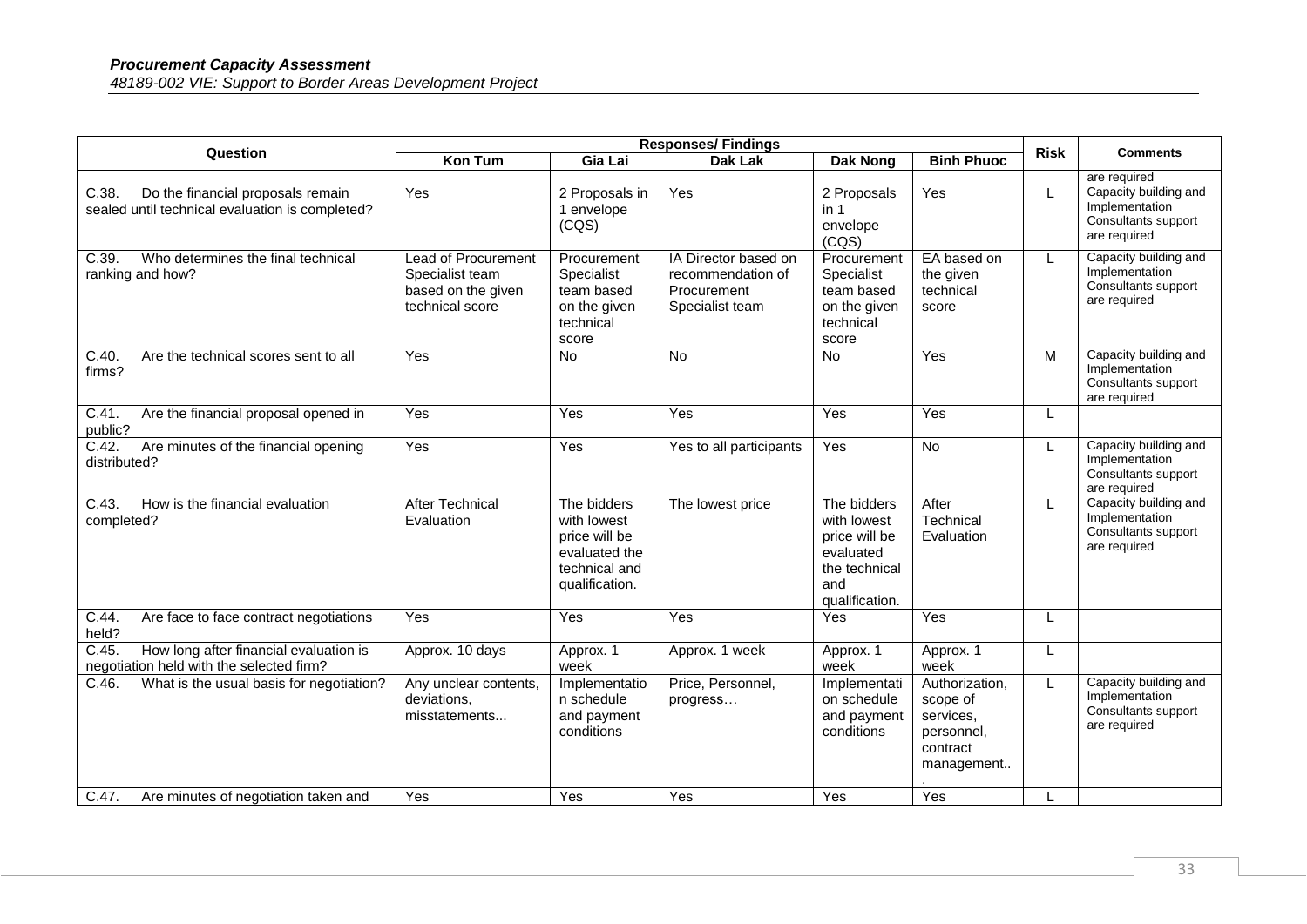| Question                                                                                                                                                                            | <b>Responses/Findings</b>         |                                      |                                                                              |                                      | <b>Risk</b>          | <b>Comments</b> |                                                                                                       |
|-------------------------------------------------------------------------------------------------------------------------------------------------------------------------------------|-----------------------------------|--------------------------------------|------------------------------------------------------------------------------|--------------------------------------|----------------------|-----------------|-------------------------------------------------------------------------------------------------------|
|                                                                                                                                                                                     | <b>Kon Tum</b>                    | Gia Lai                              | <b>Dak Lak</b>                                                               | <b>Dak Nong</b>                      | <b>Binh Phuoc</b>    |                 |                                                                                                       |
| signed?                                                                                                                                                                             |                                   |                                      |                                                                              |                                      |                      |                 |                                                                                                       |
| C.48.<br>How long after negotiation is the<br>contract signed?                                                                                                                      | 5 days                            | Agreed by<br>both Parties            | Max 30 days after<br>completed<br>negotiation                                | Agreed by<br>both Parties            | After<br>negotiation | L               |                                                                                                       |
| Is there an evaluation system for<br>C.49.<br>measuring the outputs of consultants?                                                                                                 | No                                | Supervision<br>consultant            | Only for the<br>quantitative outputs.<br>Not yet for qualitative<br>outputs. | Supervision<br>consultant            | Yes                  | S               | This need to be<br>develop as currently<br>there is no common<br>best practices                       |
| <b>Payments</b>                                                                                                                                                                     |                                   |                                      |                                                                              |                                      |                      |                 |                                                                                                       |
| C.50.<br>Are advance payments made?                                                                                                                                                 | Yes                               | Yes                                  | Yes. After receiving<br>the Guarantee                                        | Yes                                  | Yes                  | L               |                                                                                                       |
| What is the standard period for<br>C.51.<br>payment included in contracts?                                                                                                          | Yes                               | Yes                                  | Yes.                                                                         | Yes                                  | Yes                  |                 | As regulated in the<br>contract                                                                       |
| On average, how long is it between<br>C.52.<br>receiving a firm's invoice and making payment?                                                                                       | Approx. 15 days                   | Approx. 1<br>week                    | Approx. 10 days                                                              | Approx. 1<br>week                    | Approx. 15<br>days   | L               |                                                                                                       |
| C.53.<br>When late payment is made, are the<br>beneficiaries paid interest?                                                                                                         | As agreed in the<br>contract      |                                      | <b>No</b>                                                                    |                                      | Yes                  | L               |                                                                                                       |
| <b>D. EFFECTIVENESS</b>                                                                                                                                                             |                                   |                                      |                                                                              |                                      |                      |                 |                                                                                                       |
| D.1.<br>Is contractual performance<br>systematically monitored and reported?                                                                                                        | Yes, by supervision<br>consultant | Yes, by<br>supervision<br>consultant | Yes, upon the<br>completion of each<br>outputs                               | Yes, by<br>supervision<br>consultant | Yes                  | S               | This need to be<br>develop as currently<br>there is no common<br>best practices                       |
| D.2.<br>Does the agency monitor and track its<br>contractual payment obligations?                                                                                                   | Yes                               | Yes                                  | Yes.                                                                         | Yes                                  | Yes                  | M               | This need to be<br>develop as currently<br>there is no common<br>best practices                       |
| Is a complaints resolution mechanism<br>D.3.<br>described in national procurement documents?                                                                                        | Yes                               | Not yet                              | Yes.                                                                         | Not yet                              | Yes                  | L               | Already regulated in<br>Procurement<br>regulations                                                    |
| D.4.<br>Is there a formal non-judicial<br>mechanism for dealing with complaints?                                                                                                    | Yes                               | Yes                                  | Yes. By commercial<br>arbitration                                            | Yes                                  | Yes                  | L               |                                                                                                       |
| D.5.<br>Are procurement decisions and<br>disputes supported by written narratives such as<br>minutes of evaluation, minutes of negotiation,<br>notices of default/withheld payment? | Yes                               |                                      | Yes                                                                          |                                      | <b>No</b>            | L               |                                                                                                       |
| E. ACCOUNTABILITY MEASURES                                                                                                                                                          |                                   |                                      |                                                                              |                                      |                      |                 |                                                                                                       |
| E.1.<br>Is there a standard statement of ethics<br>and are those involved in procurement required<br>to formally commit to it?                                                      | No                                | <b>No</b>                            | Mentioned by the<br>Decision of<br>appointment                               | <b>No</b>                            | Yes                  | <sub>S</sub>    | Currently, there is no<br>mandatory Code of<br>Conduct. Should<br>consider to apply in<br>the Project |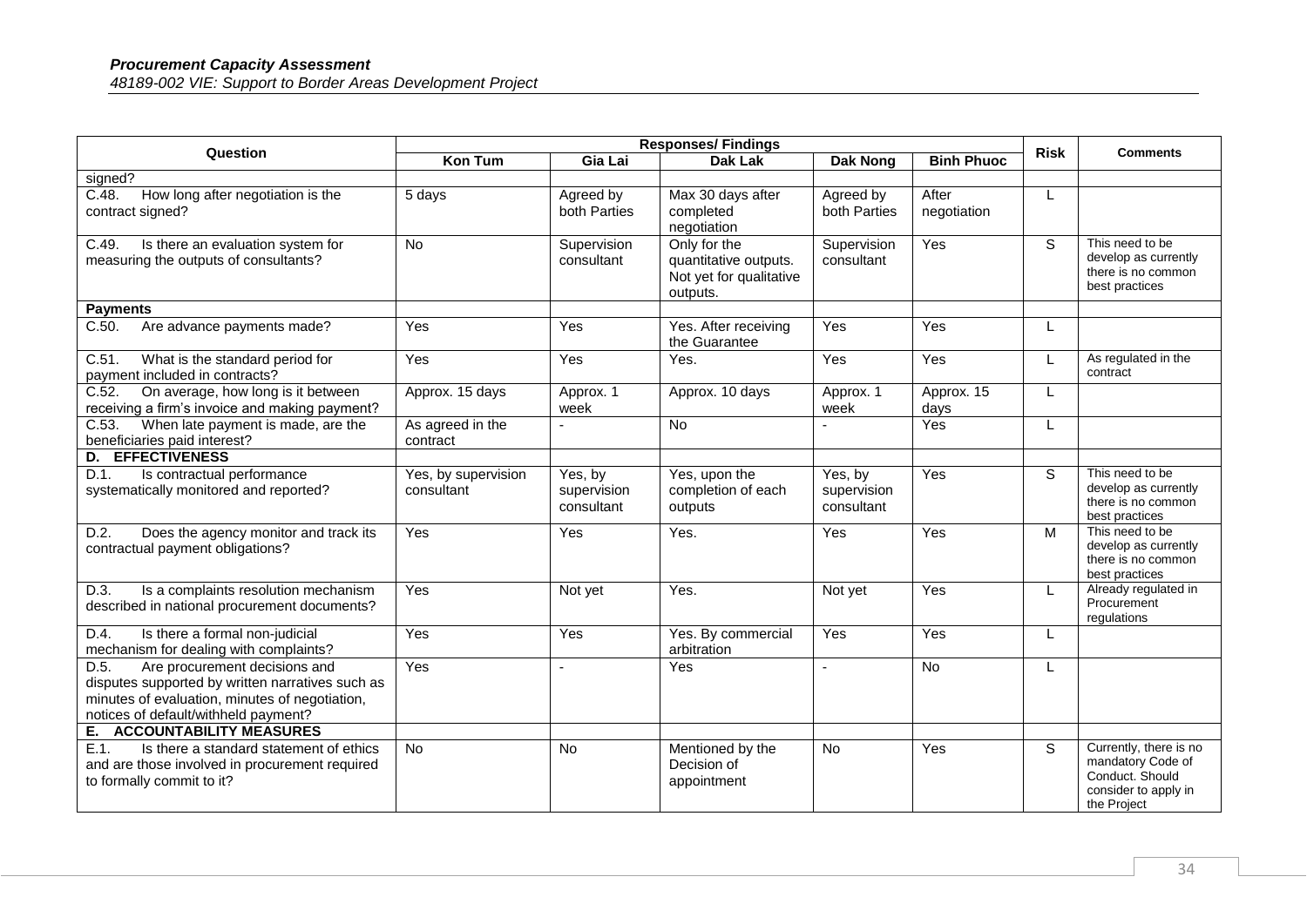#### *Procurement Capacity Assessment 48189-002 VIE: Support to Border Areas Development Project*

| <b>Responses/Findings</b><br>Question                                                                                                                                                                                                                                                       |                                                     |                                                        |                                                                                                                                                               |                                                        | <b>Risk</b>                                            |   |                                                                                                                   |
|---------------------------------------------------------------------------------------------------------------------------------------------------------------------------------------------------------------------------------------------------------------------------------------------|-----------------------------------------------------|--------------------------------------------------------|---------------------------------------------------------------------------------------------------------------------------------------------------------------|--------------------------------------------------------|--------------------------------------------------------|---|-------------------------------------------------------------------------------------------------------------------|
|                                                                                                                                                                                                                                                                                             | <b>Kon Tum</b>                                      | Gia Lai                                                | <b>Dak Lak</b>                                                                                                                                                | <b>Dak Nong</b>                                        | <b>Binh Phuoc</b>                                      |   | <b>Comments</b>                                                                                                   |
| E.2.<br>Are those involved with procurement<br>required to declare any potential conflict of<br>interest and remove themselves from the<br>procurement process?                                                                                                                             | Yes                                                 | Yes                                                    | Yes                                                                                                                                                           | Yes                                                    | Yes                                                    | M | This need to be<br>develop as currently<br>there is no common<br>best practices                                   |
| E.3.<br>Is the commencement of procurement<br>dependent on external approvals (formal or de-<br>facto) that are outside of the budgeting process?                                                                                                                                           | No                                                  | No                                                     | <b>No</b>                                                                                                                                                     | <b>No</b>                                              | No                                                     | L |                                                                                                                   |
| E.4.<br>Who approves procurement<br>transactions, and do they have procurement<br>experience and qualifications?                                                                                                                                                                            | IA Director, Yes                                    | IA Director.<br>Yes                                    | IA Director, Yes                                                                                                                                              | IA Director.<br>Yes                                    | ADB                                                    |   |                                                                                                                   |
| E.5.<br>Which of the following actions require<br>approvals outside the procurement unit or the<br>evaluation committee, as the case may be, and<br>who grants the approval?                                                                                                                |                                                     |                                                        |                                                                                                                                                               |                                                        |                                                        | M | Capacity building and<br>Implementation<br>Consultants support<br>are required                                    |
| Bidding document, invitation to pre-qualify or<br><b>RFP</b>                                                                                                                                                                                                                                | <b>IA Director</b>                                  | <b>IA Director</b>                                     | <b>IA Director</b>                                                                                                                                            | IA Director                                            | <b>ADB</b>                                             |   |                                                                                                                   |
| Advertisement of an invitation for bids, pre-<br>qualification or call for EOIs                                                                                                                                                                                                             | $\overline{N}$                                      | <b>IA Director</b>                                     | No                                                                                                                                                            | IA Director                                            | <b>ADB</b>                                             |   |                                                                                                                   |
| <b>Evaluation reports</b>                                                                                                                                                                                                                                                                   | <b>IA Director</b>                                  |                                                        | <b>IA Director</b>                                                                                                                                            |                                                        | <b>ADB</b>                                             |   |                                                                                                                   |
| Notice of award                                                                                                                                                                                                                                                                             | No                                                  | IA Director                                            | <b>No</b>                                                                                                                                                     | IA Director                                            | No                                                     |   |                                                                                                                   |
| Invitation to consultants to negotiate                                                                                                                                                                                                                                                      | <b>No</b>                                           | <b>IA Director</b>                                     | <b>No</b>                                                                                                                                                     | IA Director                                            | $\overline{N}$                                         |   |                                                                                                                   |
| Contracts                                                                                                                                                                                                                                                                                   | No                                                  | <b>IA Director</b>                                     | <b>No</b>                                                                                                                                                     | <b>IA Director</b>                                     | <b>No</b>                                              |   |                                                                                                                   |
| Is the same official responsible for:<br>E.6.<br>(i) authorizing procurement transactions,<br>procurement invitations, documents, evaluations<br>and contracts:<br>(ii) authorizing payments;<br>(iii) recording procurement transactions and<br>events; and<br>(iv) the custody of assets? | IA                                                  | IA                                                     | IA Management<br>Board and:<br>i) Procurement Unit<br>(ii) Accounting Unit<br>(iii) Administration<br>Unit<br>(iv) Accounting/<br><b>Administration Units</b> | IA                                                     | IA                                                     |   | Wrong response.<br>However, Local<br>regulations are not<br>allow same official to<br>perform all these<br>tasks. |
| E.7.<br>Is there a written auditable trail of<br>procurement decisions attributable to individuals<br>and committees?                                                                                                                                                                       | Regulated in National<br>Procurement<br>regulations | Regulated in<br>National<br>Procurement<br>regulations | Regulated in National<br>Procurement<br>regulations                                                                                                           | Regulated in<br>National<br>Procurement<br>regulations | Regulated in<br>National<br>Procurement<br>regulations |   |                                                                                                                   |

ADB = Asian Development Bank, EOI = expression of interest, QCBS = quality- and cost-based services, QBS = quality-based selection, RFP = request for proposal, TOR = terms of reference.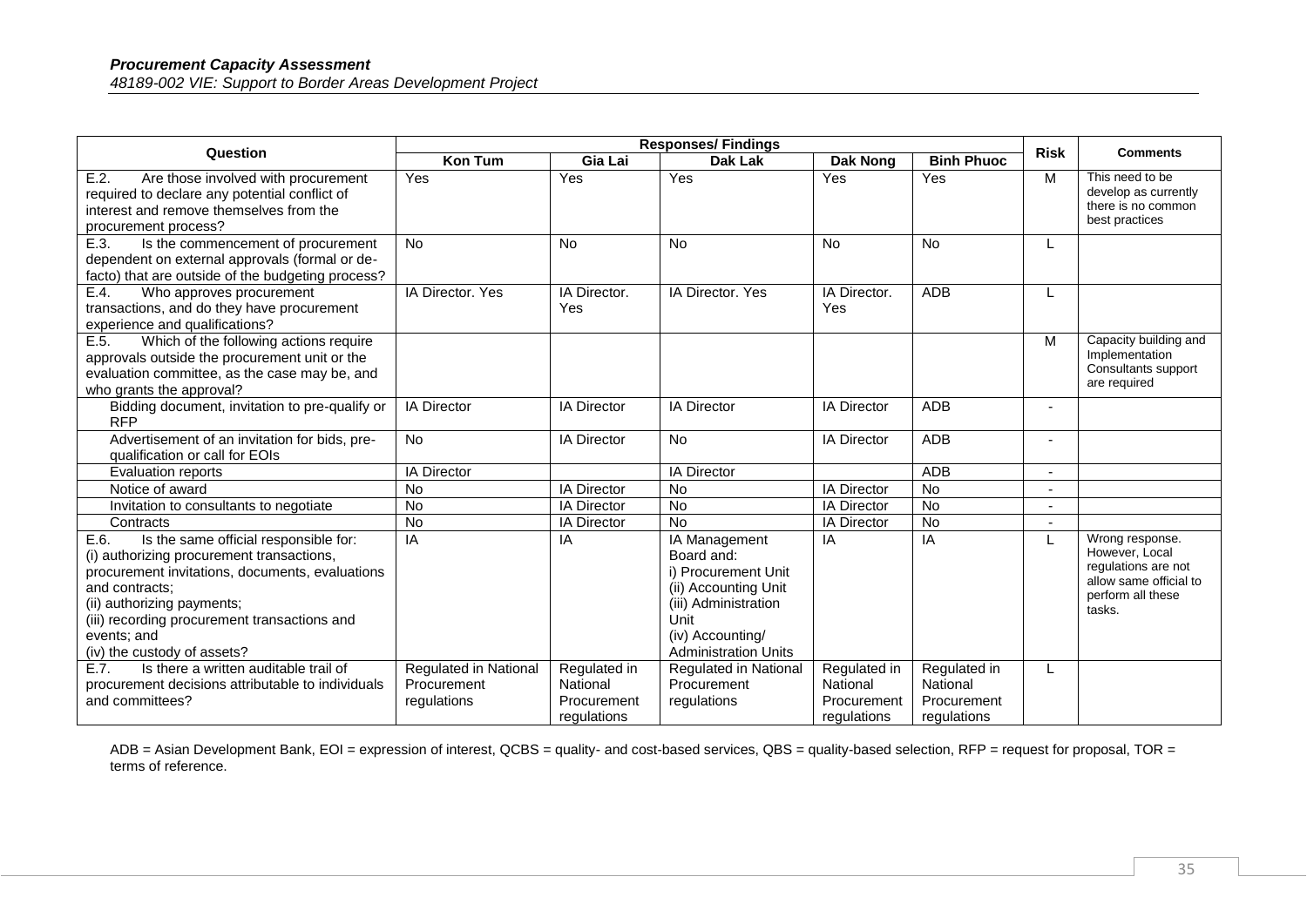# **II. General Ratings**

| <b>Criterion</b>                     | Kon Tum:               | Gia Lai:               | Dak Lak:               | Dak Nong:              | <b>Binh Phuoc:</b>     |
|--------------------------------------|------------------------|------------------------|------------------------|------------------------|------------------------|
|                                      | <b>Risk assessment</b> | <b>Risk assessment</b> | <b>Risk assessment</b> | <b>Risk assessment</b> | <b>Risk assessment</b> |
| a. Organizational and Staff Capacity | Low                    | Low                    | Low                    | Low                    | Low                    |
| b. Information Management            | Moderate               | Moderate               | Moderate               | Moderate               | Moderate               |
| c. Procurement Practices             | Moderate               | Moderate               | Moderate               | Moderate               | Moderate               |
| d. Effectiveness                     | Moderate               | Moderate               | Moderate               | Moderate               | Moderate               |
| e. Accountability Measures           | Moderate               | Moderate               | Moderate               | Moderate               | Moderate               |
| <b>OVERALL RISK RATING</b>           | <b>Moderate</b>        | <b>Moderate</b>        | <b>Moderate</b>        | <b>Moderate</b>        | <b>Moderate</b>        |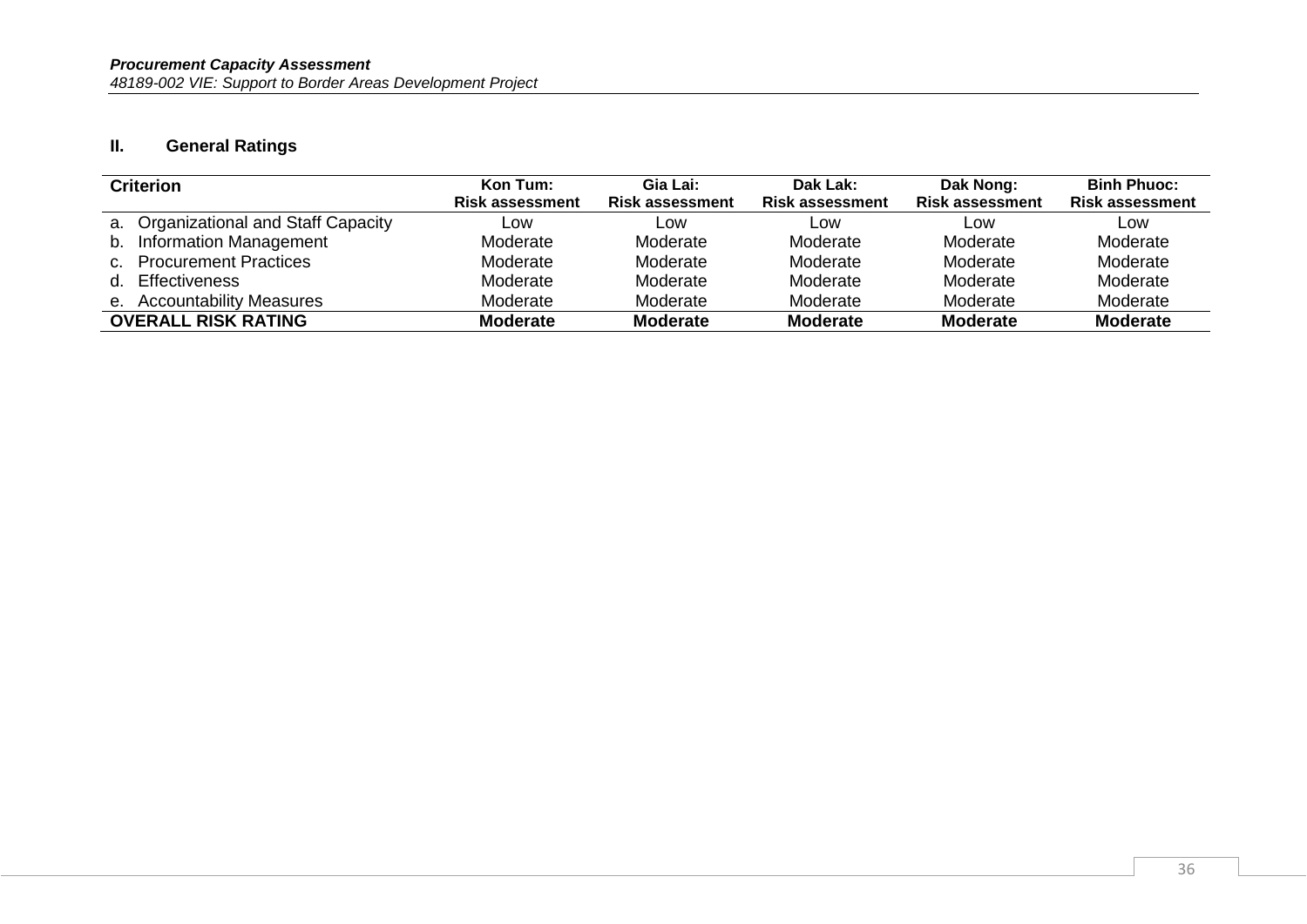# <span id="page-40-0"></span>**APPENDIX 2: PROCUREMENT STRATEGY**

#### **I. Overall**

This procurement strategy is developed in order to establish the direction of how procurement should be organized in order to implement the procurement duty correctly and efficiently.

#### **Figure: Procurement Strategy**



Based on the output from Assessment in Appendix 1: Procurement Risk is assessed as Low. It is recommended to apply the below threshold for ICB/NCB and Prior-review:

| <b>Method</b><br>Threshold (US\$)            |                                             | <b>Comments</b>                                                                                                                            |
|----------------------------------------------|---------------------------------------------|--------------------------------------------------------------------------------------------------------------------------------------------|
| <b>Works</b>                                 |                                             |                                                                                                                                            |
| International<br><b>Competitive Bidding</b>  | $> 10$ million                              | All contract subjected to prior review                                                                                                     |
| <b>National Competitive</b><br>Bidding (NCB) | $\leq$ 10 million and<br>$\geq 0.2$ million | Prior review the first contract of each<br>province. Post review for the rest.<br>Use of Harmonized Standard Bidding<br>Documents for NCB. |
| Shopping                                     | $<$ \$0.2 million                           | Prior review the first contract of each                                                                                                    |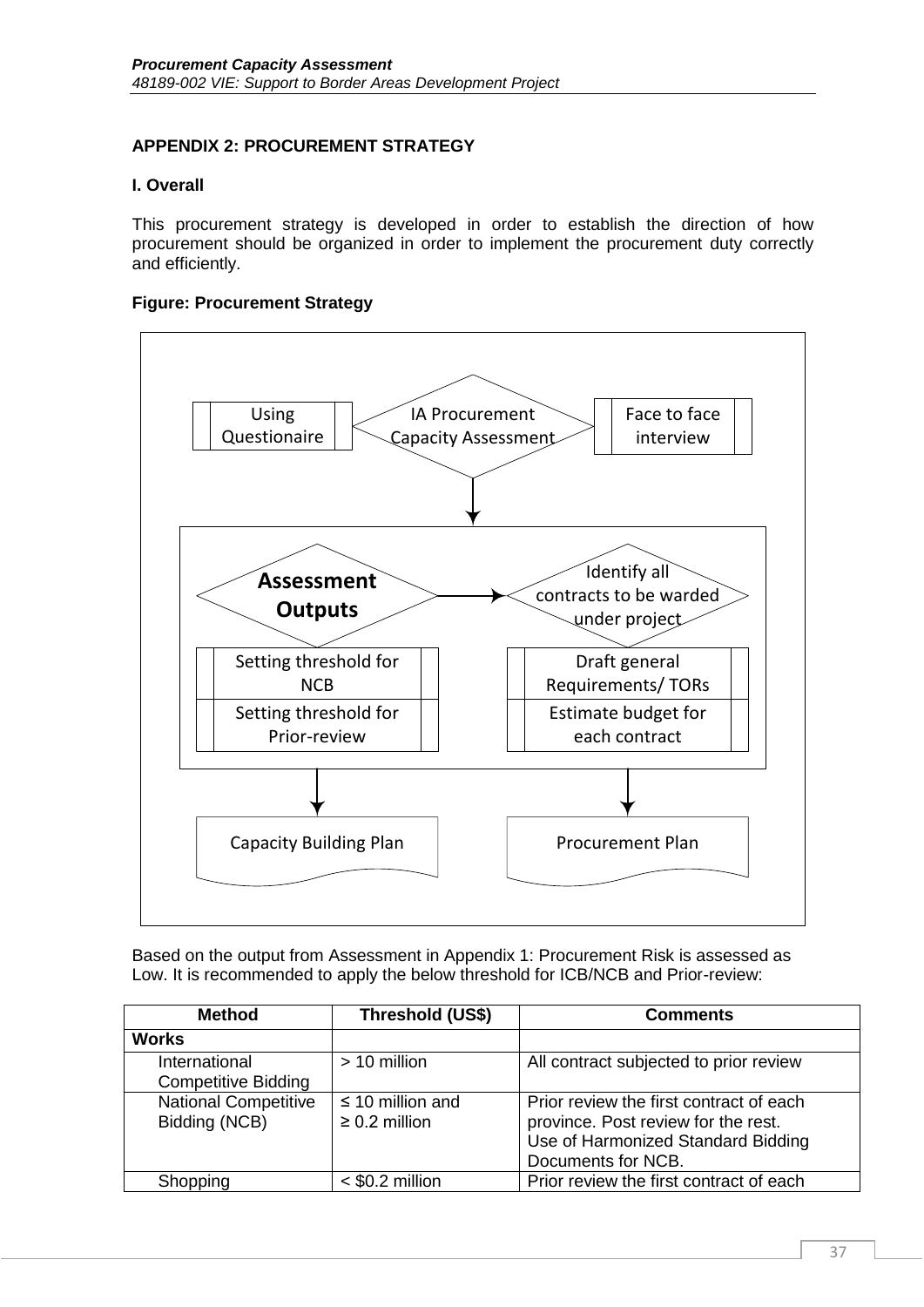|                                                             |                                            | province. Post review for the rest.                                                                                                        |  |  |  |
|-------------------------------------------------------------|--------------------------------------------|--------------------------------------------------------------------------------------------------------------------------------------------|--|--|--|
| <b>Goods</b>                                                |                                            |                                                                                                                                            |  |  |  |
| International<br><b>Competitive Bidding</b>                 | $> 2$ million                              | All contract subjected to prior review                                                                                                     |  |  |  |
| <b>National Competitive</b><br>Bidding (NCB)                | $\leq$ 2 million and<br>$\geq 0.1$ million | Prior review the first contract of each<br>province. Post review for the rest.<br>Use of Harmonized Standard Bidding<br>Documents for NCB. |  |  |  |
| Shopping (SHP)                                              | $< 0.1$ million                            | Prior review the first contract of each<br>province. Post review for the rest.                                                             |  |  |  |
| <b>Consulting services</b>                                  |                                            |                                                                                                                                            |  |  |  |
| <b>Quality and Cost</b><br><b>Based Selection</b><br>(QCBS) | $\geq 0.3$ million                         | All contract subjected to prior review                                                                                                     |  |  |  |
| Consultant<br>Qualification<br>Selection (CQS)              | $\leq$ 0.3 million                         | Prior review the first contract of each<br>province. Post review for the rest.                                                             |  |  |  |

## **II. Procurement Plan.**

Contracts in the Procurement Plan under the Project are identified in the final Feasibility Study (FS) prepared by provincial EAs and IAs. Based on the initial estimated scope of works/ scope of services, budget for each contract will be estimated and allocated.

Any advanced actions for the selection of Startup Consultants and Project Implementation Consultants (PIC), if any, will also be mutually agreed by ADB and EAs and to be incorporated into this Procurement Plan.

Taking into account that IAs and EAs already have particular experience in ADB procurement / selection of consultants under similar project implement in the region, it is recommended that the Procurement Plan shall consist of following procurement method:

- Procurement of goods and civil works: ICB, NCB and Shopping
- Selection of consultants: QCBS and CQS
- Other procurement/ selection methods may be applicable, however, not recommended.

## **III. Capacity Building Strategy and Planning**

#### **1. Strategy**

This strategy to be implemented through: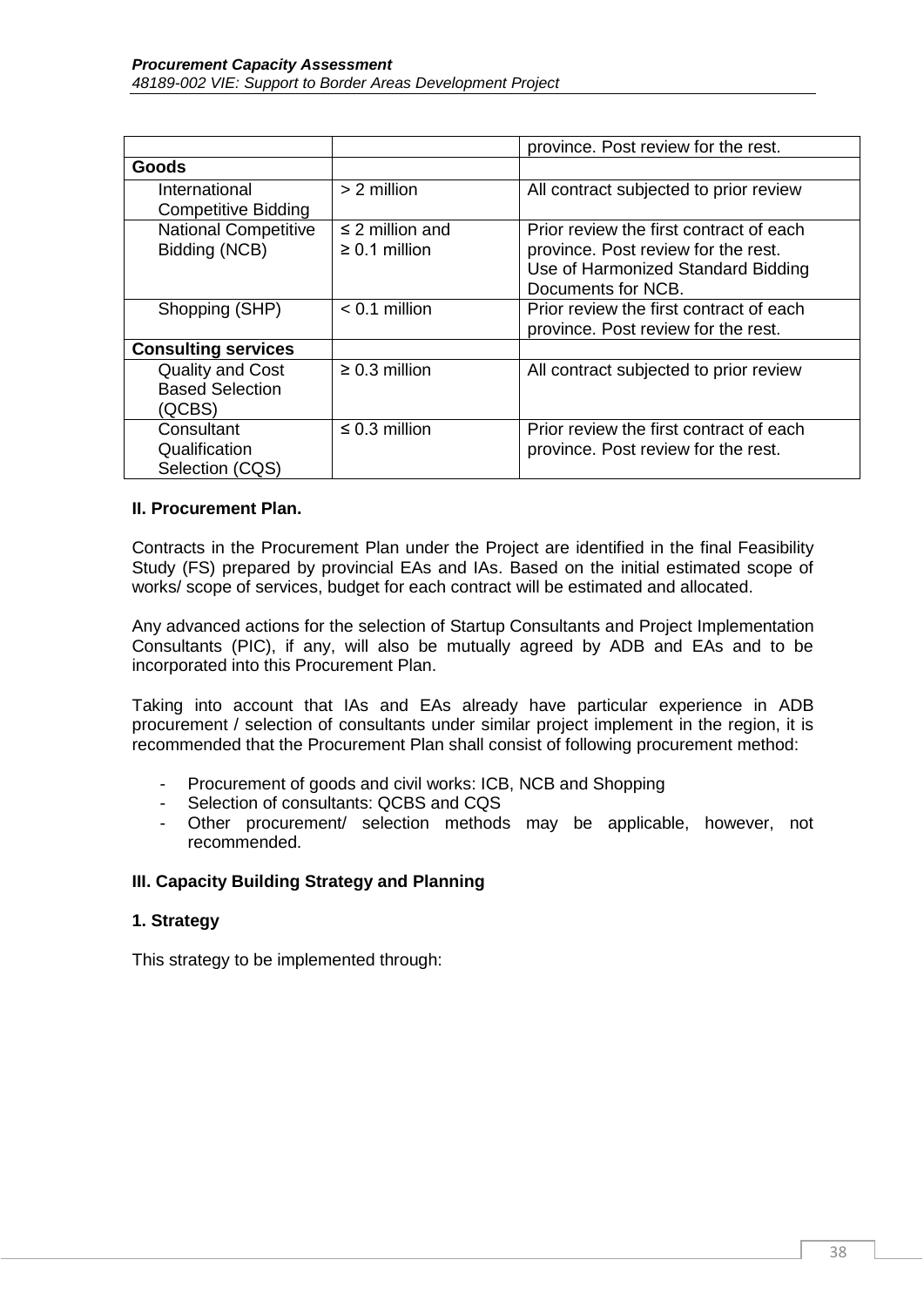| Phases:                 | Prior to the loan project<br>implementation                                            | <b>During loan project</b><br>implementation  |  |  |  |
|-------------------------|----------------------------------------------------------------------------------------|-----------------------------------------------|--|--|--|
| For IAs:                | Startup training for IAs prior<br>to loan project<br>implementation                    | Annual repeating/advance<br>trainings for IAs |  |  |  |
| For Business community: | Using mass media tools promoting project activities<br>implementation to the community |                                               |  |  |  |
|                         | Workshops to promote project to the business community                                 |                                               |  |  |  |

#### **2. Actions for IAs**

The Procurement Capacity Assessment shows that IAs has some experience in procurement, however, their knowledge on procurement is not intensive at expected level:

- There may have misunderstandings of regulations/ articles/ clauses… that may risky affected to the procurement/selection processes and/ or contract implementation.
- Nature of requirements/ statements may not correctly understood and could not be explained by IAs, so in case of there are questions/ queries/ situations, those requirements/ statements are not explainable and clarify able.
- EAs/ IAs knowledge and practical on ADB procurement/ selection of consultants may be out of date in compare with the policies under operation, and/ or current standard procurement selection procedures.

The Capacity Building Plan is proposed to solve these above shortages in EAs/ IAs procurement capacity:

- Clearly describe/ perform each of procurement/ selection methods;
- Define activities to be performed at each steps
- Identify the deliverables/ outputs required;
- Understand the nature of each requirements;
- Mobilize the necessary resources;

So, the following targets are aimed and achieved:

- Correctly implementing of procurement/ selection process at high standard.
- Reach the efficiency in timing, costing, and resources mobilized.
- Best practices on procurement/ selection, contract management, filling and file keeping are on hand and be ready to use.

The Procurement Capacity Building campaign for each PPMU estimated as below: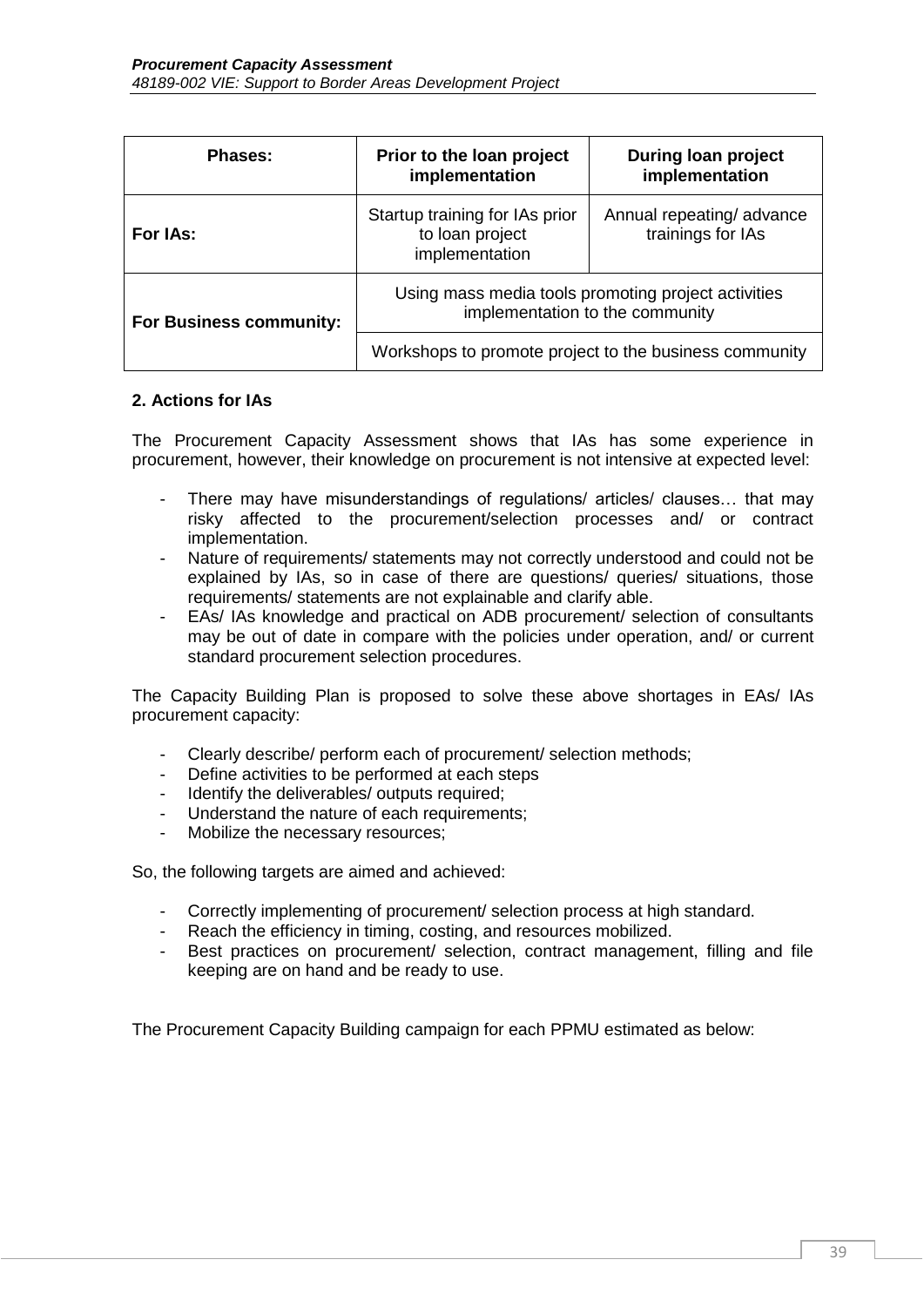#### **ESTIMATED COST FOR PROCUREMENT TRAINING CAMPAIGN**

Course: **Procurement Management Training**

Budget: **ADB Loan** 

Number of participants: **30 participants (PPMU, DPI, DOT, DOF, Treasury, Provincial Inspectorate, and other relevant agencies)** Location: **PPMU arrangement**

Schedule: **3 days course (minimum as regulated by MPI on procurement training)**

| <b>No</b>      | Item                                                                            | Day/ Set | Quantity | <b>Unit price</b> | <b>Total</b> |
|----------------|---------------------------------------------------------------------------------|----------|----------|-------------------|--------------|
|                | <b>Trainer</b>                                                                  |          |          |                   |              |
|                | Trainer's remuneration                                                          | 3        |          | 200               | 600          |
| $\overline{2}$ | Trainer's reimbursable                                                          | 5        |          | 25                | 125          |
| 3              | Trainer air-roundtrip travel                                                    |          |          | 225               | 225          |
| $\mathbf{II}$  | Trainees per diem and accommodation                                             |          |          |                   |              |
|                | Per diem for participant                                                        |          | 30       | 8                 | $\mathbf 0$  |
| $\overline{2}$ | Lunch for the training day                                                      |          | 30       | 8                 | 240          |
| 4              | Accommodation for participant                                                   |          | 30       | 15                | 0            |
| $\mathbf{III}$ | <b>Training cost</b>                                                            |          |          |                   |              |
|                | Training facility & supporting tools                                            | 3        |          | 350               | 1,050        |
| $\overline{2}$ | Tea break                                                                       | 3        | 30       | 3                 | 270          |
| 3              | Stationery                                                                      |          | 30       | 3                 | 90           |
| 4              | Copy training documents                                                         |          | 30       | 3                 | 90           |
| 5              | Contingency                                                                     |          |          |                   | 110          |
|                | <b>TOTAL: 1 year for 1 PPMU</b>                                                 |          |          |                   | 2,800        |
|                | TOTAL: Repeating & advanced training during 5 years of project cycle for 1 PPMU |          |          |                   | 14,000       |
|                | <b>GRAND TOTAL: 5 PPMUs</b>                                                     |          |          |                   | 70,000       |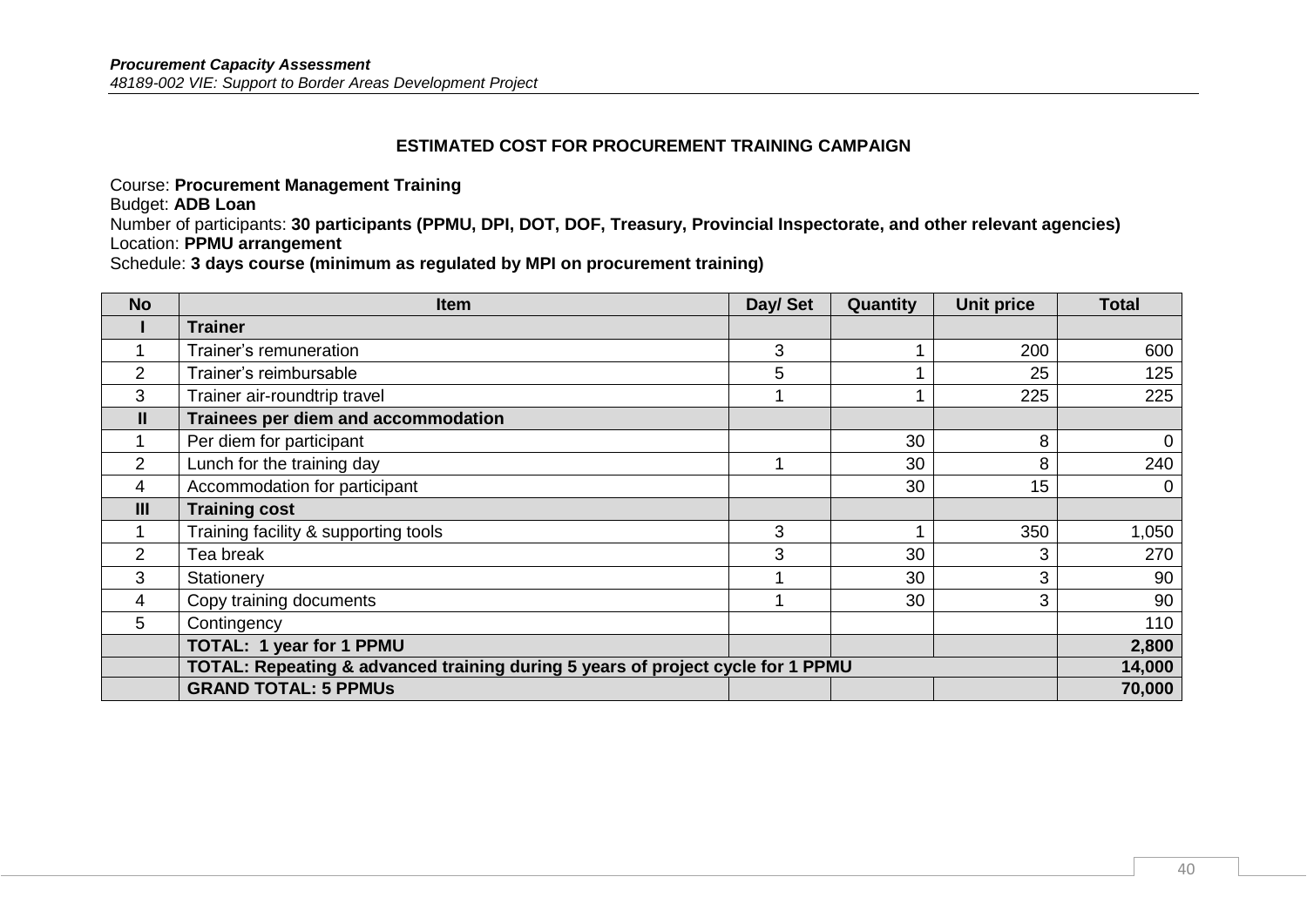## **3. Actions for local business community**

In order to help understand contractor capacity and prepare optimal qualification criteria, IA should organize several short workshop (i.e. half day) to promote project activities to the potential contractors.

- Consult with other Projet Management Units under Department of Transport to make a survey on the current bidders/ contractors having its operation in the region.
- Together with announcement on the local mass-media tools (TV, Radio, Newspaper…), it is recommended to sent invitation directly to the above bidders/ contractors for the workshop.
- At the workshop, using questionnaire to collect data from these potential contractors, this will help to identify their qualification' range. Project Implementation Consultants will support preparing the questionnaire.
- Workshop contents, especially on the ADB regulations, the main difference between ADB procurement and Government procurement (the procedure, use of the standard templates), anti-corruption policy, best practices in participating in ADB procurement…etc will be presented.

The schedule:

- Q1 2017: 1 workshop;
- Q2 2017: 1 workshop;
- Q3 2017: 3 workshops;

Budget for this activity will not be set as the workshop is short and these workshops can utilize the current IA/PPMU' facilities.

In order to strengthen capacity for the national/ local business community in participating in ADB procurement procedure. It is important to:

- Widely announce on the project and the business opportunities prior to the project implementation. Any bids invitation, beside the advertisement on the National Procurement Newspaper, National Procurement Website, it is recommended to advertise on provincial TV, newspapers, EA websites, IA websites… to promote the opportunity to the national/ local business community.
- Pre-bid conference for large contract is encourage. This is to facilitate the potential bidders not only on the technical notes but also on ADB procurement requirements/ regulations.

#### **IV. Applicable templates**

- For International Competitive Bidding of Works:
	- **Standard Bidding Document for Works, December 2015**
- For National Competitive Bidding of Goods and Works:
	- Harmonized SBD for ADB-WB funded NCB Goods Contracts, July 2015
	- Harmonized SBD for ADB-WB funded NCB Goods Works Contracts, July 2015
- For Shopping of Goods and Works:
	- **Sample document Shopping for Goods, June 2013**
	- **Sample document Shopping for Works, June 2013**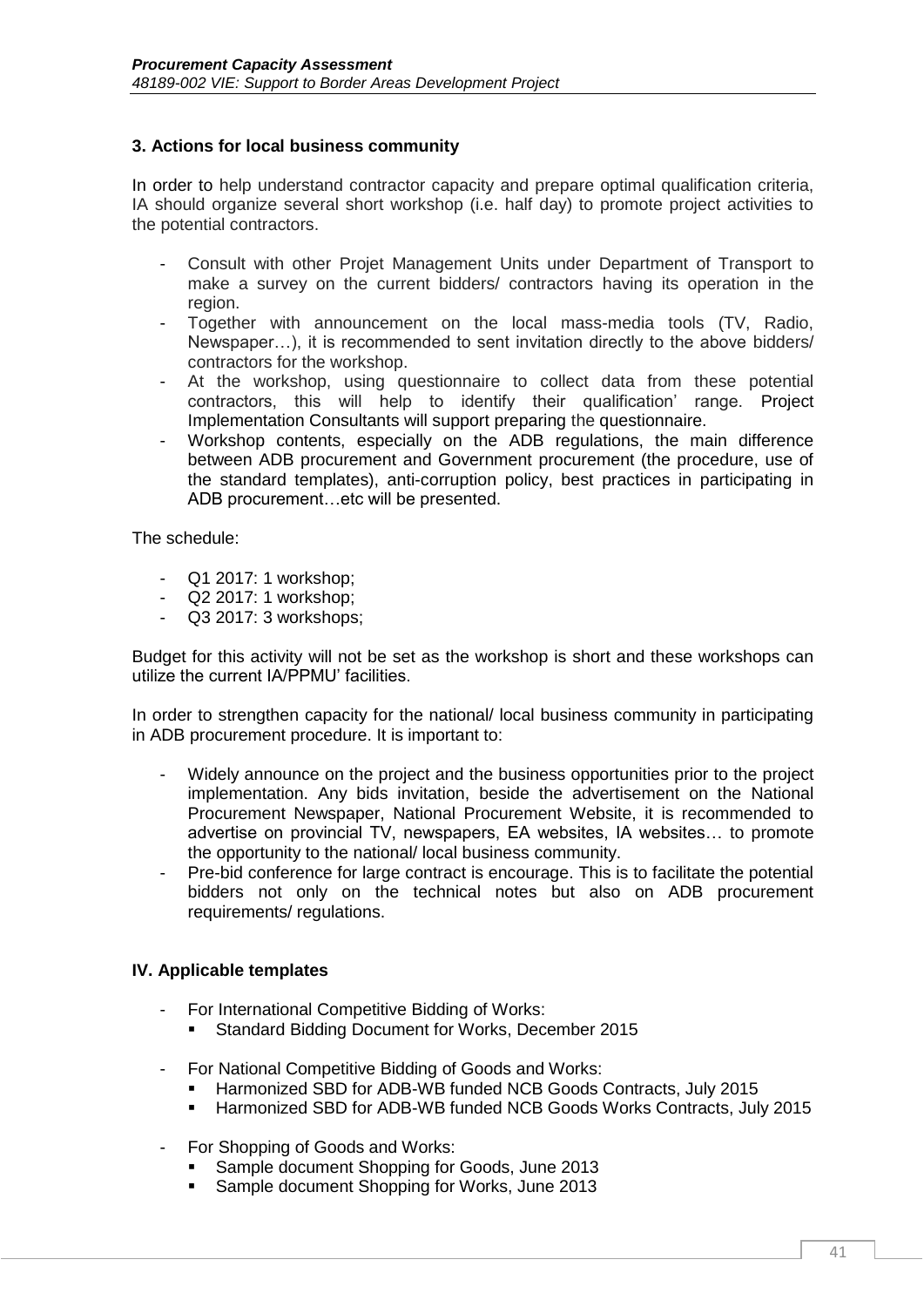- For consulting services:
	- Expression of Interest for All Selection Methods (firm)
	- **Expression of Interest for Individual Consultants**
	- Request for Proposal, August 2013.

For other goods/ works templates:

<http://www.adb.org/site/business-opportunities/operational-procurement/goods-services>

For other consulting services templates: [http://www.adb.org/site/business-opportunities/operational](http://www.adb.org/site/business-opportunities/operational-procurement/consulting/documents#loans)[procurement/consulting/documents#loans](http://www.adb.org/site/business-opportunities/operational-procurement/consulting/documents#loans)